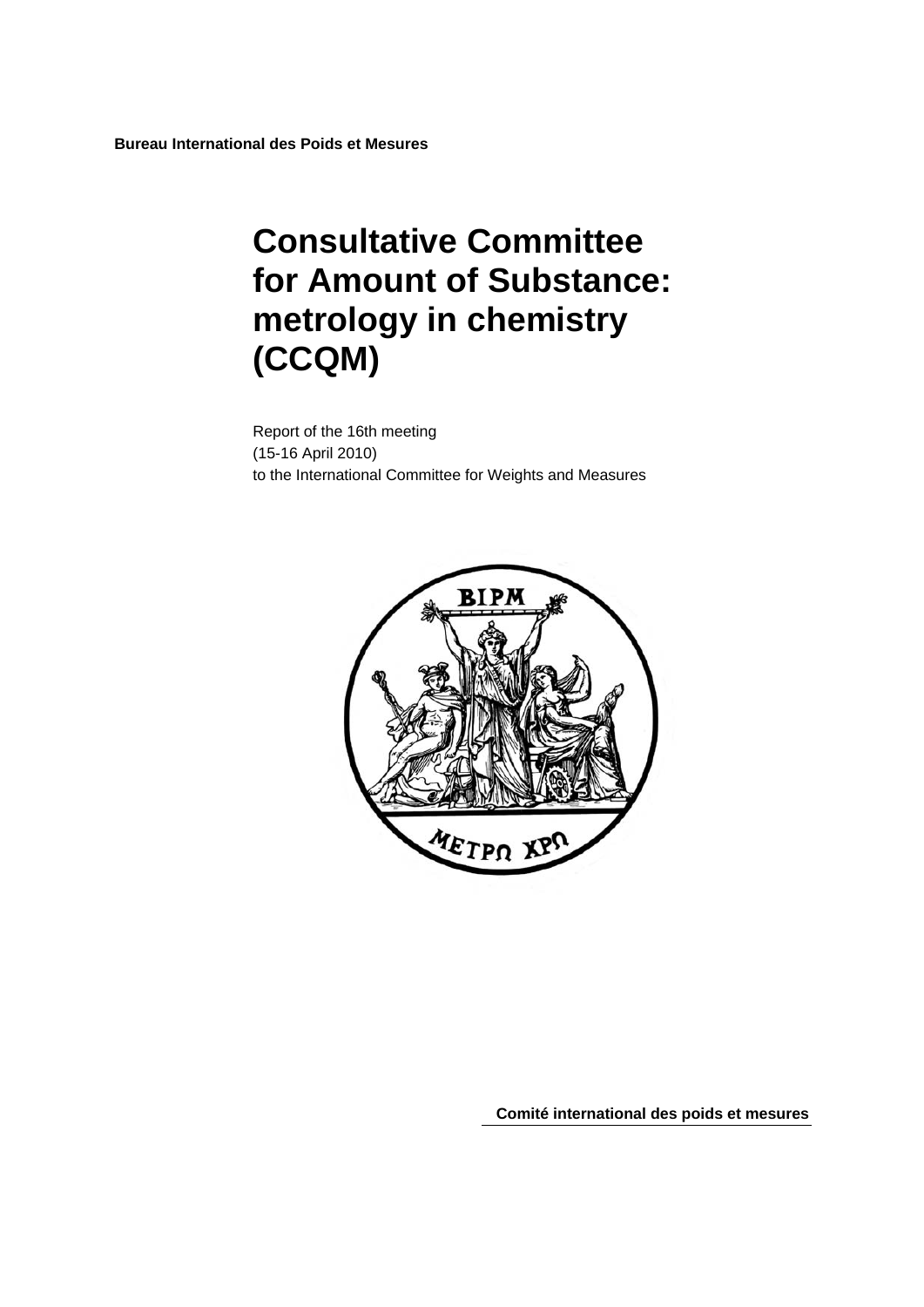#### **<sup>2</sup> ·** 16th Meeting of the CCQM

Note:

Following a decision made by the International Committee for Weights and Measures at its 92nd meeting in October 2003, reports of meetings of Consultative Committees will henceforth be published only on the BIPM website in the form presented here.

Full bilingual printed versions in French and English will no longer appear.

A.J. Wallard, Director BIPM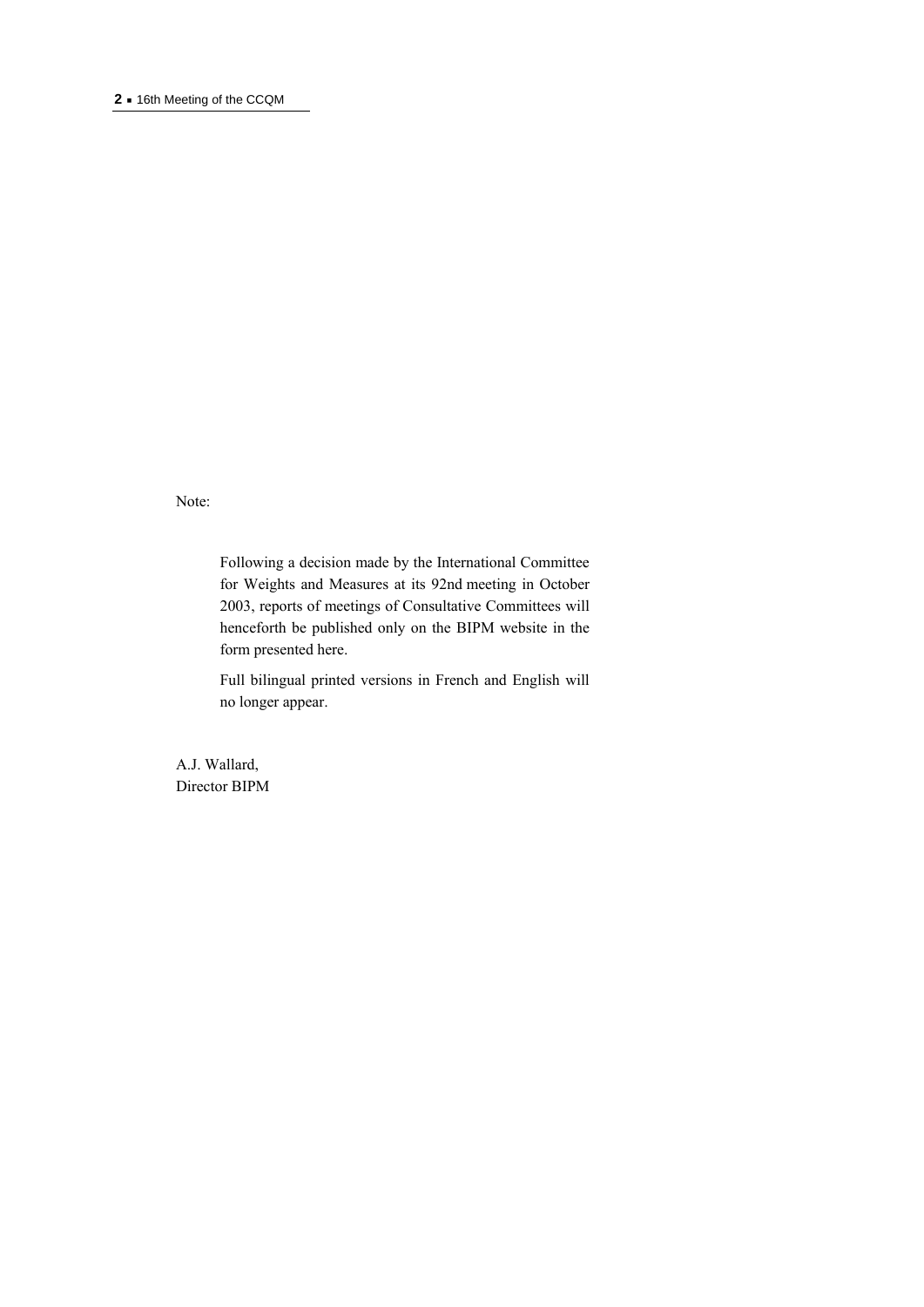## **LIST OF MEMBERS OF THE CONSULTATIVE COMMITTEE FOR AMOUNT OF SUBSTANCE: METROLOGY IN CHEMISTRY AS OF 15 APRIL 2010**

#### **President**

Dr R. Kaarls, member of the International Committee for Weights and Measures.

#### **Executive Secretary**

Dr R. Wielgosz, International Bureau of Weights and Measures [BIPM], Sèvres.

#### **Members**

Centro Nacional de Metrología [CENAM], Querétaro. D.I. Mendeleyev Institute for Metrology, Rostekhregulirovaniye of Russia [VNIIM], St Petersburg. Danish Fundamental Metrology Ltd [DFM], Lyngby. Federal Office of Metrology [METAS], Bern-Wabern. Institute for Reference Materials and Measurements [IRMM]. International Atomic Energy Agency [IAEA]. International Federation of Clinical Chemistry and Laboratory Medicine [IFCC]. International Organization for Standardization, Committee on Reference Materials [ISO REMCO]. International Union of Pure and Applied Chemistry [IUPAC]. Korea Research Institute of Standards and Science [KRISS], Daejeon. Laboratoire National de Métrologie et d'Essais [LNE], Paris. National Institute of Metrology [NIM], Beijing. National Institute of Metrology, Standardization and Industrial Quality [INMETRO], Rio de Janeiro. National Institute of Standards and Technology [NIST], Gaithersburg. National Measurement Institute, Australia [NMIA], Lindfield. National Metrology Institute of Japan, National Institute of Advanced Industrial Science and Technology [NMIJ/AIST], Tsukuba. National Metrology Institute of South Africa [NMISA], Pretoria. National Physical Laboratory [NPL]/Laboratory of the Government Chemist [LGC], Teddington. National Research Council Canada Institute for National Measurement Standards [NRC-INMS], Ottawa. Physikalisch-Technische Bundesanstalt [PTB]/Bundesanstalt für Material-forschung und -prüfung

[BAM]/Federal Institute for Materials Research and Testing, Braunschweig and Berlin.

Slovak Institute of Metrology/Slovenský Metrologický Ústav [SMU], Bratislava.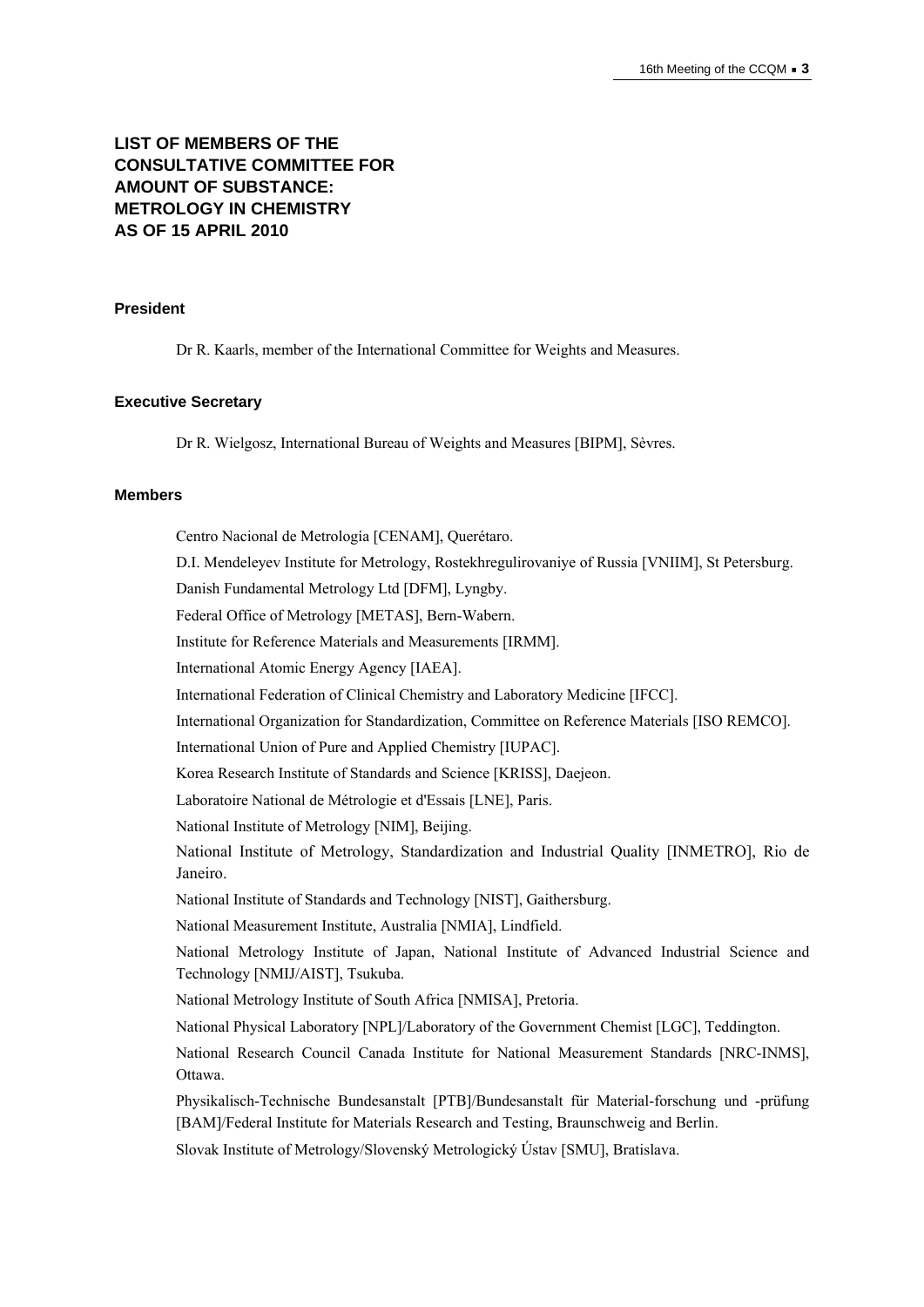State Laboratory [SL], Co. Kildare. Technical Research Institute of Sweden [SP], Borås. VSL [VSL], Delft. The Director of the International Bureau of Weights and Measures [BIPM], Sèvres.

#### **Observers**

Agency for Science, Technology and Research [A\*STAR], Singapore. Bulgarian Institute of Metrology, General Directorate "National Centre of Metrology" [BIM], Sofia. Central Office of Measures/Glόwny Urzad Miar [GUM], Warsaw. Centro Español de Metrología [CEM], Madrid. Cooperation on International Traceability in Analytical Chemistry [CITAC], Trappes. Hungarian Trade Licensing Office [MKEH], Budapest. Instituto Português da Qualidade [IPQ], Caparica Istituto Nazionale di Ricerca Metrologica [INRIM], Turin. National Institute of Metrology [NIMT], Pathumthani National Metrology Institute of Turkey/Ulusal Metroloji Enstitüsü [UME], Gebze-Kocaeli. National Physical Laboratory of India [NPLI], New Delhi. National Physical Laboratory of Israel [INPL], Jerusalem.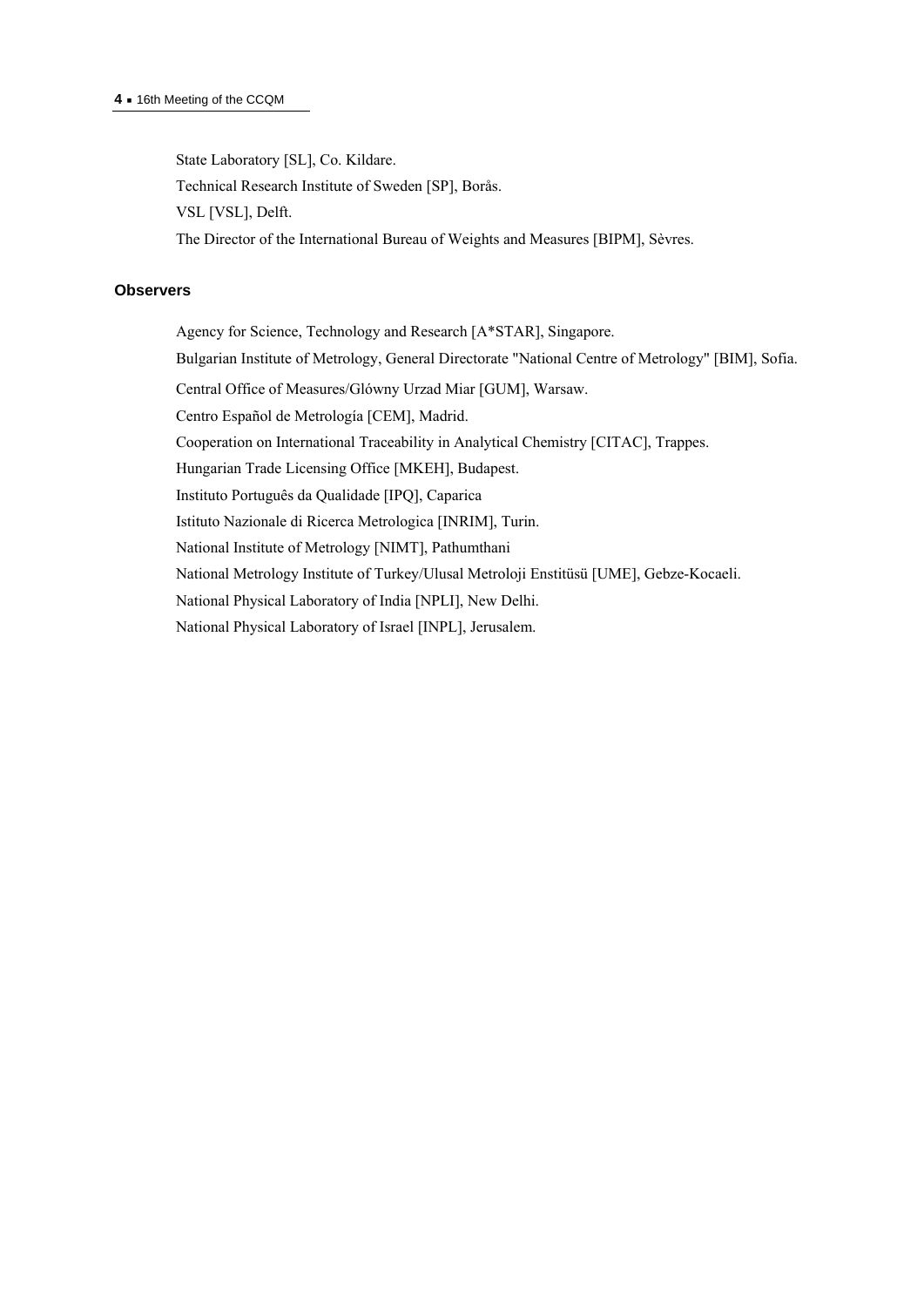## **1. OPENING OF THE MEETING**

The Consultative Committee for Amount of Substance: metrology in chemistry (CCQM)[\\*](#page-4-0) held its sixteenth meeting at the International Bureau of Weights of Measures (BIPM), at Sèvres on 15-16 April 2010.

The following were present: H. Andres (METAS), H.S. Brandi (INMETRO), R.J.C. Brown (NPL), G. Carroll (SL), P. Charlet (LNE), K. Chiba (NMIJ/AIST), M. Cox (NPL), D. Craston (LGC), P. De Bièvre (IUPAC), V.S. Da Cunha (INMETRO), H. Emons (IRMM, ISO REMCO), H. Ent (VSL), M. Fernandes-Whaley (NMISA), N. Gonzalez-Rojano (CENAM), B. Güttler (PTB), E. Hwang (KRISS), H.D. Jensen (DFM), R. Kaarls (President of the CCQM), K. Kato (NMIJ/AIST), Y. Kustikov (VNIIM), H. Li (NIM), L. Mackay (NMIA), B. Magnusson (SP), M. Máriássy (SMU), W.E. May (NIST), Z. Mester (NRC-INMS), M.J.T. Milton (NPL), Y. Mitani (CENAM), J. Murby (NMIA), U. Panne (BAM), H. Parkes (LGC), S. Prins (NMISA), M. Sargent (LGC), H.-Y. So (KRISS), J.A. Salas Téllez (CENAM), U. Sansone (IAEA), K.-D. Sommer (PTB), R. Sturgeon (NRC), W. Unger (BAM), S. Vaslin-Reimann (LNE), A.J. Wallard (Director of the BIPM), R.L. Watters (NIST), S. Wise (NIST), Z. Zeyi (NIM).

Observers: T. Fernández Vicente (CEM), O. Cankur (UME), C. Cherdchu (NIMT), H.A. Chua (A\*STAR), F. Dias (IPQ), P.K. Gupta (NPLI), W. Kozlowski (GUM), I. Kuselman (INPL, CITAC), M.P. Sassi (INRIM), M. Sega (INRIM), P. Totarong (NIMT), Z.N. Szilágyi (MKEH), A. Zoń (GUM).

Invited: M. Buzoianu (INM), P. Chui (HSA), D. Schiel (PTB), D. Wai Mei Sin (GL), A. Squirrell (ILAC)

Also present: A. Daireaux (BIPM), E. Flores Jardines (BIPM), R. Josephs (BIPM), M. Kühne (BIPM Deputy Director), S. Maniguet (BIPM), P. Moussay, C. Thomas (Coordinator of the KCDB, BIPM), J. Viallon (BIPM), S. Westwood (BIPM), R. Wielgosz (Executive Secretary of the CCQM, BIPM).

Sent regrets: P. Banerjee (NPLI), A. Fajgelj (IAEA, IUPAC), M. Müller (IFCC)

<span id="page-4-0"></span> $\overline{a}$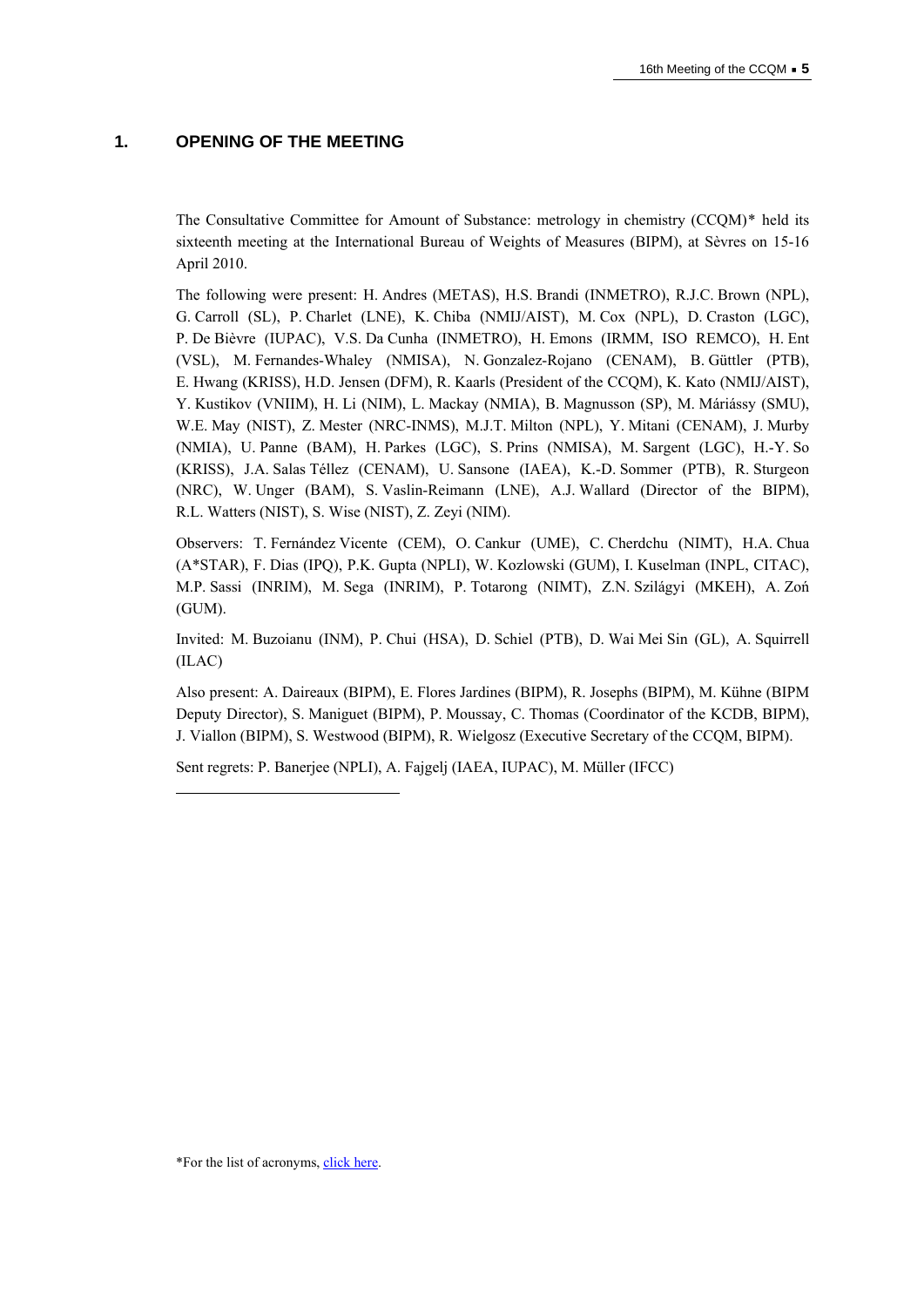Dr Kaarls, the President, welcomed participants and observers to the 16th meeting of the CCQM, noting that the past year was one of increased activities involving a larger number of Associate and Member States as well as enhanced participation from NMIs and Designated Institutes. He expressed, on behalf of all present, his regrets concerning the situation in Chile and wished them a speedy recovery following the devastation arising from the recent earthquake. Prof. Wallard, Director of the BIPM, also welcomed participants.

## **2. APPOINTMENT OF A** *RAPPORTEUR*

Dr Kaarls proposed that Dr Sturgeon act as *rapporteur* for the meeting. Dr Sturgeon agreed. Dr Wielgosz would assist him.

## **3. APPROVAL OF THE AGENDA**

No additional points were raised that needed to be addressed. The agenda was approved without change

## **4. REPORT ON THE FIFTEENTH MEETING OF THE CCQM**

No comments were raised with respect to the report of the 15th meeting of the CCQM, which Dr Kaarls subsequently declared approved. Dr Sturgeon was thanked for his efforts.

## **5. RULES OF PROCEDURE FOR CCS, CCWGS AND CC WORKSHOPS**

Dr Kaarls drew attention to a new document, finalized and approved by the CIPM in October 2009, entitled, "Rules of Procedure for the Consultative Committees (CCs) Created by the CIPM, Working Groups and CC Workshops" (CIPM-D-01) which was written for the CC Presidents, section and WG chairs and CC executive secretaries to ensure consistency, harmonization and smooth functioning of all the CCs, CC WGs and workshops. The document is available at <http://www.bipm.org/en/committees/cc/>.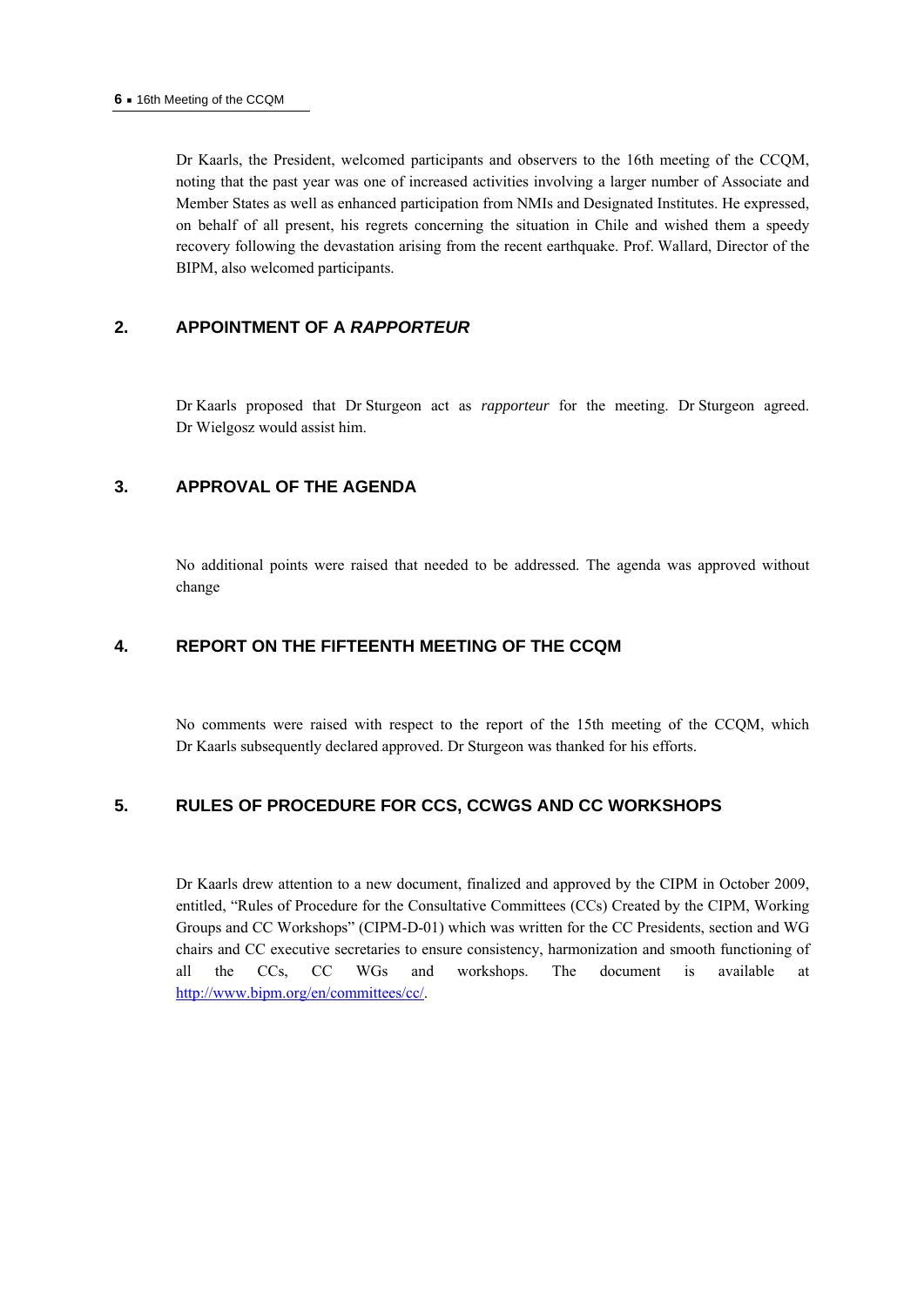## **5.1 REAPPOINTMENT OF CCQM WG CHAIRS**

In accordance with the above document, WG Chairs are required to be reappointed every 4 years. Dr Kaarls reaffirmed his satisfaction with the work of the current Chairs and proposed their reappointment for another term. There was no opposition to the proposal and the current WG chairpersons were reappointed.

#### **6. REPORT FROM THE CCQM** *AD-HOC* **WORKING GROUP ON THE KCRV**

Dr Cox, chair of the Key Comparison Reference Value Working Group (KCRVWG), outlined the terms of reference of his group (established by the President in April 2007), i.e., to examine the various approaches currently in use for the determination of the KCRV and its uncertainty, and to produce a set of guidelines that would be adopted by the CCQM for the calculation of these values. Once established, it would become feasible to link CMCs with results of KCs in a more transparent manner. Dr Cox briefly outlined earlier activities relating to document CCQM/09-03 wherein a set of thirteen data evaluation principles had been established, as well as document CCQM/09-15 containing criteria by which a CMC uncertainty can be judged in terms of a particular KC result (limited to conditions under which a 1:1 correspondence between the matrix, the measurand and its amount fraction and the measurement procedure applied were clearly established). Recent activities arising from the workshop in Rio de Janeiro in November 2009 focused on a half-day workshop, which was primarily a tutorial, and discussion of two further documents. The first of these, CCQM/10-03, provides guidance for KCRV and DoE calculations and a procedure for calculation of the KCRV through implementation of the earlier data evaluation principles. This is ongoing and comments have been solicited. The second, a procedures document complements the guidance document and contains worked examples of KC data evaluation which will be made available after further consultations and after the guidance document has been stabilized through additional discussions in the stakeholder community.

Future steps were then outlined which would include further promotion of the principles of the document so as to better discern its possible limitations, an invitation for comments on the guidance document so as to update it, and release of the procedures document and work with the KCWG on uses of KCRVs and DoEs for CMC approval.

Dr Cox's presentation was followed by an in-depth presentation by Dr Ellison which addressed document CCQM/10-03 ("Estimation of a consensus KCRV and associated Degrees of Equivalence"), a draft of which was circulated in March 2010. CCQM/10-03 serves as a bridge between chemists and statisticians and provides guidance on general statistical criteria, its application and the use of sound judgment for the WGs to follow when calculating a KCRV, estimating the KCRU and calculating the DoEs. He raised the point that calculation of uncertainty associated with the DoE should take into account correlation and gave examples of the impact of disregarding this advice. Dr Ellison outlined the next steps to be taken, which will address the few substantive comments obtained to date and addition of examples of data analysis. The next steps will also include approaches that are likely to be useful for individual WGs, in particular, the BAWG. Remaining issues included handling of anomalous values through development of better statistical models and the impact of more rigorous treatment of KCRV uncertainties and correlation effects on the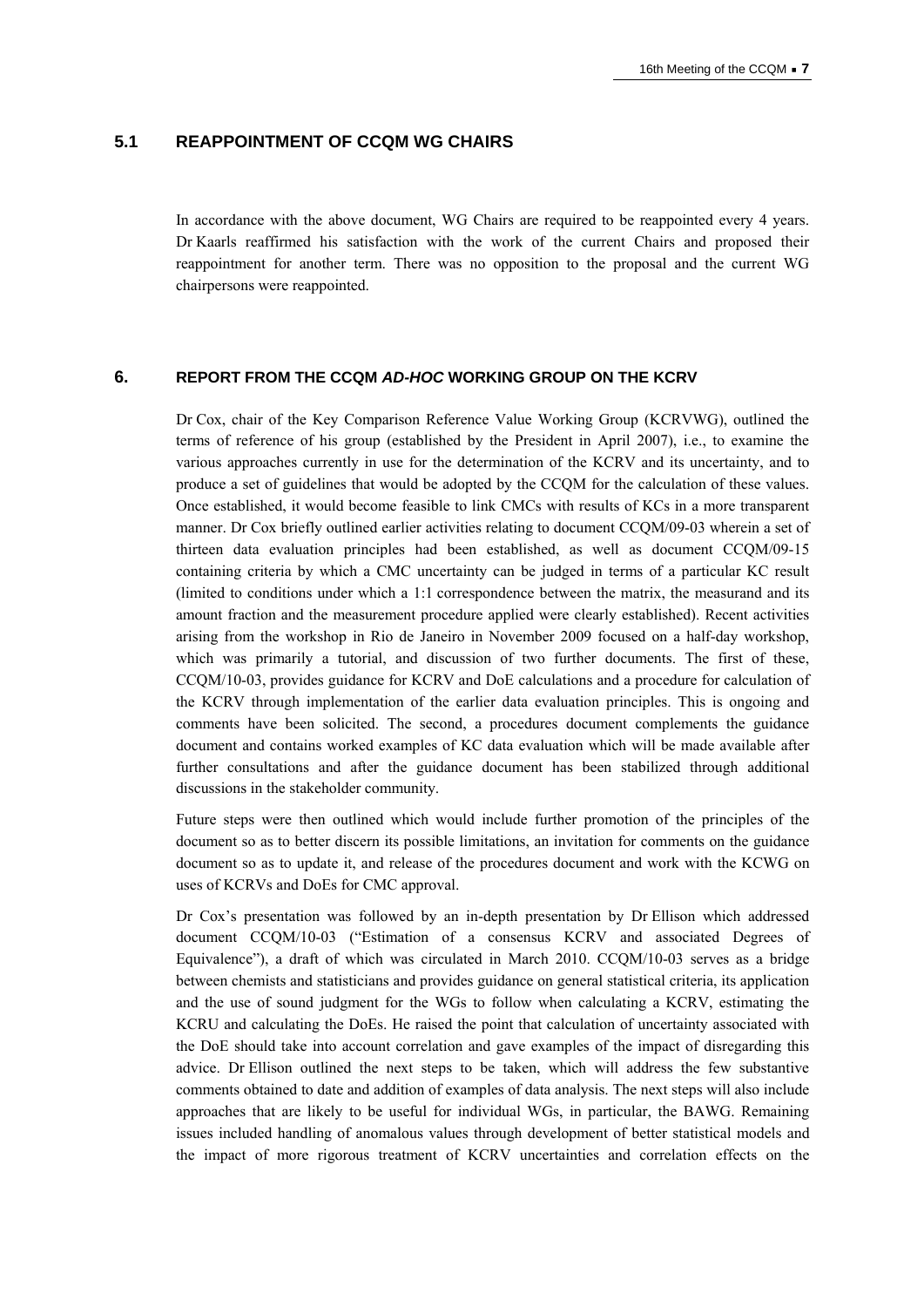interpretation of DoEs, raising the question of whether the *ad hoc* WG should return to a consideration of the interpretation of KC results *vis-à-vis* CMCs.

Dr Kaarls opened the presentations for discussions, noting that document CCQM/10-03 had arrived too late for any appreciable reading/discussion prior to the meeting and thus proposed that the WGs examine it in more detail during the fall meetings.

Dr May felt that it was unwise to undertake more work until the WG chairs received input to determine exactly what KCs are and what they mean, suggesting that they are being interpreted differently by the different WGs.

Dr Wielgosz commended both Dr Cox and Dr Ellison for their efforts and noted his agreement with the concerns expressed by Dr May. There was a pressing need to resolve the problem of how to interpret results of KCs, and the uncertainty of the KCRV, and whether a laboratory could claim uncertainties on its CMCs that were smaller than that of the KCRV.

Dr Milton agreed on the need for interpretation, citing the necessity of examining both charts of the DoEs as well as the original data to gain more insightful information.

Prof. De Bièvre stressed that any decision to remove outliers to enable calculation of the KCRV could only be sanctioned on the basis of a sound debate relating to physico-chemical principles behind the measurement.

Dr Sargent reiterated Dr May's assertion regarding the need for clear interpretation of KC exercises, citing the significant distinction between measurements made on matrix materials versus those of calibrators.

Dr Sommer argued that there was an urgent need for better statistical models to cope with outliers.

Dr Mackay noted that there was a definite need for a document which would improve the consistency of approaches because WGs required worked examples in order to fully comprehend the meaning and usage of the proposed statistical calculations.

Dr Kaarls concluded discussions by noting that more input from the CCQM community was required and that a future meeting should address specifically what it is that KCs tell us and how outliers should be handled. He suggested that Dr Cox and Dr Ellison should await further feedback from the WGs before investing additional time into further development of the documents.

Dr Kaarls noted that the work of the *ad hoc* WG chaired by Dr Turk on efficient and effective testing of CMC claims (EETWG - established by the President in April 2007) mandated to provide recommendations to the CCQM on how best to deal with the ever increasing problem of the need for more and more Key Comparisons arising from the current *modus operandi* by developing policies to minimize their number, needed to underpin the CIPM MRA without compromising their effectiveness. Dr Turk's work has resulted in much debate and provided direction and a gap analysis on where to go, especially for the three WGs where most comparisons have been made (GAWG, IAWG and OAWG) and the WGs are now on track to determine what needs to be done. As such, Dr Kaarls suggested that the EETWG had fulfilled its mandate and could now be dissolved. He will move to accomplish this after consultation with Dr Turk.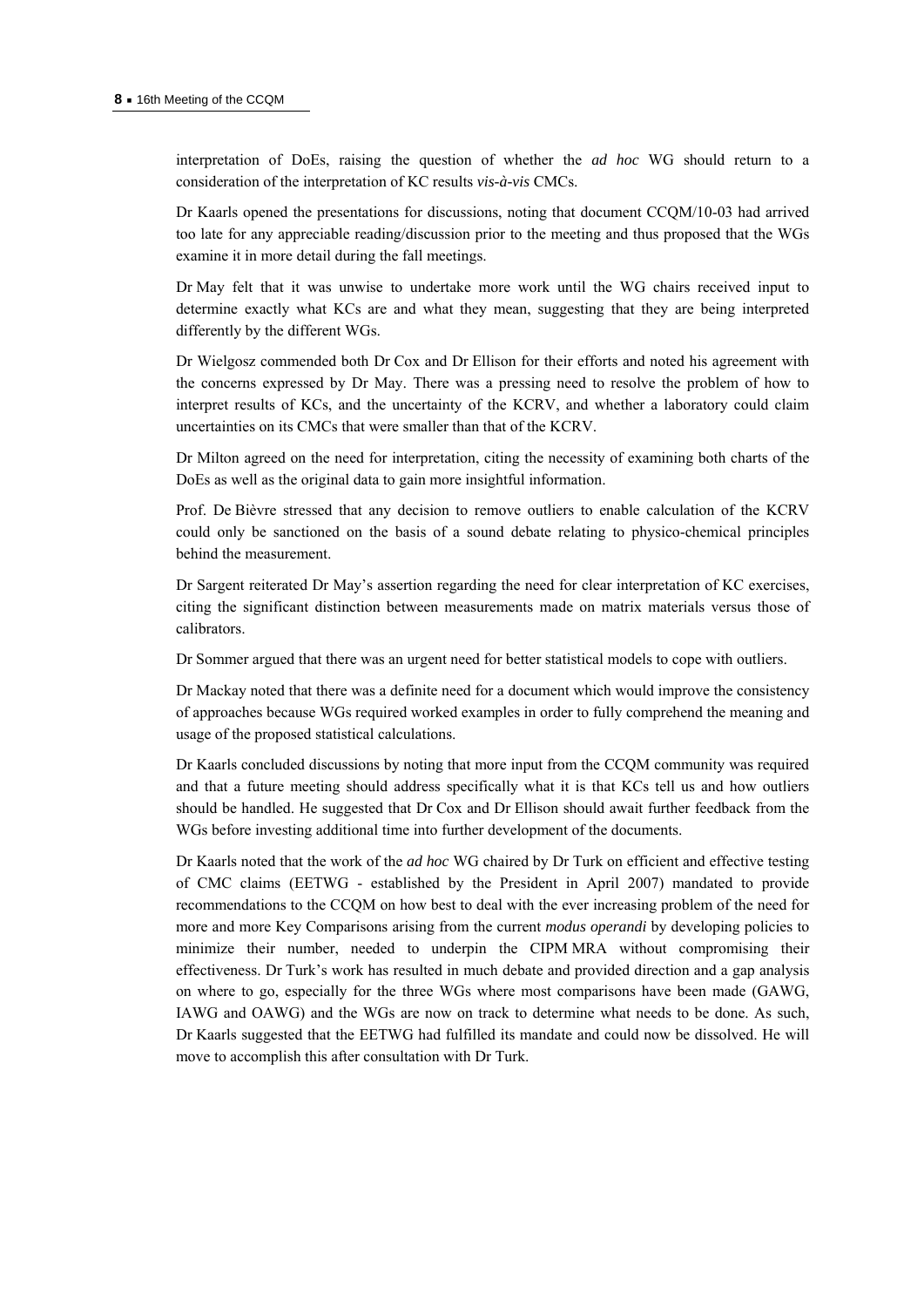## **7. REPORT AND DISCUSSION ON THE REDEFINITION OF THE MOLE AND DRAFT** *MISE-EN-PRATIQUE*

Dr Milton, chair of the CCQM Working Group on the redefinition of the mole, presented a brief historical overview of the origins and 1971 definition of the mole and then introduced several proposed wordings for a re-definition [*[Metrologia](http://stacks.iop.org/0026-1394/46/332)*, 2009, **46**, 332], semantically somewhat different but essentially all based on the notion that it is "the amount of substance of a system that contains exactly 6 022 141  $5 \times 10^{23}$  elementary entities", equivalent to an "explicit constant" definition stating "the amount of substance of a system is such that  $N_A$  is exactly 6.022 141 5  $\times$  10<sup>23</sup> per mole". In such a case, the exact number of entities in one mole could be specified but the exact mass of one mole would not be known. Fundamentally, there is no objection to moving to a definition of the mole based on a fixed value for the Avogadro constant since it is, in fact, an amount of substance. Dr Milton then examined the few known views opposing redefinition as arising from Prof. Jeannin [*Chemistry International* 2009], Andreas *et al.* [METAS, *Chimia* 2009] and Prof. Leonard [*Metrologia*, in print 2010], providing simple rebuttals to each of the points raised. He then concluded, stating that redefinition would not be considered independently of a proposal to re-define the ampere and the Kelvin; that if a change is made, the *mise en pratique* for the mole would need to be rethought and reworded and that there must be broad-based agreement such that the change would be widely promoted within the community.

Dr Kaarls reminded the CCQM that last year a recommendation was made that in principle (with the exception of METAS) there was agreement that:

- 1. a redefinition of the mole was favoured,
- 2. that there should be no action taken without more measurements being available on the isotope abundance measurements of silicon and,
- 3. that prior to the change, a more widespread understanding of the concepts and its acceptance within the chemical community must be achieved.

## **7.1 IDMS METHOD FOR THE RELATIVE ATOMIC MASS OF SILICON**

Dr Schiel presented an overview of the status of the molar measurements of silicon at PTB, summarizing progress with a novel approach to the use of isotope dilution to accurately and precisely determine the abundances of  $^{28}Si$ ,  $^{29}Si$  and  $^{30}Si$  in 99.9949 % enriched  $^{28}Si$  substrate used for the Avogadro sphere;  $^{29}$ Si and  $^{30}$ Si would be treated as isotope element impurities. The target expanded uncertainty was  $\leq 1 \times 10^{-8}$ , deemed achievable as only the <sup>30</sup>Si/<sup>29</sup>Si amount ratios needed to be measured following alkaline dissolution of the  $^{28}Si$  sample. Results for the molar mass of  $^{28}Si$ between PTB and IRMM were discrepant by 0.4 ppm and after an in-depth technical presentation of the measurement techniques used at PTB, it was concluded that this discrepancy could be accounted for by contamination of the <sup>28</sup>Si sample with natural abundance Si at IRMM during manipulations, as perfect agreement could have been achieved if the procedural blank value was changed from 509 ng/g to 309 ng/g of Si. For this reason, PTB will utilize ID-MS to determine an accurate blank content of the solutions used at IRMM. Currently, there exists a bias of 0.3 ppm between the molar mass of Si determined in this manner with that of the CODATA value which arises from the NIST watt balance.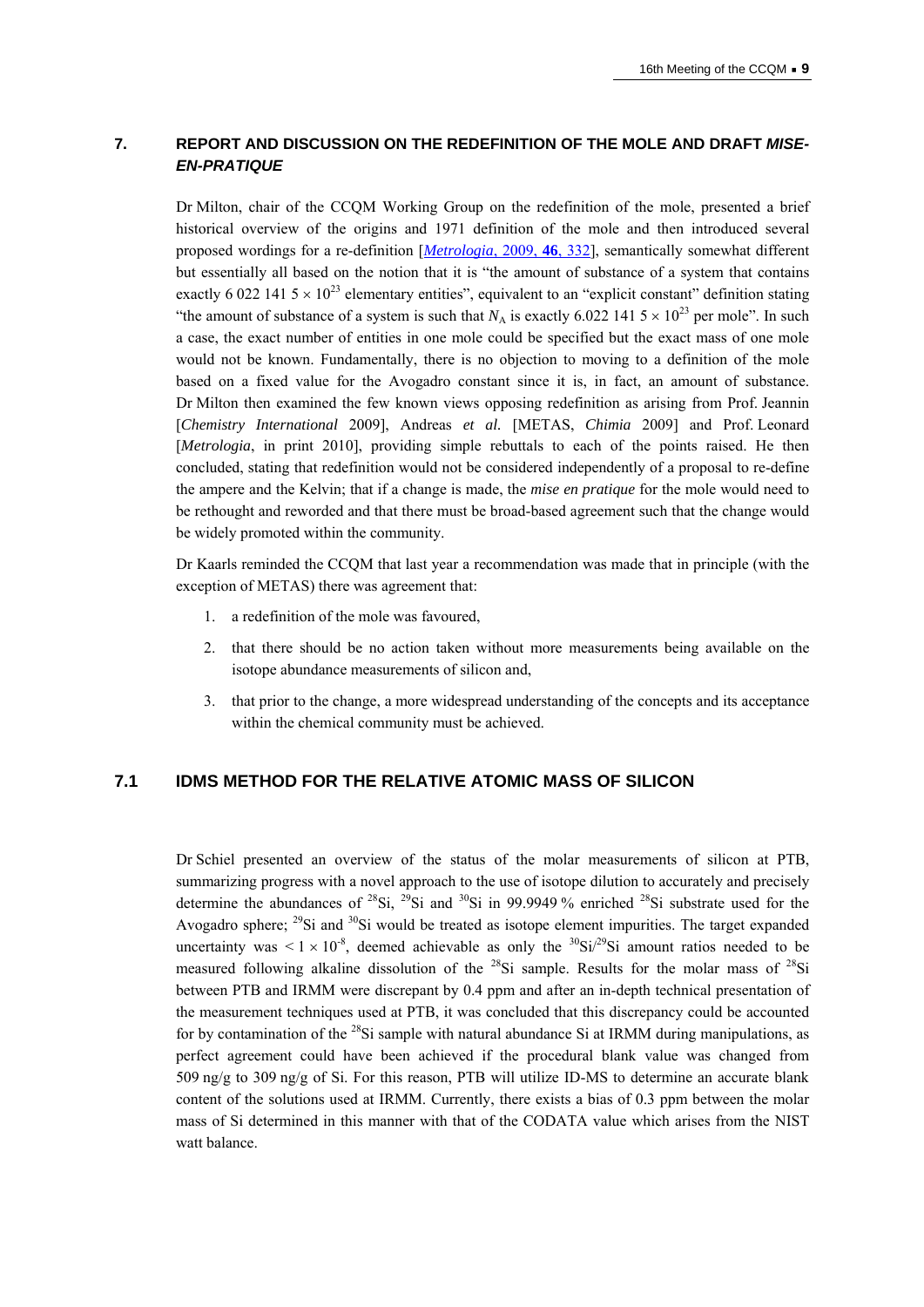Dr Güttler opened discussions by noting that when searching for an explanation for discrepancies in on-going work it is necessary to make an assumption and then to experimentally verify that assumption, which may involve a great deal of work, time and effort which needs to be appreciated by the community. Dr Kaarls agreed that such an approach is essential in order to confidently arrive at a correct decision.

Dr Kaarls then called upon Prof. De Bièvre as the representative of IUPAC to present the opinion of this valuable stakeholder organization. Prof. De Bièvre noted that the committee on nomenclature had met in Lisbon the previous week during which definitions of base quantities and base units were reviewed. It is noteworthy that although the seven base quantities are by convention regarded as independent, their respective base units are in a number of cases interdependent; for example, the definition of the mole incorporates the kilogram. He stated his concern that a definition of the mole based on a fixed number of base entities such that  $N_A$  is fixed will be difficult to teach. However, he recognized that in 2009, IUPAC did not oppose a definition of the mole based on the concept of fixing  $N_A$  as had been discussed in CCU. In light of the nomenclature committee meeting in Lisbon, IUPAC would support a redefinition subject to the following suggestions: the name of the base quantity needs to be changed and a note should accompany the new definition to explain that the molar mass of  $^{12}$ C will be an experimental quantity, but was unable to confirm if these would be the final recommendations of IUPAC. In response to further questioning by Dr Milton and Dr Thomas (BIPM) that the CCU website does not cite the same definition as presented by Prof. De Bièvre, it became clear that there was some confusion as to the wording propagated through various IUPAC documents. Dr Wielgosz commented that there seemed now to be a supplementary recommendation from IUPAC (see document CCQM/10-22) to consider changing the name of the amount of substance, which has hitherto not been submitted. Dr Kaarls noted that due to the vagaries of the proposals tabled, discussions would have to be limited but that in any case the CCQM does not agree to any renaming of the amount of substance.

Dr Andres questioned how to proceed with community outreach. Dr Charlet announced that a recent meeting of the French Academy of Sciences failed to reach agreement on the proposals to redefine the mole and concluded that a series of meetings to voice opinions was needed and a document should be prepared which summarized all arguments so as to facilitate further discussions.

Dr Kaarls summarized the current discussions, noting the excellent work undertaken by IRMM and PTB on isotope measurements but also the need to await further work before a final decision could be taken. He agreed that most of the chemical community is unaware of these issues. He called for the CCQM to reconfirm to the CIPM that its recommendation to the CIPM was the same as last year. The position of IUPAC is not clear, especially in regard to the need for a new term for the amount of substance and, if this is the case, more in-depth discussions on the reasoning behind this proposal will be needed. In regard to Dr Charlet's suggestion of creating a document outlining the pros and cons of the situation, he charged the CCQM WG on the redefinition to undertake this task and invited others to join with Dr Milton in ensuring this was accomplished. The CCQM will thus not agree to proceed with a redefinition of the mole until these issues have been settled.

Prof. De Bièvre expressed his agreement with this summary, as well as the need for a redefinition of the mole, subject to the proviso of wider consultations. He noted there was a need to establish traceability of documents within the IUPAC hierarchy to track their movement from committee to committee and to understand how the wording of definitions may become altered in the process.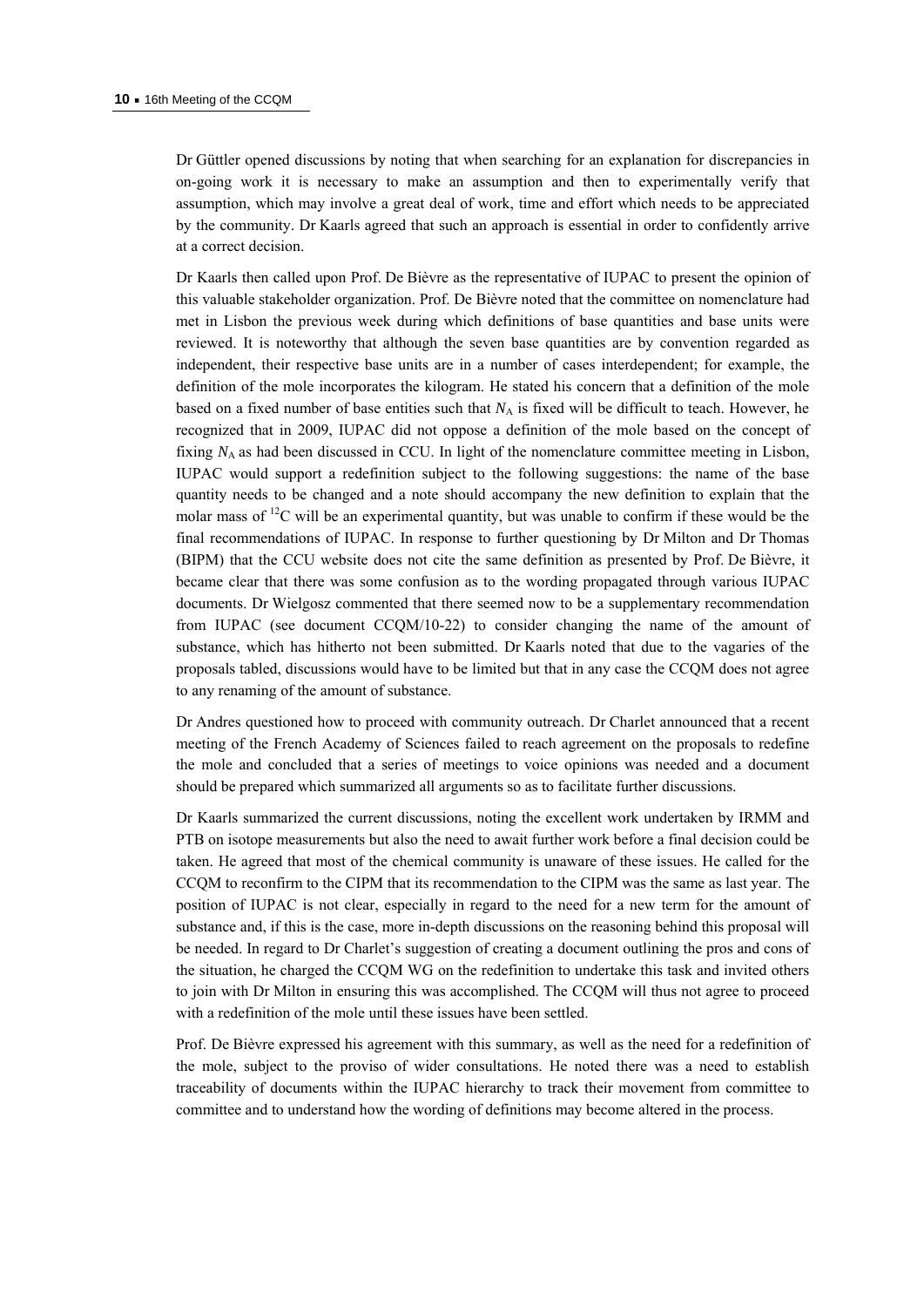Prof. Wallard clarified that a new resolution is not being sought, only a confirmation in the minutes that the position of the CCQM has not changed from that offered in 2009. (Note that these recommendations are summarized in the Appendices at the end of this report).

## **8. SUMMARY OF THE CCQM WORKSHOP ON FORENSICS**

Dr Wielgosz made a short presentation summarizing the activities of a one day workshop organized at the BIPM (abstracts available as CCQM/10-10) on 12 April 2010 devoted to "Metrology for Forensic Science – Chemical and Biochemical Analysis" which attracted international participation. Some of the major conclusions of this meeting were that:

- (i) forensic laboratories now have ISO/IEC 17025 accreditation requirements;
- (ii) that 70 % of all testing undertaken comprises those for controlled substances, toxicology and DNA work;
- (iii) that annual reports from the European Network for Forensic Science Institutes (ENFSI) on CRM requirements will be distributed to NMIs;
- (iv) that regional networks are being formed and;
- (v) International cooperation is under discussion, which provides an opportunity for followup by the BIPM; that measurements of nominal properties and descriptors of probability require further discussion and cooperation, and that reference materials are required for designer drugs.

Dr Emons remarked that with respect to point  $(v)$  above, the issue of nominative properties was already being addressed by other committees and that this may not need to be a priority for the CCQM. Mrs Parkes further supported this assertion by stating that written standards for nominal properties were in preparation and duplication of effort should be avoided, to which Dr Kaarls replied that an open mind should be kept. Dr May asserted that such discussions are frequently undertaken at NIST, revolving around issues of what could be done versus what should be done or could be afforded to be done. He suggested that a scenario might soon arise whereby the CCQM may be overextended. Dr Kaarls argued that the CCQM should see what develops, that there was a need to serve the outside community, and that if it had a high priority the CCQM should look into it. Dr May noted that this may require having to stop doing something we are now doing. Dr Kaarls agreed that this point was well taken.

## **9. SUMMARY OF THE BIPM-WMO WORKSHOP ON MEASUREMENT CHALLENGES FOR GLOBAL OBSERVATION SYSTEMS FOR CLIMATE CHANGE MONITORING**

Dr Kaarls noted that a highly successful three day workshop took place in Geneva, Switzerland, between 30 March–1 April 2010 during which the World Meteorological Organization (WMO) signed the CIPM MRA, nominating three reference laboratories: a radiation laboratory in Davos, Switzerland; one at the EMPA for ozone measurements; and a NOAA laboratory for greenhouse gases in the US, with the possibility for additional reference laboratories being added in the future. He then invited Dr Wielgosz to make a presentation.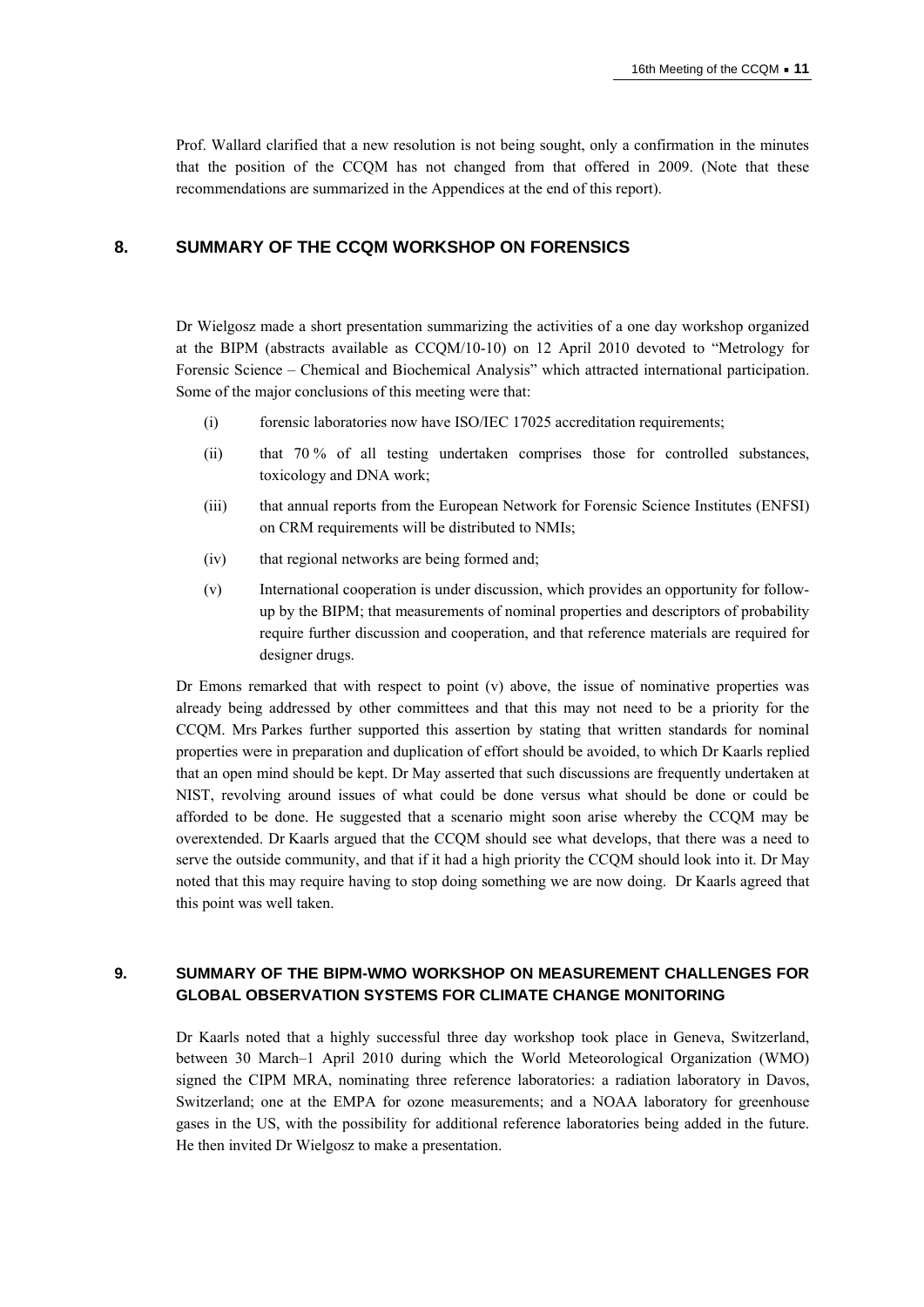Dr Wielgosz remarked that the meeting should be considered an important step in responding to the challenges set by climate change monitoring since long term measurements require stable reference standards and a calibration infrastructure. The aims of the workshop were to identify key measurement issues in climate science, the Numerical Weather Prediction (NWP) model and earth observation where there is a requirement for improved underpinning metrology; to foster closer links between the metrology and earth observation systems communities; to drive agenda-setting and roadmapping within NMIs to ensure that tools are developed to meet the needs of climate science, NWP and earth observation communities and to inform the earth observation system communities about the capabilities and plans for the NMIs. A draft written report summarizing the workshop is scheduled for release on the BIPM website by 1 June 2010. Eight technical breakout sessions on key topics occurred over three days to develop findings and recommendations on what the real metrology issues were and to discuss how they could be implemented. Issues relating to stable time series for key greenhouse gases (GHG) and other trace species, remote sensing of atmospheric composition and traceability issues in spectroscopic data, ocean salinity and aerosol composition and radiative properties were all addressed. A number of recommendations were made.

For the GHG studies, these included: that the WMO, BIPM and academic communities continue to work together to increase redundancy through development of independent approaches to the provision of standards and carry out necessary comparisons, with results being traceable to the SI where practical; that they continue to develop criteria for Central Calibration Laboratory performance and establish necessary external review of such performance; and that the WMO, BIPM and academic communities collaborate to make best use of established national and international infrastructure, capability and funding to meet the needs for standards.

In the area of remote sensing, it was recommended that research be conducted within the WMO, BIPM and academic communities to resolve identified issues; that all atmospheric measurements of GHGs should demonstrate traceability to established reference standards; quantified uncertainties be reported for all atmospheric processes and measurements of GHGs; spectroscopic reference standards be validated against both laboratory and atmospheric reference spectra; benchmark spectra recorded by different NMIs and laboratories be available to the research community for testing and verification; spectroscopic reference standards yield consistent results across applicable wavelength ranges and molecular spectroscopic reference standards should use validated standardized algorithms for line shapes, mixing, speed dependence etc.

In the domain of ocean salinity it was recommended that a new oceanographic salinity measure was required that was traceable to the SI and consistent with current oceanographic practice as well as with marine chemistry and biology. Commensurate with this was the need to develop the scientific basis and practical implementation of a density-based salinity standard and an advanced seawater standard (pH, density, stability) as well as implementation of standard equations of state for water, water vapour, ice, seawater and humid air.

With respect to aerosol composition and its radiative properties, areas in which the NMIs could contribute included provision of reference materials, development of standards for aerosol number concentration and sampling inlets and sample conditioning as well as supporting inter-comparisons and transferring knowledge to instrument manufacturers.

Dr Kaarls noted that there was significant work to be done within the WMO community and that the latter had an open mind with respect to the recommendations and he suggested that a recommendation be drafted on the subject of further cooperation.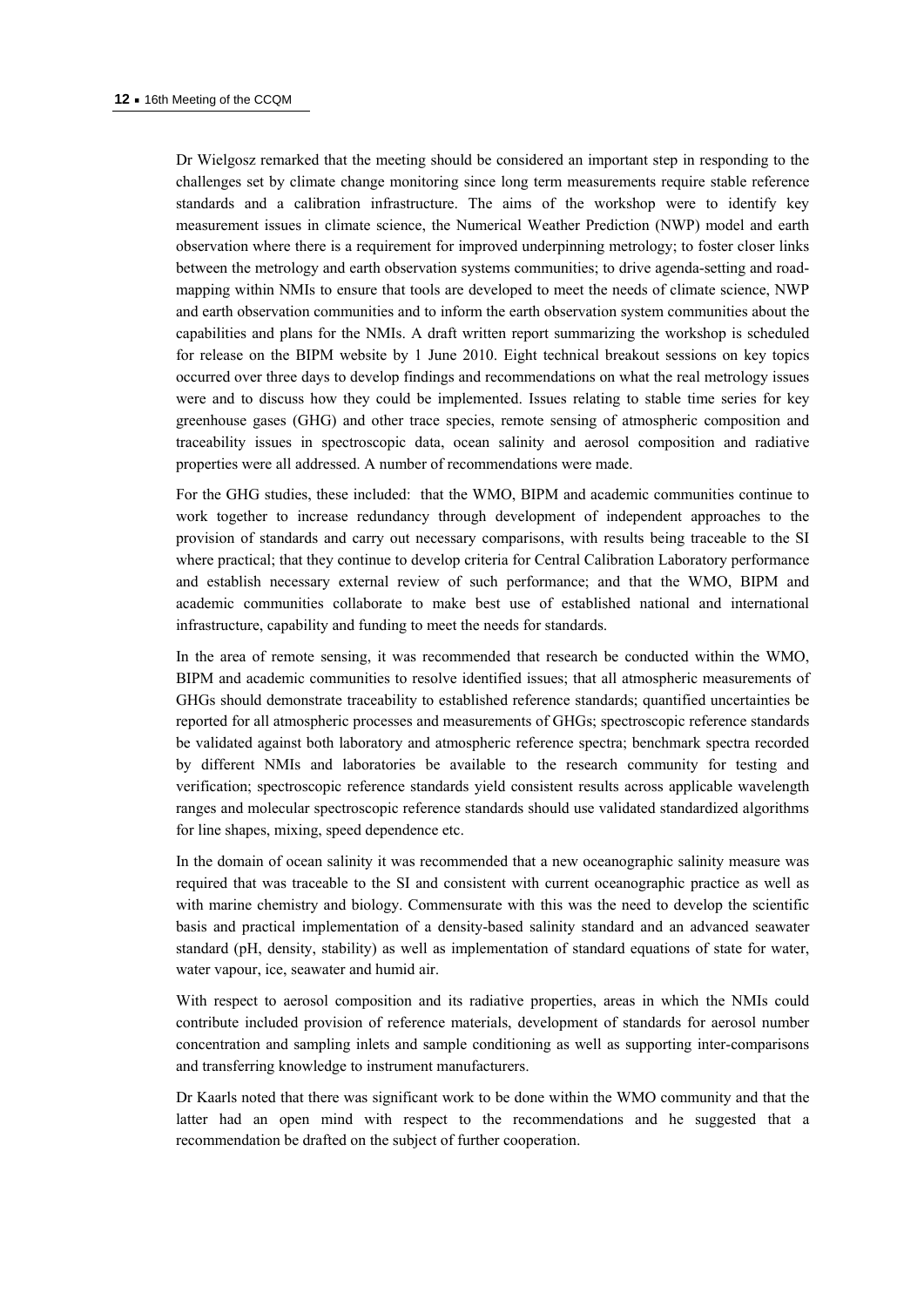Prof. Wallard supported this recommendation as these activities have been planned for a long time and the workshop opened with high expectations, which have evidently succeeded. He emphasized that there was a real opportunity to capitalize on this momentum since there appeared to be a significant willingness on the part of senior WMO staff as well as those from various institutes to work with the BIPM to undertake comparisons and help deliver on the recommendations. He made a passionate plea that the CCQM and its WGs become engaged in this endeavor so as to emphasize cross-representation.

Prof. De Bièvre noted that the CCQM should welcome this agreement warmly and that very significant progress has been made by the WMO concerning reference standards in the past four years.

Dr Milton reiterated that the workshop was a remarkable success with all the leading authorities in the world in attendance and that the WMO was fully apprised of the benefits of the CIPM MRA. He noted the large number of recommendations and findings which were both broad and detailed. Dr Milton raised the question as to how to proceed and monitor progress with regard to taking forward these recommendations and wondered if a small committee should be established to undertake this task.

Dr Squirrell commented that, from his perspective, this was an excellent initiative and he is delighted with the progress made as ILAC is also interested in promoting such activities.

Mrs Parkes asked whether the newer area of biodiversity was discussed as a result of climate change, considering our current abilities to gauge such effects by monitoring microbiology changes. Dr Wielgosz responded that this topic was not specifically discussed but was alluded to during the presentation of other topics.

Dr Kaarls summarized by noting that a recommendation needed to be formulated to present to the CIPM which would subsequently be conveyed to the meeting of the CGPM in 2011. He asked that Dr Milton and Dr Wielgosz develop a draft for consideration the following day. A second point, raised by Dr Milton, regarded the establishment of a means of gauging follow-up that needed to be considered and suggested, that at least the GAWG and EAWG (for salinity measurements) could follow-up.

Dr May pointed out that the required technical expertise was typically not included in the current WGs and that a broader selection of the "right" persons from each NMI may provide a better approach. Dr Milton suggested that the process should start with an approach to the WMO to form a small committee to oversee this progress. Dr Kaarls summarized that he would take these suggestions forward to the CIPM and ensure that a follow-up strategy was developed.

#### **10. SUMMARY OF THE BIPM WORKSHOP ON METROLOGY FOR THE NANOSCIENCES**

Dr Viallon presented a preliminary report on a workshop on Metrology for the Nanosciences, chaired by Dr Steele and which was held at the BIPM on 18-19 February 2010. The workshop was attended by 105 participants from 47 different institutes/companies but with the majority being from NMIs or ISO TC delegates (CCQM/10-09; <http://www.bipm.org/en/events/nanoscale>). Experts from industry as well as several CCs covered relevant topics of traceability, standardization and reference materials as well as contributing to 8 thematic breakout sessions devoted to thin films and coatings, surface analysis, electricity and magnetism, mechanical metrology, microscopy, aerosols, nanotechnologies and toxicological testing. The principal target question being addressed was "what activities are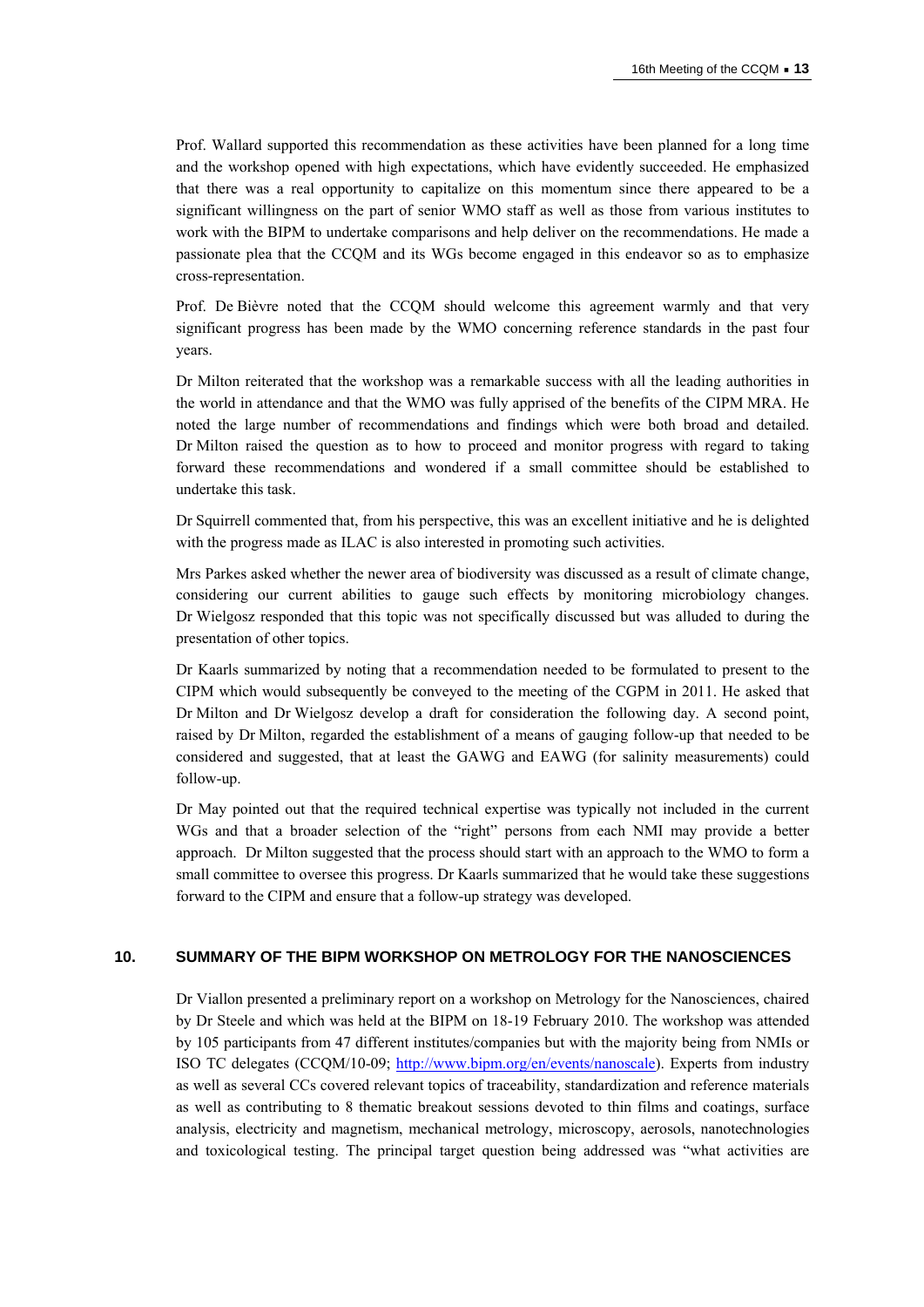required to establish an effective international infrastructure for metrology at the nanoscale". Industry is interested in metrology due to quality control issues whereas the health and safety community takes an interest due to the need for more accurate characterization. In this connection, it was noted that there are numerous technical issues as the measurand is frequently difficult to define, interactions occur with the environment altering the nature of the particles and the use of models and calculations do not yet generally account for uncertainties. Traceability to the SI was principally connected with dimensional metrology and amount of substance. Potential solutions to this area may arise from the activities under way in surface analysis and microscopy and it was apparent that method defined approaches and standard procedures need metrology to aid calibration and that more discussion with industry about metrological terms in general and traceability in particular are needed. Most of the discussion groups acknowledged an important need for reference materials in all fields, especially those relating to aerosols, surface analysis, nanobiotechnologies and toxicity testing, from which it was concluded that a significant amount of work remains to be done. Environmental health and safety issues are strong drivers for the development of normative standards to underpin existing and future legislation but there remains a need for a more scientific basis, translating to the need for more participation in ISO TCs, particularly ISO/TC 229 (nanotechnologies), to foster enhanced liaison with the BIPM as it is a vehicle for NMI participation and awareness of documentary standards activities. As the interdisciplinary nature of nanotechnologies envelopes related work in a number of CCs, notably the CCQM (SAWG and GAWG) as well as the CCL and CCEM, increased communications between CCs should be facilitated by the CIPM and the BIPM. It was concluded that there was a need for more workshops such as this one, as well as satellite workshops held in conjunction with larger conferences and regional programmes such as CO-NANOMET in Europe and VAMAS.

Dr Kaarls asked if there was to be any follow-up with experts from any specific ISO/TCs to which Dr Viallon replied that the diversity of fields requiring such a large number of experts has not been conducive to this. Dr Güttler reiterated the need for cooperation across different CCs and WGs as well as external experts because of the cross-cutting activities in question. Dr Kaarls noted that some elements of this were under way in the GAWG and SAWG and clear examples of how to foster closer collaboration amongst the CCs is needed. Prof. De Bièvre pointed out that the VIM allows for operationally defined measurands and procedures.

## **11. SUMMARY OF THE BIPM WORKSHOP ON PHYSIOLOGICAL QUANTITIES AND SI UNITS**

Prof. Kühne summarized the activities and outcomes of the successful workshop on Physiological Quantities and SI Units held at the BIPM on 16-17 November 2009, which attracted 70 participants from 22 countries, principally from NMIs and those working on relevant international TCs. The summary document is posted on the BIPM website (CCOM/10-05). The aim of the workshop was to bring together those communities concerned with traceable, reliable and comparable measurements with those responsible for writing and applying specification standards and/or health and safety legislation in order to identify future challenges and the steps forward. The principal topic was Health and Safety for Humans, covering the areas of optical radiation, radio and microwaves, ionizing radiation, sound and ultrasound, magnetic fields and biological quantities. Physiological quantities and SI units encompasses diverse subjects in all disciplines and it was concluded that the aim of the workshop was best achieved by establishing direct links between the relevant CC or Joint Committee (e.g., JCTLM) and the relevant TCs of the standardization bodies. The most useful cooperation might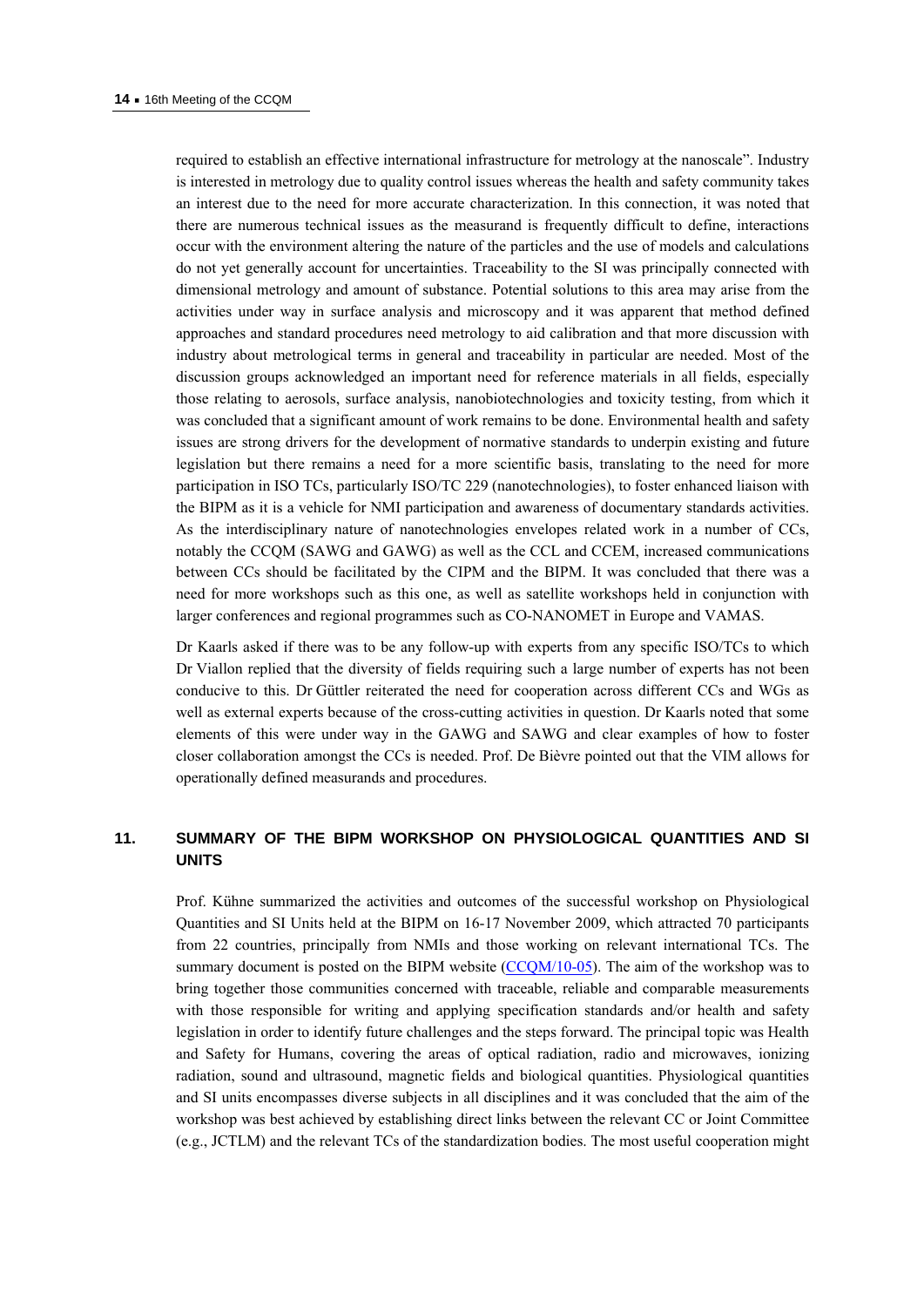possibly involve the CCAUV, CCPR, CCEM, CCQM and CCRI. The next edition of the SI brochure should include more information on physiological quantities and SI units for which the CCU will need additional input from the CCs. Physiological quantities can generally be expressed in SI units but currently uncertainties are not well accounted for and the limits of application of "action" models are not well understood. The potential for harmonization of terms was emphasized as a draft of ISO/IEC 80003 (Quantities and units used in physiology) which will be circulated in 2010. A need for more uniform regulations was expressed and regulators were encouraged to inform NMIs and relevant TCs on how best to get involved. It was clear that additional workshops and forums may be useful to increase awareness at the national, regional and international levels. Two direct recommendations arose: contact should be established between the CCEM and the ICNIRP (International Committee for Non-Ionizing Radiation Protection) as effects induced by magnetic fields on the human body have not been considered within the framework of the CCEM; and it was advised that the CCEM and the CCRP consider in future the case of radiation at terahertz frequencies, possibly through the creation of a joint group arising from both CCs.

Dr Milton opened the discussion by commenting on the fact that this was a fascinating field of study and questioned how units were defined, to which Prof. Kühne replied that each community used its own definition to relate the physiological function to an SI measurement through a response function but that there were unfortunate "grey" areas between extremes of working models which remain to be explored. Dr Sommer stressed that conversion factors relating physiological response to SI units were extremely important and since there are many databases, NMIs should clearly be involved in the development of this work.

#### **12. SUMMARY OF ACTIVITIES RELATED TO MATERIALS METROLOGY**

Prof. Wallard spoke briefly about materials metrology with respect to VAMAS activities. Several years ago the CIPM commissioned a report on the potential opportunities for activities in the broad materials metrology area which provided, among others, a recommendation that a new CC was not needed in this domain as all issues could be handed within existing CCs. More importantly, the broad relationship that was expected to develop with VAMAS has not yet materialized; no representatives were nominated to serve as liaisons between VAMAS and relevant CCs and no proposed areas of need in which they would like to see comparisons organized have been put forward, despite repeated and recent requests for this information by the Director.

Dr Kaarls noted that this situation was a rather strange circumstance since the BIPM had been earlier approached by VAMAS to provide help on metrology matters. Dr Prins mentioned that VAMAS is now working on this matter and will prepare a list of needs and nominate the requested liaisons. Dr Milton noted that the advances in material metrology were summarized in *[Metrologia](http://stacks.iop.org/0026-1394/47/S01)*, 2010, **47**[\(2\)](http://stacks.iop.org/0026-1394/47/S01).

### **13. REPORTS OF CCQM WORKING GROUPS**

#### **13.1 Organic analysis**

Dr May presented his report of progress made by the CCQM Working Group on Organic Analysis (OAWG), which had met twice since the last meeting of the CCQM. A meeting was held in Rio de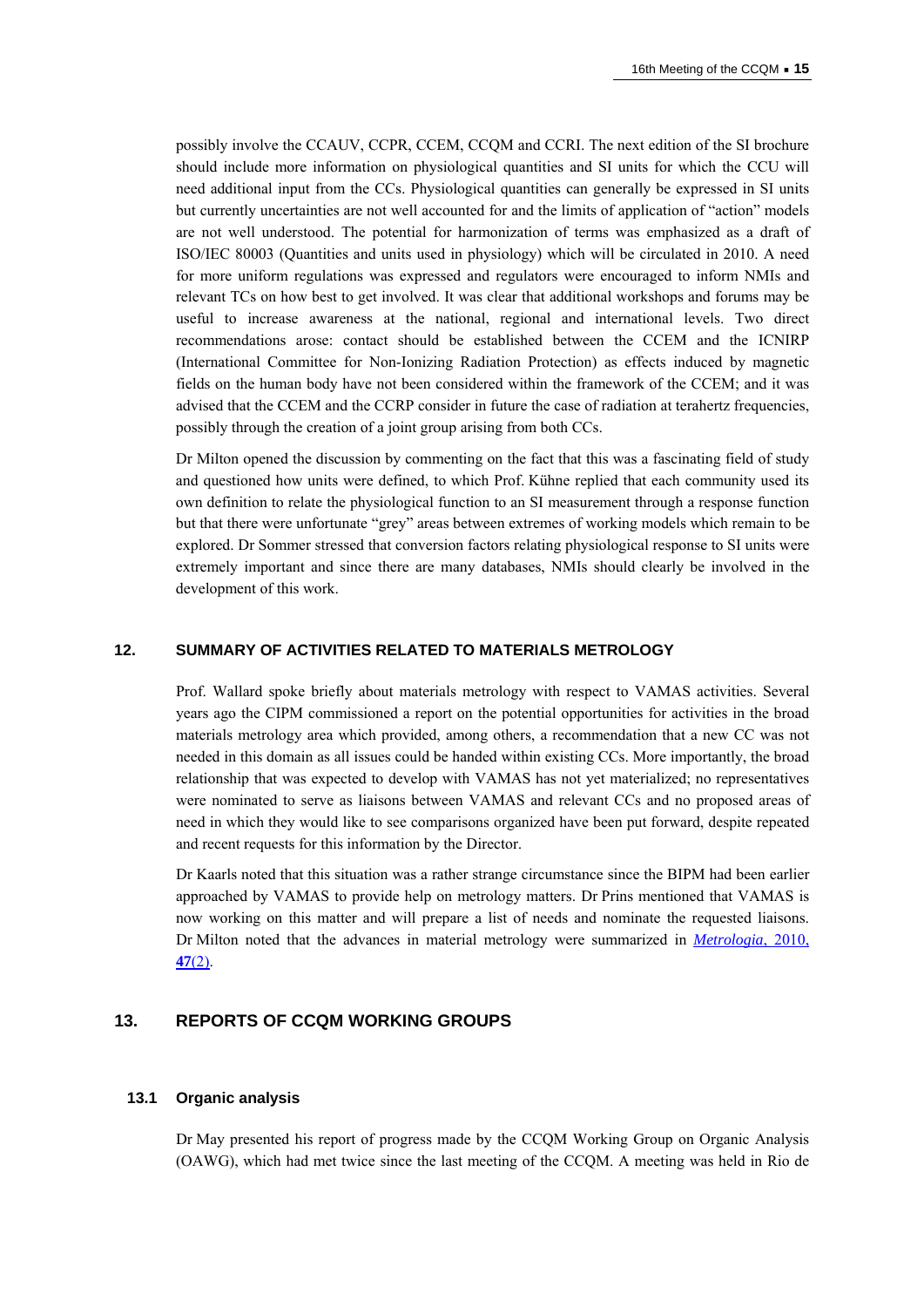Janeiro, Brazil, on 4-5 November 2009, for all of the CCQM WGs and 51 participants from 27 institutes of 23 countries/economies attended the OAWG, during which a workshop was hosted at INMETRO on "Metrological use of NMR for organic purity analysis/assessment within the NMI community". Earlier in the week, 44 participants representing 28 institutes of 21 countries/economies met at the BIPM. After outlining the OAWG terms of reference, Dr May proceeded with an update on the OAWG strategic plan to efficiently and effectively support CMCs in the organic CMC "space"; report on results from comparison studies and highlight discussions of the OAWG pertaining to the CIPM Traceability document, a need for the establishment of a new OAWG mailing list and the need for stronger communications with RMOs regarding their Key, Pilot and Supplementary studies in the organic area.

Dr May noted that during the past year, [CCQM-K50](http://kcdb.bipm.org/AppendixB/KCDB_ApB_info.asp?cmp_idy=756&cmp_cod=CCQM%2DK50&page=) (PAHs in Soils/Particulates) and CCQM-P114 (Selected PBDEs and PBBs in plastic) studies were issued as final reports; that KC Draft reports of [CCQM-K62](http://kcdb.bipm.org/AppendixB/KCDB_ApB_info.asp?cmp_idy=825&cmp_cod=CCQM%2DK62&page=) (Nutrients in Infant/Adult Formula: Vitamins), [CCQM-K63a,](http://kcdb.bipm.org/AppendixB/KCDB_ApB_info.asp?cmp_idy=826&cmp_cod=CCQM%2DK63%2Ea&page=) [CCQM-K63b](http://kcdb.bipm.org/AppendixB/KCDB_ApB_info.asp?cmp_idy=827&cmp_cod=CCQM%2DK63%2Eb&page=) (Non-Peptide Hormones in Serum: Cortisol and Progesterone) and [CCQM-K69](http://kcdb.bipm.org/AppendixB/KCDB_ApB_search_result.asp?search=2&cmp_cod_search=CCQM-K69&match_exact=0) (Anabolic Steroids in Urine: Testosterone Gluconoride) were approved by the OAWG and sent to CCQM WG chairs for review and that Pilot Study summary reports covering CCQM-P20.f (Organic Purity Assessment Series: Digoxin), CCQM-P78.1 (Nutrients in Infant/Adult Formula: Vitamins), CCQM-P109 (Determination of Acrylamide in Cooked High-Carbohydrate Food) and CCQM-P115 (Anabolic Steroids in Urine: Testosterone Gluconoride and Epitestosterone Gluconoride) were approved by the OAWG to be archived on the restricted access OAWG website. To date, a total of 53 KCs have been conducted and their associated KCRVs have been agreed by the OAWG along with 41 Pilot Studies with a total of 126 analyte-material combinations. It is evident that the current approach, at the same level of effort, is not sustainable, and a finite number of comparisons that test the institutional knowledge and core competencies required to deliver services recognized under the CIPM MRA, rather than the techniques, is needed.

Dr May outlined a four-track strategic approach for comparison studies:

- (A) Key comparisons that test core competencies for the delivery of measurement services to customers;
- (B) Key comparisons that assess the equivalence of measurement services actually provided to customers;
- (C) Key comparison studies in emerging areas of global interest and importance with an accompanying pilot study; and
- (D) capability assessment studies of measurement capabilities being established in new areas for NMIs/DIs.

Track A activities would establish approximately 10 KCs over the next 5 years to test core capabilities which would be repeated with different analyte/matrix combinations at 5 year intervals; these were summarized in tabular form, identifying generic measurands. A current example of such a study was that of [CCQM-K55.a](http://kcdb.bipm.org/AppendixB/KCDB_ApB_search_result.asp?search=2&cmp_cod_search=CCQM-K55.a&match_exact=0)/CCQM-P117.a (Purity assessment of high purity organic materials: 17 β-Estradiol) whose Draft B report is now under review. Examples of Track B studies which would support services listed in the database submitted by more than one NMI, included [CCQM-K80](http://kcdb.bipm.org/AppendixB/KCDB_ApB_search_result.asp?search=2&cmp_cod_search=CCQM-K80&match_exact=0) (Creatinine in serum) and [CCQM-K79](http://kcdb.bipm.org/AppendixB/KCDB_ApB_search_result.asp?search=2&cmp_cod_search=CCQM-K79&match_exact=0) (Ethanol in aqueous matrix) which are in Draft B and Draft A report status, respectively. The [CCQM-K80](http://kcdb.bipm.org/AppendixB/KCDB_ApB_search_result.asp?search=2&cmp_cod_search=CCQM-K80&match_exact=0) study examined 17 materials from 6 NMIs using repeatability tests conducted at NIST and found excellent DoEs for all NMIs, illustrating their ability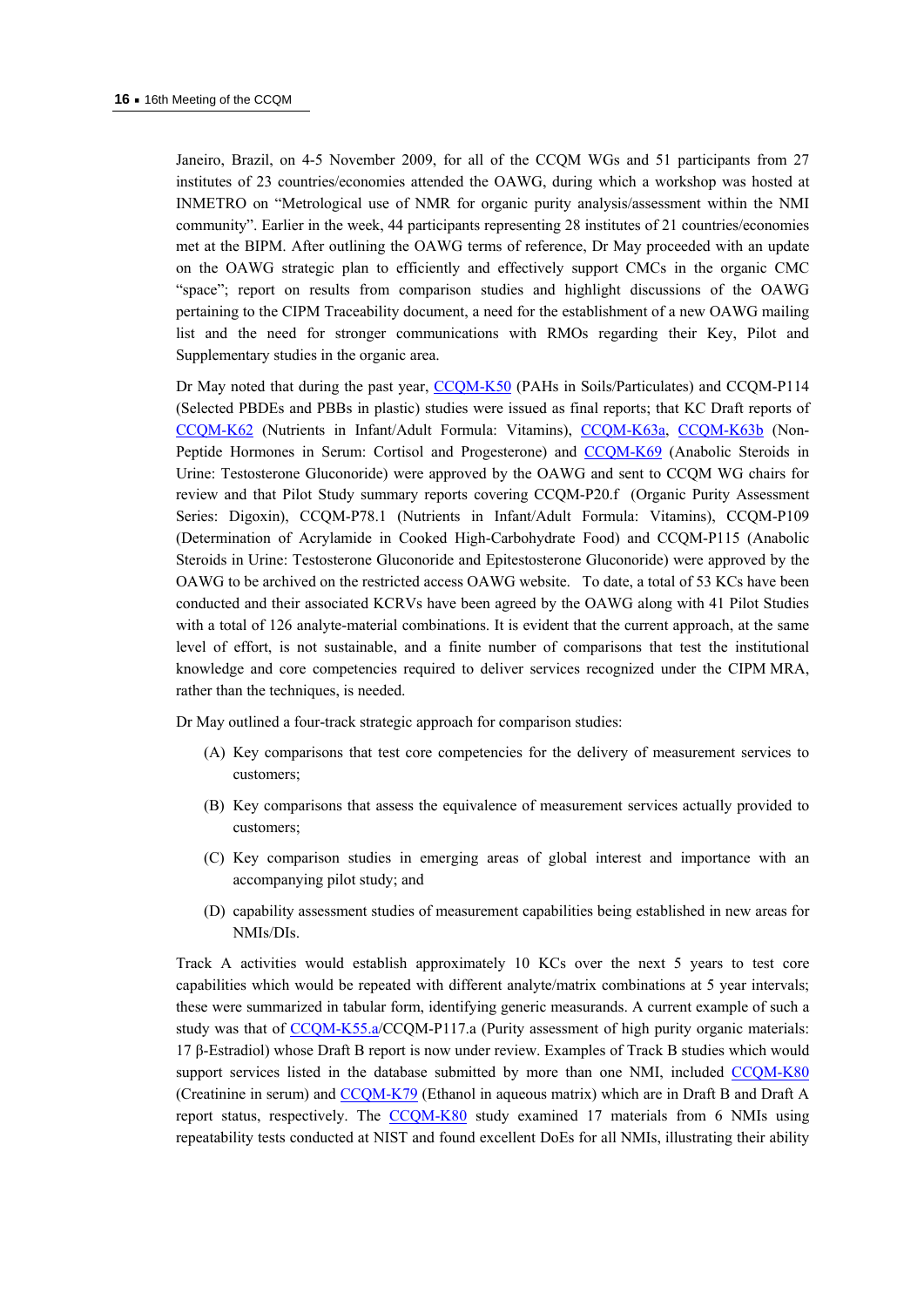to make such measurements and to provide CRMs. For [CCQM-K79,](http://kcdb.bipm.org/AppendixB/KCDB_ApB_search_result.asp?search=2&cmp_cod_search=CCQM-K79&match_exact=0) 27 materials from 9 NMIs examined by BAM at ethanol levels ranging from forensic to commodity were in excellent agreement. Dr May argued that results from studies such as these should also be written for submission to peer reviewed journals which are widely read by the chemical measurements community. This would further demonstrate the practical value of the CCQM activities to the scientific community and reinforce the integrity of the CIPM MRA. Track C studies were exemplified by [CCQM-K81](http://kcdb.bipm.org/AppendixB/KCDB_ApB_search_result.asp?search=2&cmp_cod_search=CCQM-K81&match_exact=0) / CCQM-P122 (Chloramphenicol in pig muscle), currently in draft A report phase, for which 6 laboratories participated in the KC and 4 in the pilot with all laboratories demonstrating good agreement at measurand amount contents lower than action levels for the KC, but with less satisfactory agreement amongst participants in the pilot study.

Dr May outlined additional studies planned for each of these tracks. For the testing of core capabilities (Track A),  $CCOM-K55.b$  with parallel  $CCQM-P117b$  – purity assessment of high purity organic materials: Aldrin;  $CCQM-K55.c CCQM-K55.c -$  chloramphenicol or a measurand with similar properties; and [CCQM-K78](http://kcdb.bipm.org/appendixB/KCDB_ApB_info.asp?cmp_idy=1074&cmp_cod=CCQM%2DK78&page=1&search=2&cmp_cod_search=78&met_idy=&bra_idy=&epo_idy=&cmt_idy=&ett_idy_org=&lab_idy=&cou_cod=) – mass fraction composition of a calibration solution: Aldrin, would be undertaken. For Track B, the OAWG is awaiting feedback from the KCWG as to what additional KCs are needed. For Track C, comparisons in emerging areas, [CCQM-K85](http://kcdb.bipm.org/appendixB/KCDB_ApB_info.asp?cmp_idy=1078&cmp_cod=CCQM%2DK85&page=1&search=2&cmp_cod_search=85&met_idy=&bra_idy=&epo_idy=&cmt_idy=&ett_idy_org=&lab_idy=&cou_cod=) – antifungals in food: malachite green in fish tissue was being considered. For Track D, capability assessment studies for new areas, a pilot comparison would be considered targeting the determination of ethanol and water in bioethanol derived from sugar cane.

Additional samples available for potential Key and Pilot comparisons could be derived from the BIOREMA project, which is to make available homogeneous and stable samples of bioethanol and biodiesel (FAME) for testing capabilities for determination of ethanol and water content in bioethanol as well as methanol, free glycerol, triolein and methyl esters of linolenic, linoleic, oleic and stearic acids. This study has now been postponed for at least three years because the ability of the OAWG to do the work is not compatible with the needs of BIOREMA, in that an imminent use of the materials for a PT cycle precludes its usefulness for a CCQM study. Noteworthy, however, is that a number of NMIs will participate in the PT scheme. With regard to a potential purity comparison of the ethanol and water content in bioethanol, it was decided that the homogeneity of the material with respect to water would be insufficient for testing capabilities of NMIs because heterogeneity at the level of several tenths of a percent was determined for the water content. Additionally, ethanol does not occupy any unique space in the proposed purity assessment strategy to be of significant interest to many NMIs. Thus, a Pilot study may proceed, but no plan is under way for a KC.

Several relevant RMO studies were then summarized, including APMP.QM-P19 (melamine in milk); APMP.QM-Pxx (illicit drugs in hair) and APMP.QM-Pxx (pesticides in tea) and Dr May again stressed the need to minimize the growing number of comparisons that needed to be brought under control.

Dr May mentioned that he was working with the BIPM in order to correct the mailing lists that are used to solicit interest in comparisons amongst OAWG participants. He asked for help to reduce the list to a minimum number of the most appropriate people in each Institute to receive mailing information before April 2011. Other recommendations arising from discussion were the need for an official template to cover Key Comparison reports and publications, and the development of guidelines on publication of Pilot studies (decision to publish, authorship, where published). It was suggested that NMIs should publish new measurement methods developed for delivery services to customers when and where they wish, providing an acknowledgement to the CCQM for use of the samples and data was made.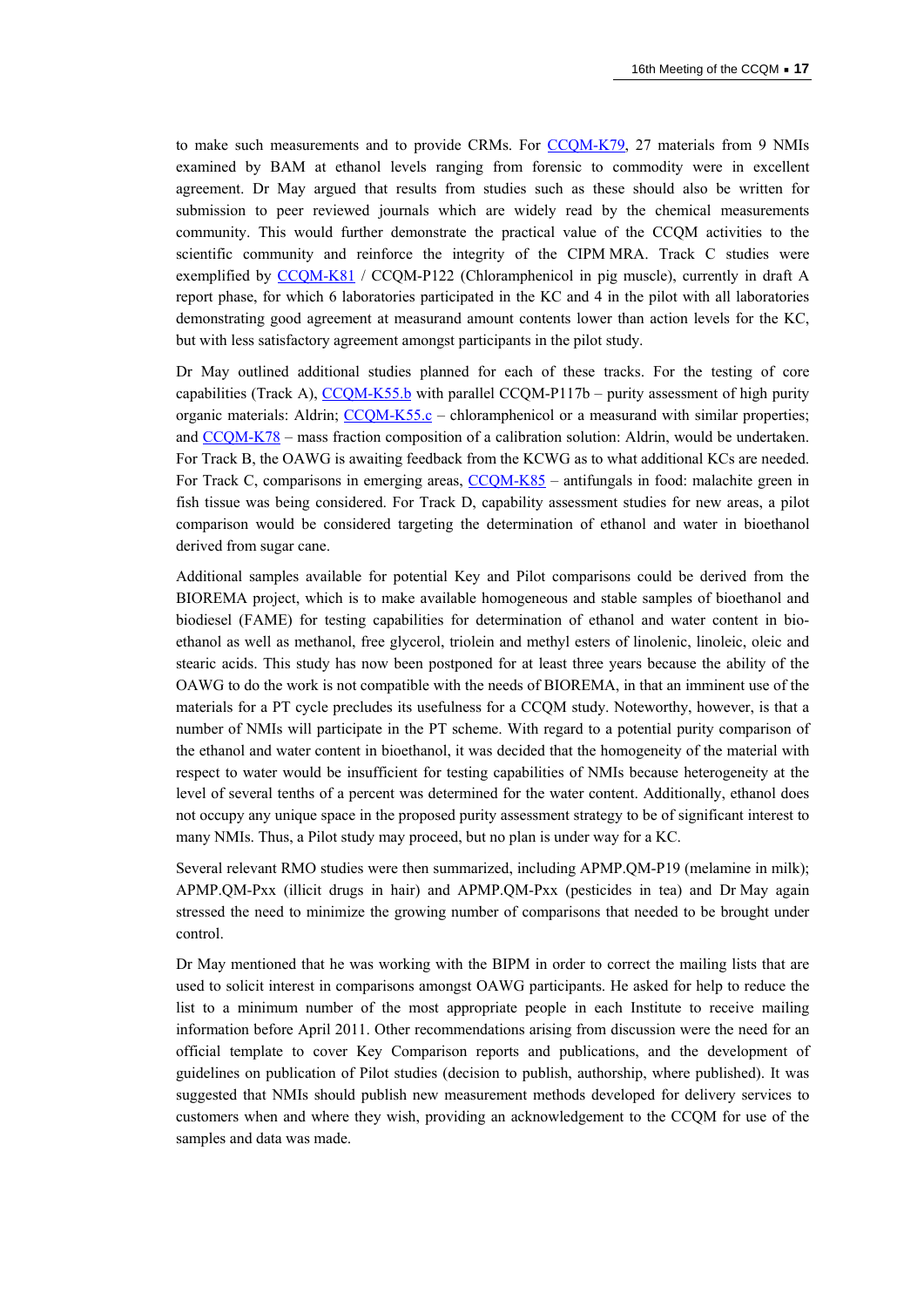Dr May concluded by announcing that meetings of the OAWG, BAWG and GAWG would take place during 2-5 November 2010 in Singapore.

Dr Cox remarked that KCs test for measurement capabilities, but that the reported uncertainty will also reflect a component of stability of the measurand in the sample and it is important that the stated uncertainty be clearly defined as to what it represents. Dr Magnusson noted that in regard to CCQM-K80 (Creatinine in serum) where the effective reference value is zero, it suggests that different CRMs each with different uncertainties were equivalent, but asked to what degree. Dr May replied that most were equivalent and that a user could select an appropriate one from any of the producers with a view to fulfilling fit for purpose needs for decision making such that there would be no adverse impact on the quality of measurement. Dr Emons returned to the discussion point raised by Dr Cox, stating that there was no direct relationship between an NMI's ability demonstrating measurement capability on a material during a comparison and their claims on a calibration certificate. Additionally, he stressed the need to get targeted readership and the increased number of publications arising from CCQM studies into the more open literature. Dr Wielgosz praised the [CCQM-K80](http://kcdb.bipm.org/AppendixB/KCDB_ApB_search_result.asp?search=2&cmp_cod_search=CCQM-K80&match_exact=0) results as being very valuable and noted that a similar approach had been used in CCQM-P73 coordinated by the BIPM and organized through the GAWG, in which proper treatment of the DoE's required correlations to be taken into account, and there was a need for the statistical treatment of such studies to be more formalized. As regards the e-mailing lists of CCQM WG participants, the situation was more complicated for CCQM than other CCs in that normally the membership of the WGs was a subset of the membership of the CC. Since the CCQM had not followed this model, the BIPM had no lists of Membership for the WGs. Lists of participants in WG meetings were maintained by each of the WG Chairs. Dr May reiterated his frustration with the large list and the inability to identify persons within NMIs/DIs actually responsible for decision making and suggested that the BIPM be responsible for mailing future invitations for comparisons. Dr Ellison pointed out that [CCQM-K80](http://kcdb.bipm.org/AppendixB/KCDB_ApB_search_result.asp?search=2&cmp_cod_search=CCQM-K80&match_exact=0) did not take into account correlation and in this manner was not equivalent to the approach taken by the GAWG.

Dr Güttler commented that the results of the chloramphenicol study demonstrated a significant improvement in agreement amongst laboratories compared to typical results within this measurement community at large, which were frequently characterized by a greater than 30 % spread in values. Dr Cox returned to the earlier issue of the need to clarify his point about whether KCs test measurement capability of an NMI or their ability to deliver a service to customers. Dr Kaarls pointed out that they were meant to test the claimed CMCs, as these are the services that NMIs regularly provide to their customers. He emphasized his agreement that the system used to test capabilities needed to be changed due to the large volume of work. He asked that the representatives of all RMOs make available information on planned KCs and Pilot studies as they may be of use/interest to laboratories in other RMOs and duplication of efforts could be minimized. Dr Wielgosz emphasized that the current discussions relating to mailing lists were tantamount to decisions of membership regarding who could participate/attend meetings and if current practice was to be changed these issues would need to be clarified.

## **13.2 Inorganic analysis**

Dr Sargent presented his review of the activities of the CCQM Working Group on Inorganic Analysis (IAWG). The group had met twice (jointly with the EAWG) since the last CCQM, at the joint WG meeting in Rio de Janeiro in November, 2009 as well as earlier in this week during which a workshop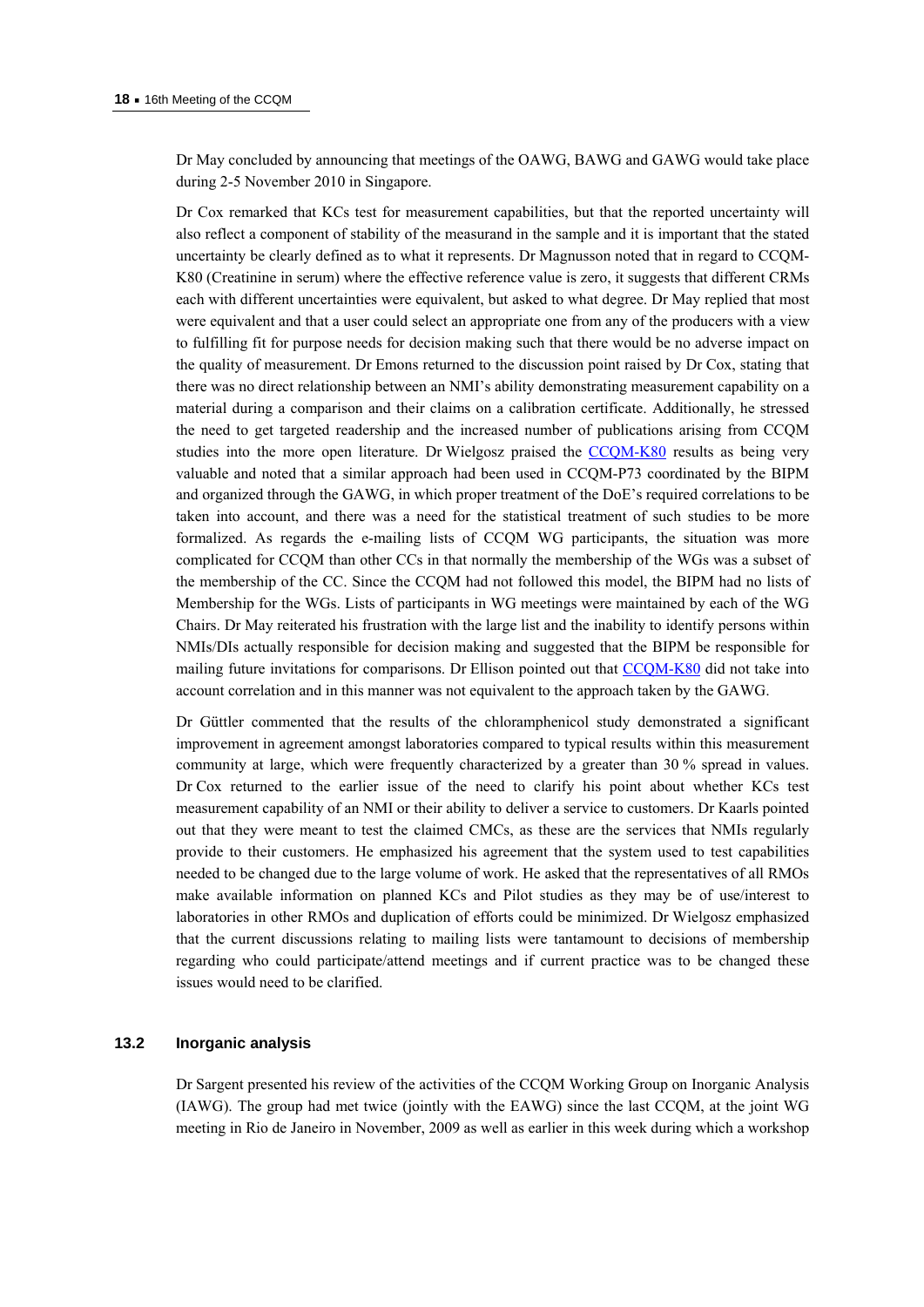on the analysis of HCl was jointly held with the EAWG, along with discussions on strategy development. Eight KCs have been approved for equivalence during 2009-2010, with 5 KCs and 13 Pilot studies currently in progress. He noted that [CCQM-K30.1](http://kcdb.bipm.org/appendixB/KCDB_ApB_info.asp?cmp_idy=1070&cmp_cod=CCQM%2DK30%2E1&page=1&search=2&cmp_cod_search=30&met_idy=&bra_idy=&epo_idy=&cmt_idy=&ett_idy_org=&lab_idy=&cou_cod=) (Lead in wine) was on hold as a consequence of the recent earthquake in Chile and the damage to the CMQ-F laboratories; that [CCQM-K72](http://kcdb.bipm.org/appendixB/KCDB_ApB_info.asp?cmp_idy=969&cmp_cod=CCQM%2DK72&page=1&search=2&cmp_cod_search=72&met_idy=&bra_idy=&epo_idy=&cmt_idy=&ett_idy_org=&lab_idy=&cou_cod=) (Purity of zinc) was delayed because of a difficulty in sourcing the test material and that the majority of the Pilot studies were finished but reports needed to be completed. He then highlighted details of these studies.

[CCQM-K70](http://kcdb.bipm.org/AppendixB/KCDB_ApB_search_result.asp?search=2&cmp_cod_search=CCQM-K70&match_exact=0)/P100.3 (Mercury in natural water) was organized by PTB, BAM and LNE and targeted a concentration level required by the European Environmental Quality Standard (< 50 ng/L). A spiked natural water served as the test matrix and a gravimetric reference value was ultimately established following a metrological assessment of the endogenous background mercury content. The results of the comparison, involving 10 NMIs were determined to be fit for purpose and complemented a Euramet 924 parallel study.

[CCQM-K75](http://kcdb.bipm.org/AppendixB/KCDB_ApB_search_result.asp?search=2&cmp_cod_search=CCQM-K75&match_exact=0)/P118 (Toxic metals in algae) served a "benchmarking" exercise for the determination of Pt and Ni in that all NMIs were encouraged to participate, resulting in contributions from 18 NMIs. IAEA, the coordinating laboratory, suggested a KCRV based on the median for each measurand.

Pilot study CCQM-P119 (Lead in lead-free solder) was coordinated by NMIJ, NIM and KRISS and served to address issues relating to the RoHS directive. Eight NMIs and 2 expert laboratories participated, with good agreement and it was concluded that a follow-up KC would be organized and a core capability matrix completed, the structure of which he outlined. NMIJ was proceeding with the certification of the test material as a future CRM.

Recently approved KC and Pilot studies were noted: a KC and a Pilot Study Comparison (PS) for elemental calibration solutions (PTB); for lead in lead-free solder (NMIJ); for trace and essential elements in a herb (HKGL) as well as Pilot studies for arsenic and arsenobetaine in calibration solution and Japanese sea bass samples (NMIJ) and for Pb, As and Hg in a cosmetic material (NIM). A possible KC/Pilot study on bio-ethanol (same sample as BIOREMA) and a proposed first KC following 3 earlier Pilot studies on isotope ratio determinations, based on a request from the KCWG, was being planned if a coordinating laboratory could be identified.

Dr Sargent then summarized activities undertaken by the RMOs, citing 4 comparisons: a completed APMP.QM-K24/P12 linked to [CCQM-K24](http://kcdb.bipm.org/appendixB/KCDB_ApB_info.asp?cmp_idy=175&cmp_cod=CCQM%2DK24&page=2&search=2&cmp_cod_search=24&met_idy=&bra_idy=&epo_idy=&cmt_idy=&ett_idy_org=&lab_idy=&cou_cod=) (Cd in rice); a proposed APMP KC to be linked with [CCQM-K56](http://kcdb.bipm.org/appendixB/KCDB_ApB_info.asp?cmp_idy=832&cmp_cod=CCQM%2DK56&page=1&search=2&cmp_cod_search=56&met_idy=&bra_idy=&epo_idy=&cmt_idy=&ett_idy_org=&lab_idy=&cou_cod=) (essential elements in soybean powder); a proposed SIM supplementary comparison on trace elements in water ([SIM.QM-S2](http://kcdb.bipm.org/AppendixB/KCDB_ApB_search_result.asp?search=2&cmp_cod_search=SIM.QM-S2&match_exact=0)) and a COOMET proposed supplementary comparison on moisture in grain. With respect to APMP.QM-K24/P12, CCQM-K24 is already 10 years old and although KRISS, NIM and NMIJ participated in both comparisons, discussions centered on how to link these two KCs and whether it may be better to have a stand-alone Supplementary comparison. KRISS agreed to contact the participants to seek their approval to change it to a KC, prepare a report on how a linkage could be established and arrange to send it to suitable statisticians for their input and guidance. Similar concerns were raised with respect to linking [CCQM-K56](http://kcdb.bipm.org/appendixB/KCDB_ApB_info.asp?cmp_idy=832&cmp_cod=CCQM%2DK56&page=1&search=2&cmp_cod_search=56&met_idy=&bra_idy=&epo_idy=&cmt_idy=&ett_idy_org=&lab_idy=&cou_cod=) to APMP.QM-KC/PS for trace elements in soybean powder. For [SIM.QM-S2](http://kcdb.bipm.org/appendixB/KCDB_ApB_info.asp?cmp_idy=1041&cmp_cod=SIM%2EQM%2DS2&page=11&search=2&cmp_cod_search=S2&met_idy=&bra_idy=&epo_idy=&cmt_idy=&ett_idy_org=&lab_idy=&cou_cod=), it remains to scope out this comparison to define what CMCs it will support as concerns were expressed that it would not be a significant enough challenge to provide for any depth with respect to how far the light shines regarding core capabilities. With respect to the COOMET proposal for determination of moisture in grain, it was concluded that there was no expertise within the IAWG to support such an activity but it was noted that the CCT WG on humidity reported that Euramet Project 1061 was engaged in the evaluation of current status of work in NMIs on measurement of moisture in materials and was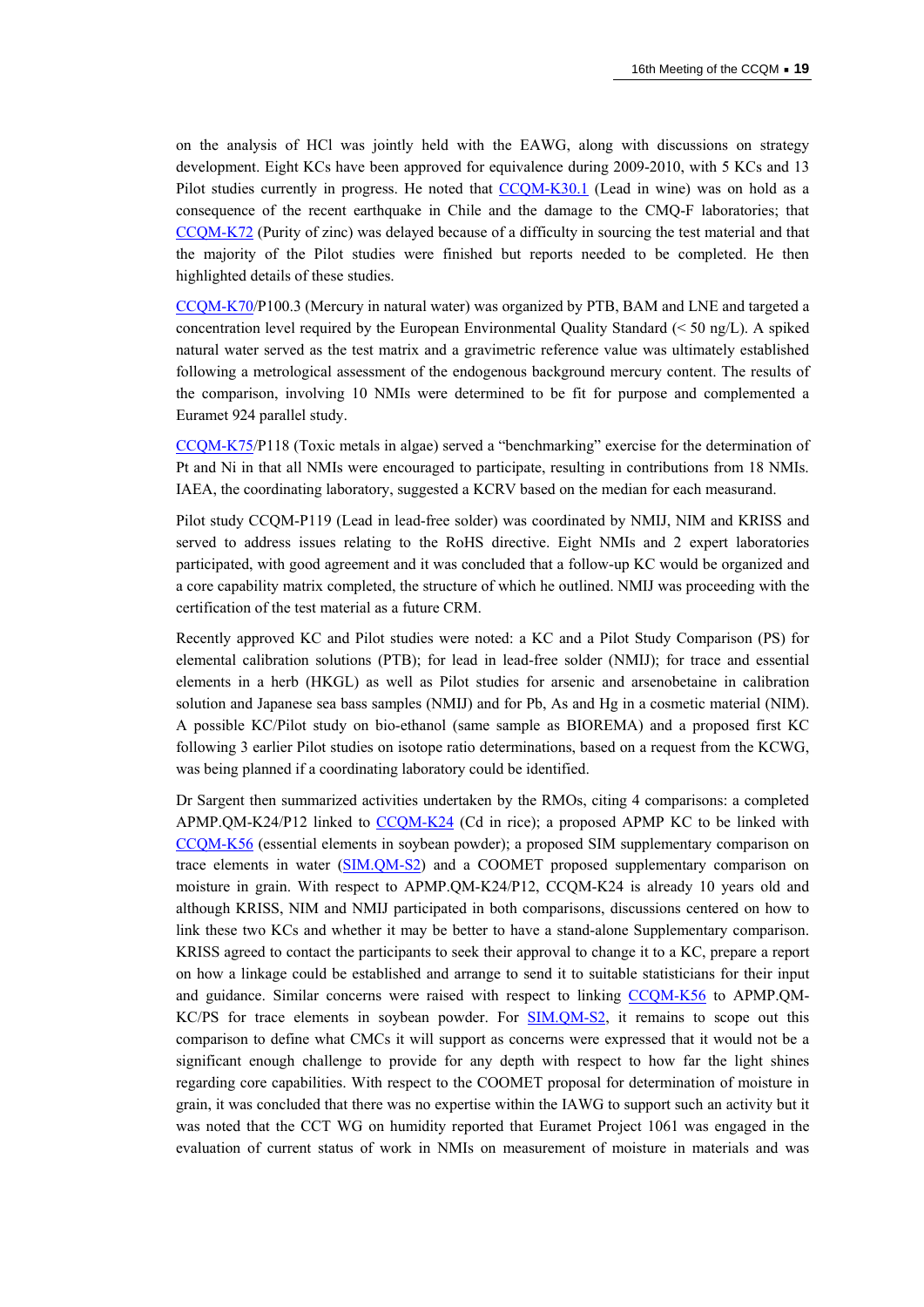gathering opinions on future directions. It was concluded that a measurement of weight loss on drying (i.e., moisture) relies on industry standard protocols.

Dr Sargent then turned to a discussion of strategy development within the IAWG aimed at enabling more efficient and effective testing of CMCs. This is to be achieved by developing the concept of core capabilities in an effort to minimize the number of KCs and to annually engage all members in benchmarking studies and provide evidence that a small number of comparisons can reliably underpin a wide variety of CMCs. To date, 3 such benchmarking exercises have been completed: [CCQM-K49](http://kcdb.bipm.org/AppendixB/KCDB_ApB_search_result.asp?search=2&cmp_cod_search=CCQM-K49&match_exact=0)/P85 (using Fe and Zn in bovine liver), CCQM-P106 (Cd and Cr in polypropylene) and, most recently, [CCQM-K75/](http://kcdb.bipm.org/AppendixB/KCDB_ApB_search_result.asp?search=2&cmp_cod_search=CCQM-K75&match_exact=0)P118 (using Pt and Ni in algae). For the latter study, participants were requested to complete a core capabilities template, designed by Dr Turk, which will be appended to the study report. As CMCs will rarely have a 1:1 match to an existing KC, CMCs can be tested based on clearly defined core capabilities and an NMI's performance in several relevant KCs, which together would comprise a valuation of their claimed delivery service. Additionally, the IAWG proposes that a core capability matrix be added to earlier studies as either an insertion into unfinished reports or as an annex to previous reports; the final decision will depend on feedback from the KCWG and the RMOs.

A 5-year plan for the IAWG was then outlined by accounting for inorganic CMC categories, IAWG techniques and measurands, from which an analysis indicated that 10 major groups of sample matrices, 10-15 major groups of measurands and 10 distinct measurement techniques needed to be addressed. Dr Sargent suggested that 3 KCs (with attendant Pilot study) per year would be targeted for the next 5 years to cover all 10 CMC categories and periodic benchmarking with participation by all NMIs. An NMI with CMC claims would be expected to undertake at least one KC every 1-2 years. Real sample matrices would be used where possible and would address cycles of elemental analyses, anions/inorganic compounds, isotope ratios and speciation. The next meeting of the IAWG / EAWG was scheduled for 29 September–1 October 2010 at SP, Boras, Sweden, with proposals from NMIA and NIMT for 2011 fall meetings.

Dr Kaarls expressed his pleasure at seeing the development of ideas and plans designed to handle the number of comparisons needed. He recommended that everyone read pertinent documents posted on the BIPM website as the documents provide answers to many questions, such as how to deal with supplementary comparisons and link results to earlier KCs.

Dr Kustikov expressed thanks for efforts made by CCQM to raise interest in the determination of moisture in grain, but noted that the CCT had been unresponsive in this matter and thus such comparisons are currently orphaned. There are no reference materials available for dew point measurements. A number of COOMET laboratories are attempting to organize a moisture comparison study but solid decisions are needed and, as a consequence, he was tabling a complaint that CMC claims have been made but no one in the CCQM or CCT is prepared to run a relevant comparison to support them. Dr Kaarls asked if other WG chairs had any ideas to express on this issue. Dr Milton noted that trace moisture in gases was undertaken in the GAWG and a CCQM comparison will soon be under way, but testing is not usually traceable to the SI and thus does not fit into the CIPM MRA structure. Dr Kaarls agreed with this argument and that there was a gap between NMI work and that undertaken in testing laboratories, but questioned whether NMIs should contribute to solving this problem. Dr May emphasized that the answer to this issue was already presented following a joint meeting of the OAWG with the CCT in Korea along with a member of an ISO committee wherein it was concluded that moisture is a method defined measurand and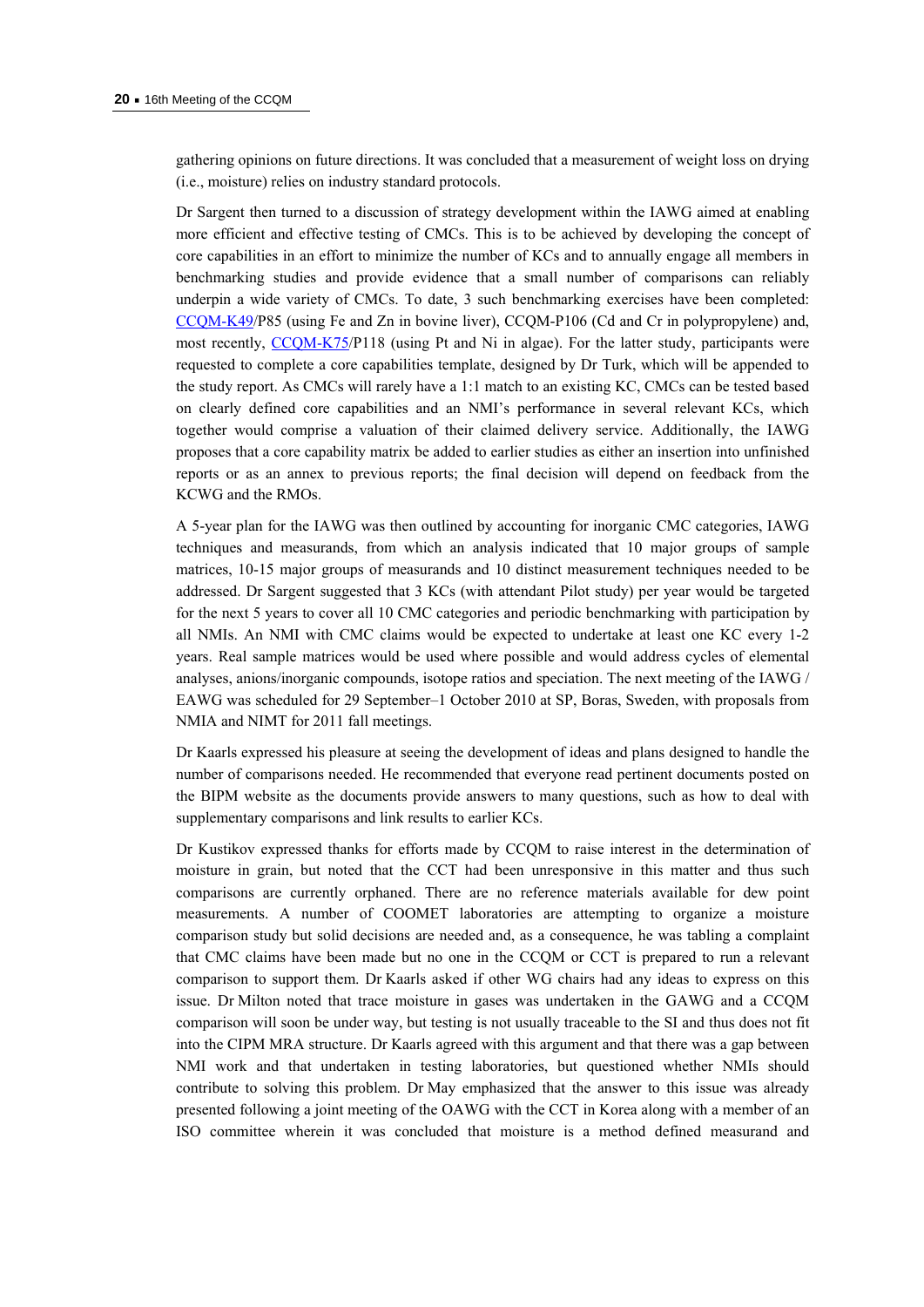traceability is to the method. The method only measures weight loss, which will include all volatile species. Thus, does the CCQM provide traceability to a method or to the SI, and within the OAWG there is already too much work. Dr Emons welcomed these comments and argued that this issue is faced daily by all NMIs producing dry-powder CRMs as there is a need to determine moisture correction factors for dry mass. NMIs currently specify method defined approaches for this measurement and thus these issues are not completely clear. Dr Máriássy raised a question about whether NMIs should deal with operationally defined measurands – are NMIs able to carry out such procedures better than testing laboratories and what benefit is achieved by having NMIs make such measurements? Prof. Kühne noted that some NMIs have this capability arising from legal impacts of international trade; he thus questioned why such measurements would not be applicable to this testing problem and therefore supported the organization of a comparison exercise. Dr Güttler was in agreement with this as long as all the methods used were identical. Dr May reiterated that the CCQM is attempting to define traceability primarily to the SI and not to a method and questioned why the testing community could not take care of this issue itself. What are the unique capabilities of NMIs – the measurand is not water. Dr Kaarls suggested that a unique solution could not be immediately found and that the question should be referred back to the CIPM for guidance as perhaps such capabilities should not be classed as CMCs as they may not fit into the scope of the CIPM MRA. Prof. De Bièvre suggested that the solution to the problem lay with the definition of traceability and reference measurement procedures and referred to these concepts in the VIM, specifically the section "Metrological Traceability (Note 1), Measurement Procedure (note 3) and Reference measurement procedure".

#### **13.3 Gas analysis**

Dr Milton noted that the WG had met twice since the last meeting of the CCQM, in Rio de Janeiro in November 2010 and at the BIPM earlier in the week. He then presented a brief summary of activities during the past year, including those related to Key Comparisons CCOM-K51, CCOM-K53 and [CCQM-K65](http://kcdb.bipm.org/appendixB/KCDB_ApB_info.asp?cmp_idy=894&cmp_cod=CCQM%2DK65&page=1&search=2&cmp_cod_search=65&met_idy=&bra_idy=&epo_idy=&cmt_idy=&ett_idy_org=&lab_idy=&cou_cod=) for which reports were delivered to the KCDB; newly proposed KCs, all targeting atmospheric components, which comprised [CCQM-K82](http://kcdb.bipm.org/AppendixB/KCDB_ApB_info.asp?cmp_idy=1062&cmp_cod=CCQM%2DK82&page=1&search=2&cmp_cod_search=k82&met_idy=&bra_idy=&epo_idy=&cmt_idy=&ett_idy_org=&lab_idy=&cou_cod=) (Methane in air, coordinated by the BIPM), [CCQM-K83](http://kcdb.bipm.org/appendixB/KCDB_ApB_info.asp?cmp_idy=1063&cmp_cod=CCQM-K83&prov=exalead) (Halocarbons in air, coordinated by the NIST) and [CCQM-K84](http://kcdb.bipm.org/appendixB/KCDB_ApB_info.asp?cmp_idy=1064&cmp_cod=CCQM-K84&prov=exalead) (Carbon monoxide in air, coordinated by the KRISS), species for which the WMO had developed stringent data quality objectives. He noted an enhanced interaction with the global atmosphere watch (GAW) programme and with regards to the latter three KC proposals, presented recent trends in the global concentrations of these measurands to justify the needed comparisons.

[CCQM-K66](http://kcdb.bipm.org/appendixB/KCDB_ApB_info.asp?cmp_idy=895&cmp_cod=CCQM%2DK66&page=1&search=2&cmp_cod_search=66&met_idy=&bra_idy=&epo_idy=&cmt_idy=&ett_idy_org=&lab_idy=&cou_cod=) (Purity of methane, coordinated by NMIJ) was discussed in some detail. It was concluded that a nitrogen filling error had occurred in some of the distributed tanks and thus determination of the KCRV was postponed until the issue could be resolved. [CCQM-K46](http://kcdb.bipm.org/appendixB/KCDB_ApB_info.asp?cmp_idy=692&cmp_cod=CCQM%2DK46&page=1&search=2&cmp_cod_search=46&met_idy=&bra_idy=&epo_idy=&cmt_idy=&ett_idy_org=&lab_idy=&cou_cod=) (Ammonia in nitrogen, coordinated by VSL) brought together a group of seven NMIs using a variety of independent measurement techniques that returned a suite of data characterizing ammonia at a nominal mole fraction of 30  $\mu$ mol/mol with significant dispersion in the results (-6 % to +1.5 % relative deviation). Expected biases due to the individual measurement methods used (ND-IR, photo acoustic IR, chemiluminescence and UV absorption) were identified and the data were statistically modeled to yield a KCRV (based on a weighted mean). Dr Milton stressed that there was a need for consideration of both the charts for participant's results as well as that for DoEs in order to generate a comprehensive picture of performance, for which [CCQM-K46](http://kcdb.bipm.org/appendixB/KCDB_ApB_info.asp?cmp_idy=692&cmp_cod=CCQM%2DK46&page=1&search=2&cmp_cod_search=46&met_idy=&bra_idy=&epo_idy=&cmt_idy=&ett_idy_org=&lab_idy=&cou_cod=) was a prime example.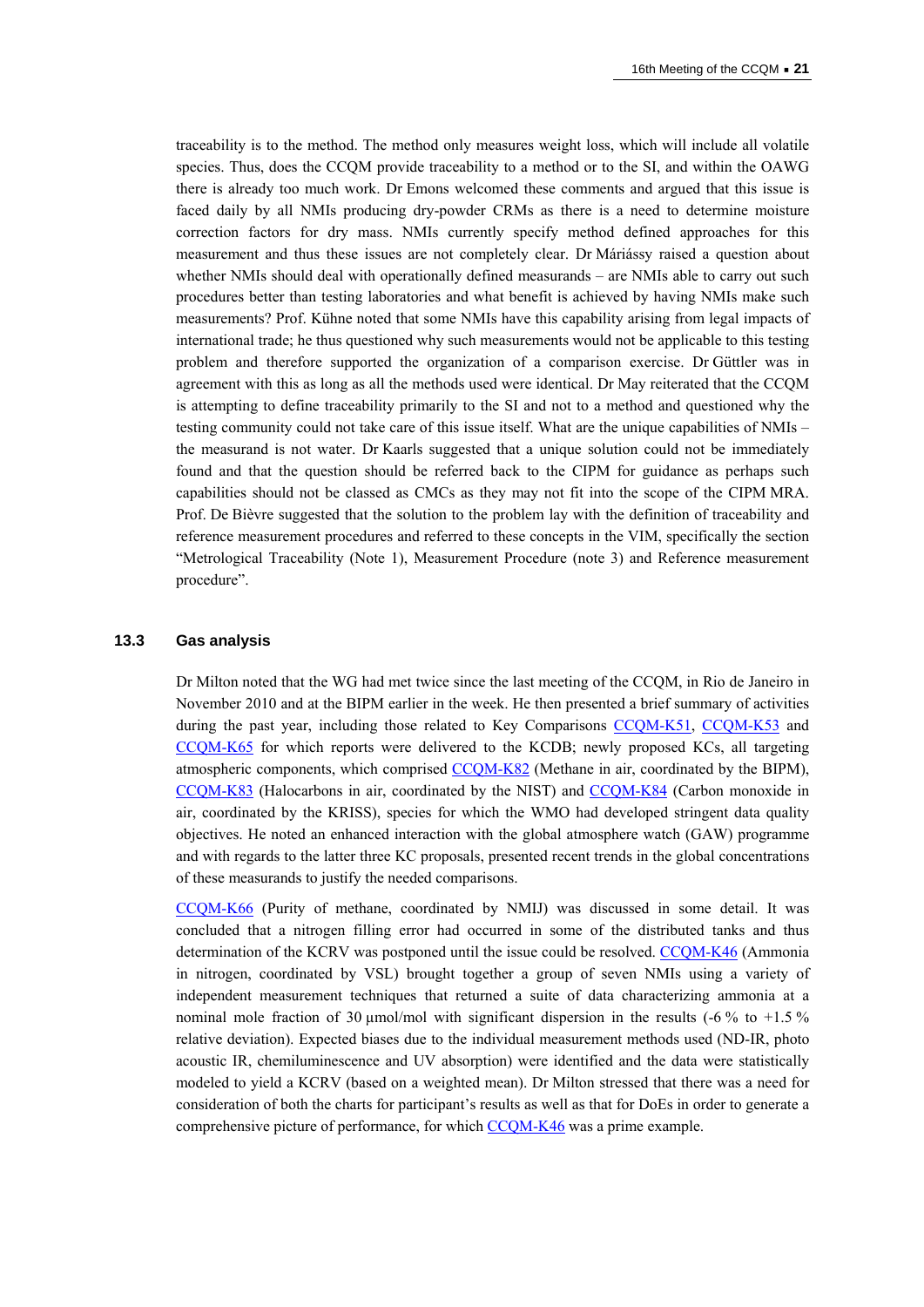Dr Milton then turned to a consideration of the strategy used by the GAWG which was developed to streamline the key comparison process by working on the concept of core species and their concentrations. Analysis of earlier KCs has shown that performance for a range of species over a range of concentrations is largely constant and thus performance in a limited set of comparisons using key facilities and competencies can be expanded to cover all "core" species within specified ranges of concentrations. In addition to comparisons of core species (those that utilize generic techniques for their analysis, are stable in cylinders and for which standards are prepared from gases), Dr Milton defined two additional comparison types, i.e., "analytical challenge" (for which species may not be stable in cylinders and preparation of standards may be complex) and "natural gas" comparisons (which contain both core and analytical challenge species). Based on these definitions, 29 % of CMCs arising from the GAWG activities can be classified as core compounds, 17 % are natural gas and 54 % are categorized as analytical challenges for which about half have some kind of supporting comparisons, 25 % have no comparison evidence and 18 % are in need of comparisons. He presented a table of needed comparisons, highlighting carbon monoxide (which is now under proposal), hydrogen, which needs to be revisited, methane, water and a number of species which can be considered as impurities in nitrogen.

Dr Milton then examined the criteria for having CMCs for core compounds/concentrations underpinned by a limited set of CMCs, noting that a laboratory must have participated in at least 3 KCs relevant to the concentration range claimed; participate in one additional KC every 2 years when available through the GAWG; that CMCs would be judged against the most recently demonstrated performance; and that there must be agreement on the establishment of a quantitative link between the CMCs and the KCs. The GAWG would thus continue with the existing approach on HFTLS based on these principles, extending the approach to cover all of the core for those NMIs meeting the criteria, produce a list of comparisons that cover the core and use it to implement cycle XII CMC submissions.

Dr Milton turned to the activities for which the GAWG was engaged in, with respect to the global atmosphere watch programme (GAW) of the WMO, noting that certain GAWG members have been providing VOC standards for GAW stations. During a workshop in Hohenpeissenberg in September 2009, the WMO requested further support for the provision of standards covering  $NO$ ,  $NO<sub>2</sub>$  and additional oxides of nitrogen. There was generally stronger engagement of the GAWG with the global monitoring communities and Dr Milton noted that NOAA/ESRL has joined the CIPM MRA as a DI.

Dr Milton spoke of two major challenges ahead arising from the enhanced interactions with GAWG-WMO activities. The first challenge is maintaining traceability of measurement results to the SI in contrast to environmental monitoring agencies which typically provide measurements that are traceable to another scale. There are many benefits to using the scale, in that the results are generally highly precise, but in order to achieve this precision there is often only one reference laboratory and one scientist producing the data, limiting flexibility and possibly overlooking drift. The SI traceable approach provides for more independence but "suffers" from the fact that its more comprehensive uncertainty budget, comprising verification and stability components (which are frequently lacking from the scale data), results in larger uncertainties in the result. The monitoring community remains to be convinced that the SI traceable approach does produce acceptable values. The second challenge is a technical one, arising from either dynamic or static approaches being used by NMIs to effect calibration, which has created biases amongst participants (e.g., [CCQM-K26a,](http://kcdb.bipm.org/appendixB/KCDB_ApB_info.asp?cmp_idy=177&cmp_cod=CCQM%2DK26%2Ea&page=1&search=2&cmp_cod_search=26&met_idy=&bra_idy=&epo_idy=&cmt_idy=&ett_idy_org=&lab_idy=&cou_cod=) [CCQM-K26b](http://kcdb.bipm.org/appendixB/KCDB_ApB_info.asp?cmp_idy=178&cmp_cod=CCQM%2DK26%2Eb&page=1&search=2&cmp_cod_search=26&met_idy=&bra_idy=&epo_idy=&cmt_idy=&ett_idy_org=&lab_idy=&cou_cod=)) that need to be resolved.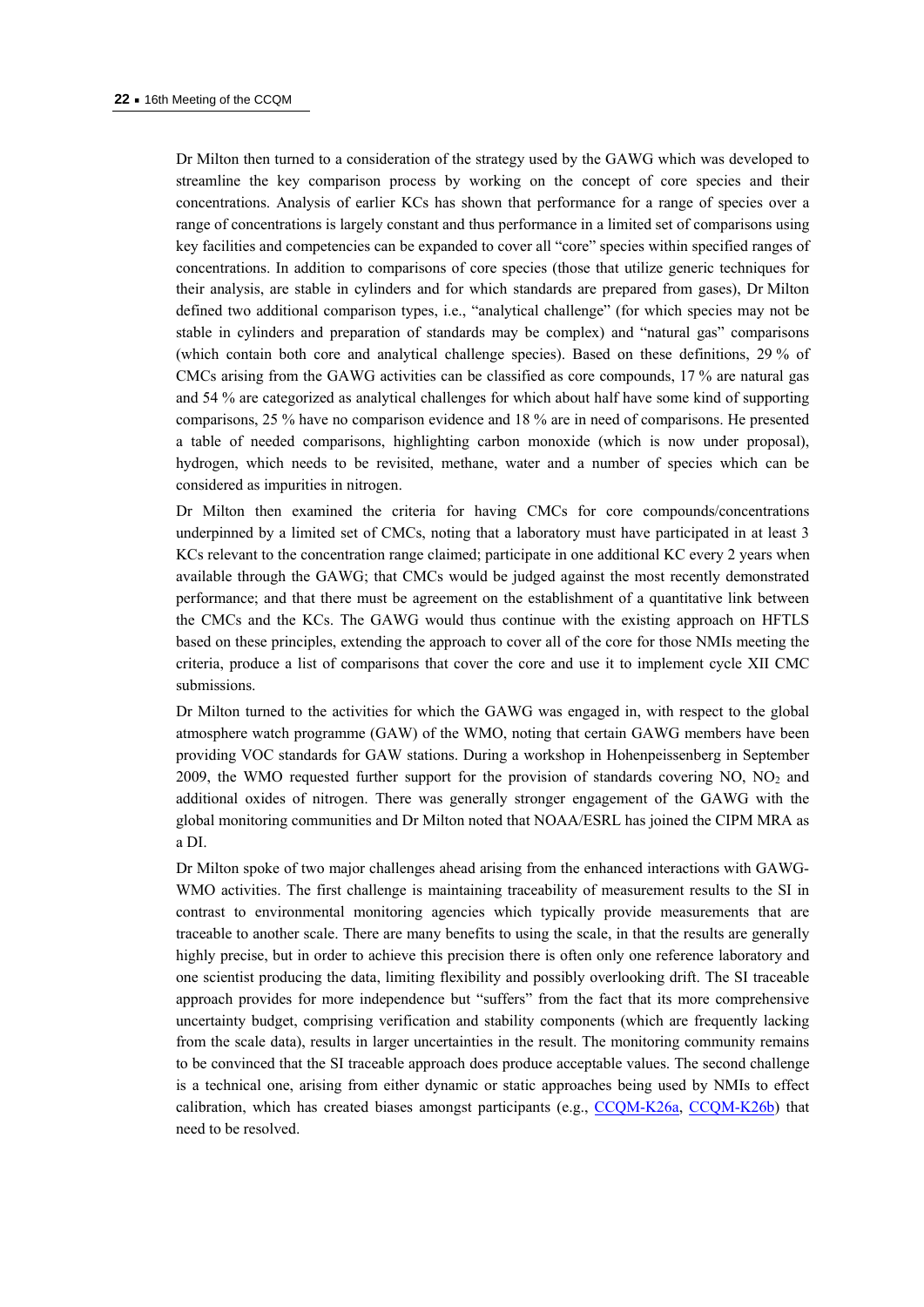Prof. De Bièvre commended Dr Milton and his GAWG team for their excellent and interesting work. He asked if the scale approach was traceable itself to the SI, to which Dr Milton replied that this was in fact possible to achieve, but current ones are not, since all uncertainties are not accounted for. Dr Wielgosz noted that this was an interesting point and that the scale approach sometimes relies on  $u_{\text{stability}} = 0$ . Thus, whereas the value is derived to be SI traceable, the reliance is on the stability of the standard. It is not just a question of retrospectively adding appropriately larger uncertainties and it is too late to introduce step functions into long-term measurements; thus the challenge is how to implement traceability while providing stability in the measurement scales over a long period of time.

#### **13.4 Electrochemical analysis**

Dr Máriássy presented his report of the work of the CCQM Working Group on Electrochemical Analysis (EAWG), which had met twice since the last meeting of the CCQM: during 4-5 November 2009 in Rio de Janeiro which attracted 12 participants from 10 countries, and the past week which hosted 21 participants from 17 countries. Technical presentations included highlights of recent activities in electrochemistry at INMETRO as well as a presentation by DFM on the influence of the thermostatting liquid on electrical conductivity measurements. Results for several Key Comparisons were presented. [CCQM-K19.1](http://kcdb.bipm.org/appendixB/KCDB_ApB_info.asp?cmp_idy=1069&cmp_cod=CCQM%2DK19%2E1&page=1&search=2&cmp_cod_search=K19&met_idy=&bra_idy=&epo_idy=&cmt_idy=&ett_idy_org=&lab_idy=&cou_cod=) (pH of borate buffer, coordinated by PTB) underpinned measurement capabilities to primary pH measurements in borate buffer and was successfully undertaken subsequent to comparison [CCQM-K19](http://kcdb.bipm.org/appendixB/KCDB_ApB_info.asp?cmp_idy=170&cmp_cod=CCQM%2DK19&page=1&search=2&cmp_cod_search=K19&met_idy=&bra_idy=&epo_idy=&cmt_idy=&ett_idy_org=&lab_idy=&cou_cod=) at the request of INMETRO to document their new measurement capabilities. [CCQM-K73/](http://kcdb.bipm.org/appendixB/KCDB_ApB_info.asp?cmp_idy=970&cmp_cod=CCQM%2DK73&page=1&search=2&cmp_cod_search=K73&met_idy=&bra_idy=&epo_idy=&cmt_idy=&ett_idy_org=&lab_idy=&cou_cod=)P19.2 (Assay of HCl, coordinated by NIST) served as a follow-up to earlier CCQM-P19 and CCQM-P19.2 studies but at higher concentration. Although agreement amongst participants appears good, closer inspection of the results submitted by a group of "high precision laboratories" reveals disagreement for the [CCQM-K73](http://kcdb.bipm.org/appendixB/KCDB_ApB_info.asp?cmp_idy=970&cmp_cod=CCQM%2DK73&page=1&search=2&cmp_cod_search=K73&met_idy=&bra_idy=&epo_idy=&cmt_idy=&ett_idy_org=&lab_idy=&cou_cod=) participants. A subsequent statistical analysis by Dr Ellison suggests the study should be abandoned. A half-day workshop on coulometry at the BIPM on 14 April 2010, hosted to resolve or identify problems, was largely unsuccessful but included participation from CENAM, INMETRO, NIM, NIST, NMIJ, SMU and UkrMetrTestStandart. Potential sources of disagreement included sample inhomogeneity, instrumental changes and the influence of carbon dioxide. Concern was expressed that if the comparison is abandoned, support of any CMCs is in peril and thus it would be preferable to salvage something useful. This will be agreed upon in the coming months, possibly through the use of additional bi-lateral or multi-lateral comparisons.

During the CMC submission process an error was discovered in the report for CCQM-K36 (Electrolytic conductivity at 0.5 S/m and 5 mS/m) in that the uncertainty of one participant was incorrectly transcribed, resulting in a need for recalculation of the KCRV. No changes would occur in the calculated DoEs.

CCQM-P37.1 (Ag/AgCl electrode survey) was aimed at identifying factors pertinent to the preparation of Ag/AgCl electrodes and the corresponding effects on measurement results. A report will be prepared in the near future.

Dr Máriássy briefly revisited CCQM-P112 (Assay for EDTA, coordinated by the BAM) to note that on-going efforts to identify the sources of bias amongst participants suggested that one sample had been contaminated with metal impurities and a high concentration of ammonia had been used by another participant, which could account for the disagreement.

CCQM-P83 (Electrolytic conductivity, coordinated by the DFM) sought to expand the demonstrated capabilities of participants to lower levels (0.5 mS/m) than earlier assessed by CCQM-P47 and CCQM-K36 comparisons. Generally, good agreement was achieved amongst the 10 participants but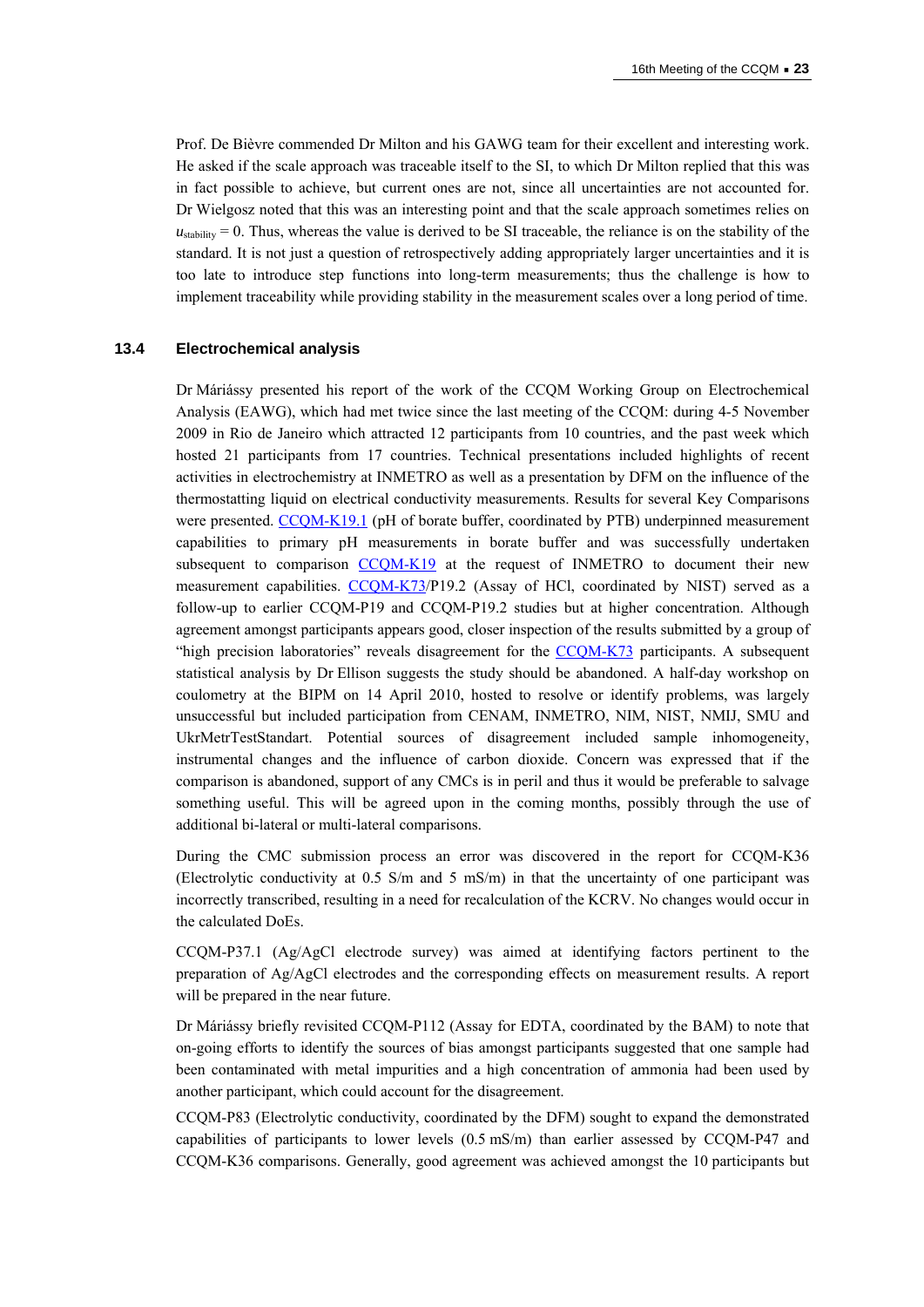the samples tested had 100-fold higher conductivity than that for ultrapure water. Measurements at DFM show no significant difference between conductivity determined using paraffin oil or water as the thermostatting medium but water results in a larger cell capacitance.

Dr Máriássy discussed the EAWG strategy and its impact on CMC claims, noting that harmonization of claims with respect to format and evaluation was needed so as to be able to identify relevant new KCs. In the area of pH, phthalate and carbonate buffers were more difficult to work with than others and additional comparisons are needed. He proposed one difficult and one easy comparison in alternate cycles with no more than one every 2 years to support CMCs. For electrolytic conductivity, the degree of difficulty encountered with comparisons depends on an institute's cell design and the focus for needed work lies in the range of log (*k*) from -2 to 0. Planned studies up to 2013 to support CMCs included CCQM-P93 (pH preparation study), CCQM-P111.1 (seawater), CCQM-K14.1 (pH phthalate), CCQM-Kxx/Pxx (conductivity and pH phosphate). He noted that the complete set of CMCs had been submitted and reviewed by the KCWG, revealing issues relating to format, claims made which were far outside any supporting comparison ranges, questions about the lifetime of KCs and their participation and how to deal with cases when more than one KC relates to a CMC when results for all KCs are not consistently good.

Other issues raised by Dr Máriássy included the help being given to the OIML with a draft of IR54 and the work being done with IUPAC on the formation of a new subcommittee on pH which was setup to address problems in pH and its traceability.

Prof. Wallard asked what the participants have done with respect to [CCQM-K73](http://kcdb.bipm.org/appendixB/KCDB_ApB_info.asp?cmp_idy=970&cmp_cod=CCQM%2DK73&page=1&search=2&cmp_cod_search=K73&met_idy=&bra_idy=&epo_idy=&cmt_idy=&ett_idy_org=&lab_idy=&cou_cod=) and its use in supporting CMCs, considering the problems that have been so far unresolved. Dr Máriássy replied that no conclusions have yet been reached, but it is intended that this will be achieved in the coming months. In the interim, SMU has stopped certifications of high accuracy until issues are resolved.

#### **13.5 Surface analysis**

Dr Unger presented his report on progress of the CCQM Working Group on Surface Analysis (SAWG). He was pleased to note that the SAWG now comprises 13 active members, with Italy (INRIM) recently joining along with an expert laboratory from France (Chimie Paris Tech, ENSCP). Dr Unger noted that the SAWG has broadened applications to include the life sciences and nanotechnology with a diverse portfolio of surface and nanoanalysis techniques that span the 0.1 nm to 10  $\mu$ m dimension. He announced the first successful CMC claims (cycle X) in this area arise from NIM, NMISA, PTB and BAM as a consequence of  $CCQM-K32$  (Gate oxide, SiO<sub>2</sub> on Si).

Dr Unger proceeded to detail results for [CCQM-K67/](http://kcdb.bipm.org/appendixB/KCDB_ApB_info.asp?cmp_idy=917&cmp_cod=CCQM%2DK67&page=1&search=2&cmp_cod_search=K67&met_idy=&bra_idy=&epo_idy=&cmt_idy=&ett_idy_org=&lab_idy=&cou_cod=)P108 (Amount of Fe and Ni in (200 nm) Fe-Ni alloy film on Si) which was coordinated by KRISS; a draft B report was submitted in April 2009 and a report in *Metrologia* appeared in February 2010. Noteworthy was that participants developed protocols for XPS, AES and EPMA techniques, enabling the analysis of chemical composition of a nano-scaled alloy layer with uncertainties of approximately 5 % relative and that matrix effects are reduced by calibration with alloy reference samples as opposed to pure elements. CMC claims are expected to be submitted for the next cycle under category 15 with traceability arising from a KRISS CRM.

Dr Unger then turned to a consideration of pilot studies scheduled for 2010, i.e., CCQM-P80, CCQM-P81 and CCQM-P95, studies relating to the need to address calibration issues for electron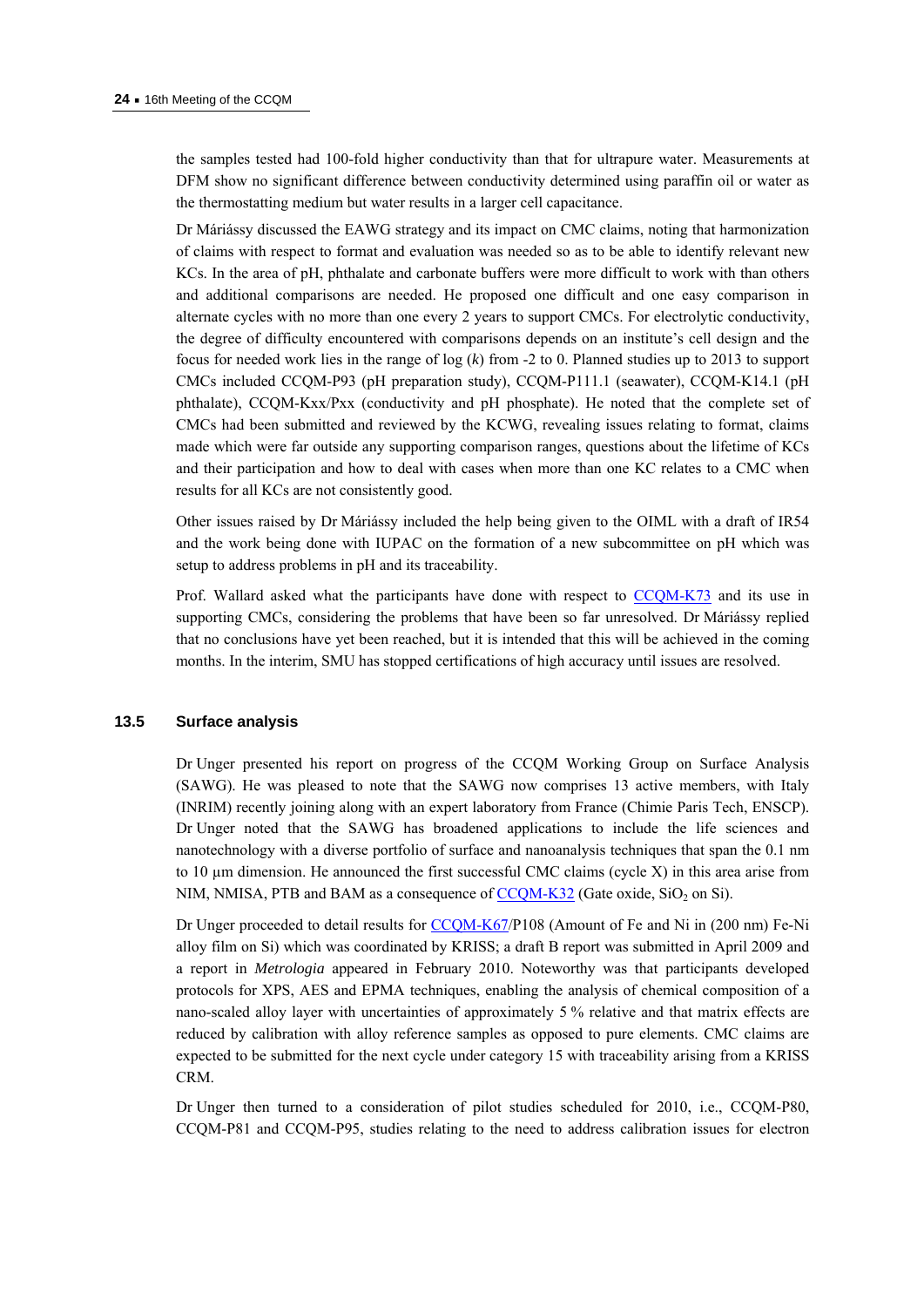probe microanalysis (EPMA) which is extremely important for industrial applications. Quantitative measurements are accomplished using a standards/matrix correction methodology whereby the unknown is measured under identical conditions relative to a suite of standards. Earlier pilot studies (CCQM-P80, -81 and -95) demonstrated that use of this method resulted in differences in measurements larger than the reported expanded uncertainties, highlighting the need for better standards and CRMs in this field. As such, Dr Unger concluded that the SAWG was not ready to go forward with a key comparison based on the use of EPMA. Measurements will thus be undertaken on single-phase materials in the absence of low *z* elements. The first pilot study will examine a set of four NIST CuAu alloy SRMs with calibration against pure Au and Cu standards. The second pilot study will determine the composition of a thin film solar cell material (CuInGaSe $_2$ ) using XPS, AES, SIMS and RBS techniques. Calibration will be achieved using a thin film CRM to be produced by KRISS.

SAWG is also considering development of comparisons on surface composition of engineered nanoparticles (ENPs). A proposal for a pilot study on  $TiO<sub>2</sub>$  from NRC has been put forward. The ENPs would have to be immobilized on a substrate before analysis and additional experts from outside of SAWG need to be involved to develop a measurement protocol.

Dr Unger then turned to a consideration of a foresight document or template that would be developed to guide the future activities of the SAWG. To accomplish this, a survey on the existing most relevant working areas for metrology undertaken by participating NMIs/DIs was initiated. It was due to be completed by June 2010. Future road mapping would be based on the survey results.

A joint meeting with the BAWG during November 2009 in Rio de Janeiro explored overlap of common areas of interest and potential use of shared reference materials, but highlighted the diversity of the techniques used by the two WGs. Representatives from SAWG were invited to join the BAWG nanobio strategy group and the BAWG WiKi pages.

Dr Emons expressed concern that an activity such as the nanoparticle project should focus on what the needed or relevant measurands are and not simply the question of measuring what can be done with existing techniques. Dr Unger responded that earlier discussions with experts suggested that this was relevant but conceded the need to identify objects for study which are relevant to measurement needs. Dr Wielgosz commented on the use of CRMs for calibration of EMPA needed for CCQM-P80 and asked about their pedigree, to which Dr Unger reiterated the need for such materials for accurate calibration but did not comment on the issue of traceability of those used in that study. Dr Güttler questioned the prevalence of use of EPMA and asked why other primary methods were not considered, to which Dr Unger replied that this was a result of the current state of technology in that the majority of testing laboratories use EPMA. Dr May emphasized that it was time for the WG chairs to meet and discuss their terms of reference and have a collective discussion to see where there was agreement and disagreement. The President noted that this was in the planning process for sometime during 2010. Dr Milton asked what techniques could be used to interrogate curved surfaces such as would be encountered when examining ENPs to which Dr Unger replied that XPS, AES and SIMS were appropriate for this purpose with XPS likely providing the more direct route to quantitation.

#### **13.6 Bioanalysis**

Mrs Parkes presented her report of the progress made by the CCQM Working Group on Bioanalysis (BAWG), noting an extremely active year with increased interest and participation from NMIs and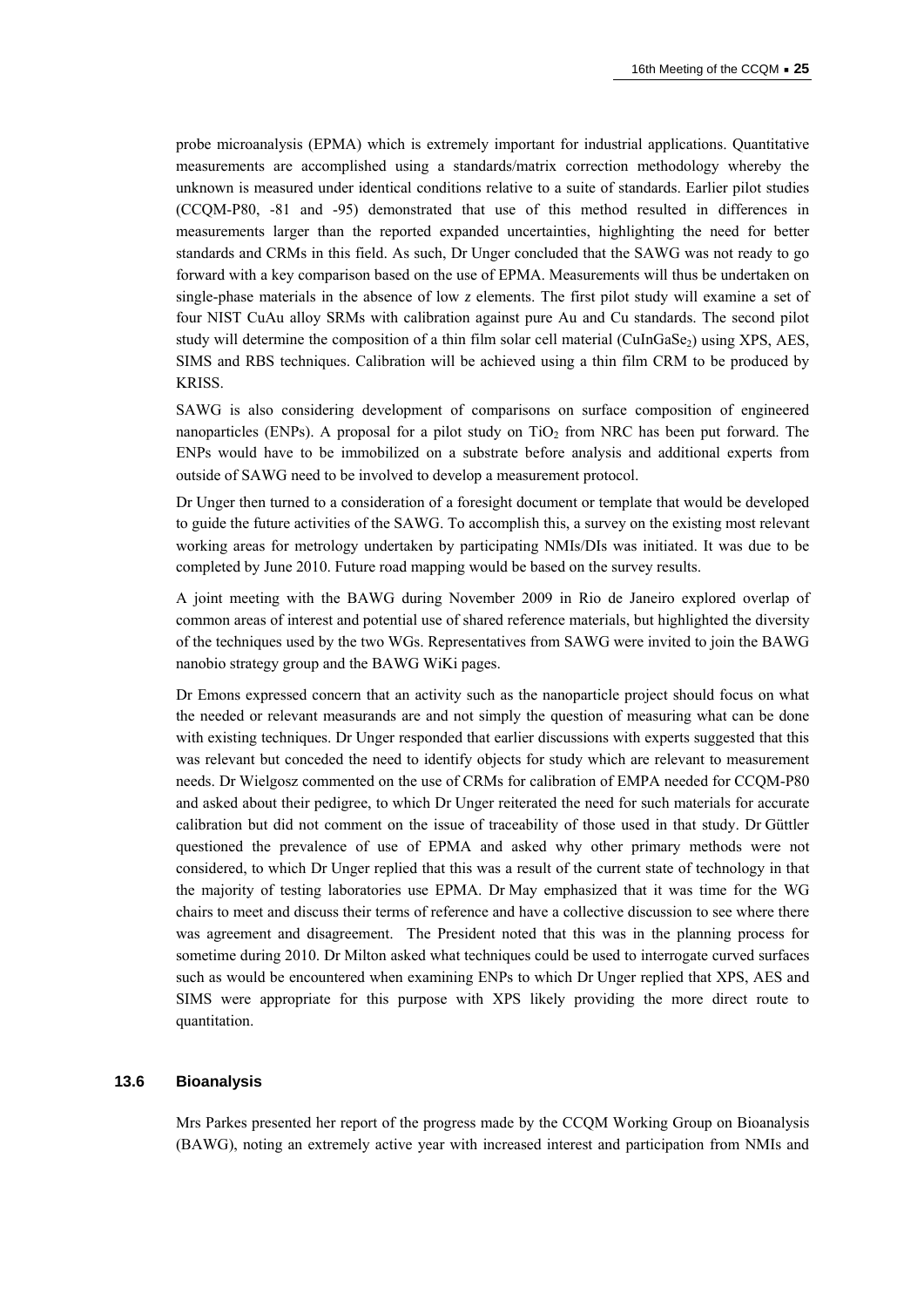other expert laboratories. The BAWG met twice since the last CCQM. The 15th meeting was held in November 2009 in Rio de Janeiro during which a workshop on bio/surface and bio/nanotechnology took place. The 16th meeting was held in April 2010, which attracted 50 participants from 24 organizations. NRC and UME (Turkey) were welcomed as new members at the meeting.

Mrs Parkes highlighted progress in on-going studies that included: CCQM-P55.1 (Peptide quantification, coordinated by NIST, LGC and PTB), for which concerns arise due to a lack of traceable amino acid standards; CCQM-P58.1 (Comparability of fluorescence in ELISA, coordinated by NIST and NPL) which is being conducted in cooperation with the IFCC; CCQM-P59.1 (Protein structural measurements by circular dichroism, coordinated by NPL) and involving seven laboratories with a focus on improving aspects of sample handling relative to the earlier CCQM-P59 study; CCQM-P94.1 (Quantification of DNA methylation, coordinated by KRISS), which has been delayed; CCQM-P102 (Quantification of cells with specific phenotypic characteristics, coordinated by NIBSC, NIST and PTB) which has recently started and CCQM-P103 (Measurement of multiplexed panel of RNA transcripts, coordinated by LGC and NIST) which is in the report stage. An outline of a route map from [CCQM-K61](http://kcdb.bipm.org/appendixB/KCDB_ApB_info.asp?cmp_idy=828&cmp_cod=CCQM%2DK61&page=1&search=2&cmp_cod_search=61&met_idy=&bra_idy=&epo_idy=&cmt_idy=&ett_idy_org=&lab_idy=&cou_cod=) to CCQM-P103 biomarker which quantified an unknown amount (copy number) of an RNA transcript relative to a known calibrant made from the same material was then presented. The calibrant value was assessed by UV spec, RiboGreen, real-time RT-PCR and digital PCR with quantification of unknowns performed by real-time RT-PCR and digital RT-PCR. The test sample was selected to be External RNA Controls Consortium (ERCC) number 81, supplied at two unknown concentrations together with a matched calibrant. Results were characterized by a  $\leq 50\%$ coefficient of variation (the expectation was a factor of 10!) and discussions for the reasons for outliers suggested these were operational issues; continued discussion was expected to occur during the meeting in Singapore in fall 2010. It was concluded that the future of this area lay with detection and quantitation of multiple RNA transcripts using multiplexed measurements.

Mrs Parkes then turned to a consideration of new study proposals. Based on the earlier success of CCQM-P113 (Relative quantification of genomic DNA fragments, coordinated by IRMM) a Key Comparison (with a parallel pilot study) would be arranged to target relative quantification of genomic DNA fragments extracted from a biological tissue. The measurands would comprise a copy number ratio of two DNA fragments present in MON810, possibly using ERM®-AD418 as the calibrant. Two unknown powders would be subjected to analysis by an expected 80-100 expert laboratories. The exercise would be of interest to laboratories concerned with GM food regulations and thus aligns itself well with activities at IRMM.

Demands from industry (cell therapeutics and biopharma regulators amongst others) for assessing measurement uncertainty for cell bioassays prompted further interest in this area. CCQM-P102 was an earlier successful study supporting bioassay and diagnostic marker measurements that examined cells in suspension by flow cytometry and fluorescence targeting a CD4+ biomarker. A new pilot study proposal will focus on number and geometrical property of cells adhered to a solid substrate, as the morphological characteristics and cell number in suspension or on a solid are key components of any bioassay. Six laboratories are initially participating (INRIM, LGC, NIST, VNIIM, USP and PTB).

Mrs Parkes then considered CMC issues, noting the need to establish guidelines and agreement within RMOs on criteria for their review. There are currently no RMOs with bio-working groups. Experience in this area is limited and thus the KCWG defers all CMCs to the BAWG. Mrs Parkes called for more co-operation between the BAWG and the OAWG, highlighting the need for traceable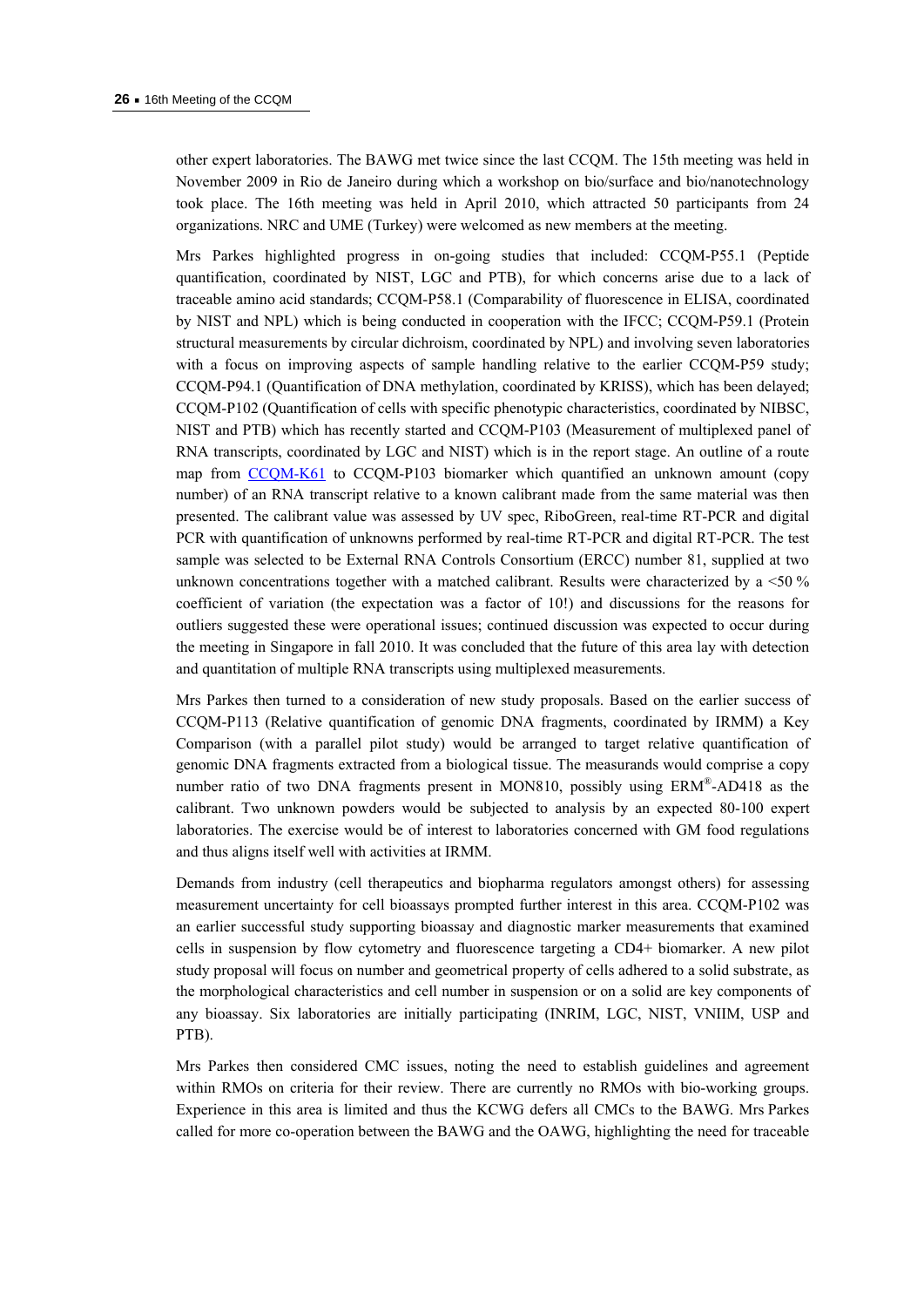standards, as exemplified by amino acids for peptide and protein quantitation. A second issue concerned the relevance of KCs and Pilot studies in supporting CMC claims. A current test case example is the submission of CMCs for quantitative PCR and GM food testing based on CCQM-P113. Difficulties in making decisions on what information to enter into the CMC templates range from HFTLS on the matrix, to exactly what is the measurand and what is the measurement unit – since a copy number ratio (ratio of modified to endogenous material) is actually measured. Additionally, for the dissemination range, CCQM-P113 examined only 0.05 % and 0.5 % but requests covering the entire GM range are desired. A further example, [CCQM-K60,](http://kcdb.bipm.org/appendixB/KCDB_ApB_info.asp?cmp_idy=830&cmp_cod=CCQM%2DK60&page=1&search=2&cmp_cod_search=60&met_idy=&bra_idy=&epo_idy=&cmt_idy=&ett_idy_org=&lab_idy=&cou_cod=) was very specific for PCR quantitation and the calibrants used were not traceable, as was the case for [CCQM-K60](http://kcdb.bipm.org/appendixB/KCDB_ApB_info.asp?cmp_idy=830&cmp_cod=CCQM%2DK60&page=1&search=2&cmp_cod_search=60&met_idy=&bra_idy=&epo_idy=&cmt_idy=&ett_idy_org=&lab_idy=&cou_cod=). These problems raised the question of whether any of the claims are actually worth having, since it is likely that the service would never be offered to customers.

A strategic plan was then outlined for the BAWG, focusing on protein and nucleic acid measurements encompassing nano-biotechnology and epigenomics. These topics would be further developed through discussions planned for the 18th meeting of the BAWG in Singapore in the fall of 2010 at which a measurement uncertainty workshop and bio-CMC review group would be convened. Mrs Parkes concluded by drawing attention to an upcoming Biopolis bioscience symposium to be held in Asia which would address bio-measurements underpinning requirements of the biopharmaceutical and medical genetics industries.

A lively discussion of these issues ensued. Dr Kaarls was pleased to hear that a strategic approach to the way forward was being adopted as for the other WGs. Dr May expressed his opinion that KCs are not fundamentally designed to permit new CMCs to be claimed, otherwise NMI staff would be coming to the CCQM to determine what comparisons they could undertake in order to expand the services NMIs offer or to obtain advice on how to serve customers. Rather, it is the opposite situation; NMIs participate in benchmarking activities relevant to the services they already provide. More discussions are needed as to what the WGs should be doing. Mrs Parkes replied that discussions had been held on all activities and the desire is to benchmark and demonstrate competence with existing capabilities but the KCWG guidelines are difficult to achieve. The BAWG has addressed some very difficult challenges which have necessitated some basic research. Dr May strongly felt that it was not the role of any WG to set the research agendas of NMIs, but rather only address their existing capabilities. Dr Kaarls expressed his view that in very new areas some research exercises might be needed and this presents no conflict with Dr May's concerns. Dr Güttler expressed the view that responsible persons need to make a decision on whether to commit money and people to a comparison exercise following discussion of its potential use and impact and that such decisions are risk taking with respect to whether the exercise will be ultimately successful in testing a CMC claim. The studies are designed as carefully as possible with input from many experts but unfortunately criticisms, which may be valid, are raised after the study. Any criticisms should have been discussed at the beginning of the study. Dr Kaarls reiterated that what NMIs deliver to customers should dictate what should be tested by comparisons but in the BAWG one of the problems lies with the review of the CMCs. At the RMO level this does not function properly because there are no RMO bioanalysis WG committees and thus the work falls to the BAWG itself. Mrs Parkes pointed out that some RMOs accept specific CMCs whereas others reject these same claims. There is need for more harmonization and specific criteria to be developed. Dr Emons returned to the discussion of DNA/GMO quantification, noting that it was unfortunate that most customers do not know what it is that they are asking for in a measurement and thus it is difficult to adapt to their needs. NMIs are in the process of understanding the fundamental limitations of PCR with respect to traceability, precision, etc. There are no real alternative measurement techniques that can be applied, with the consequence that the level of maturity of the underlying science and measurement protocols, as noted by Mrs Parkes, is not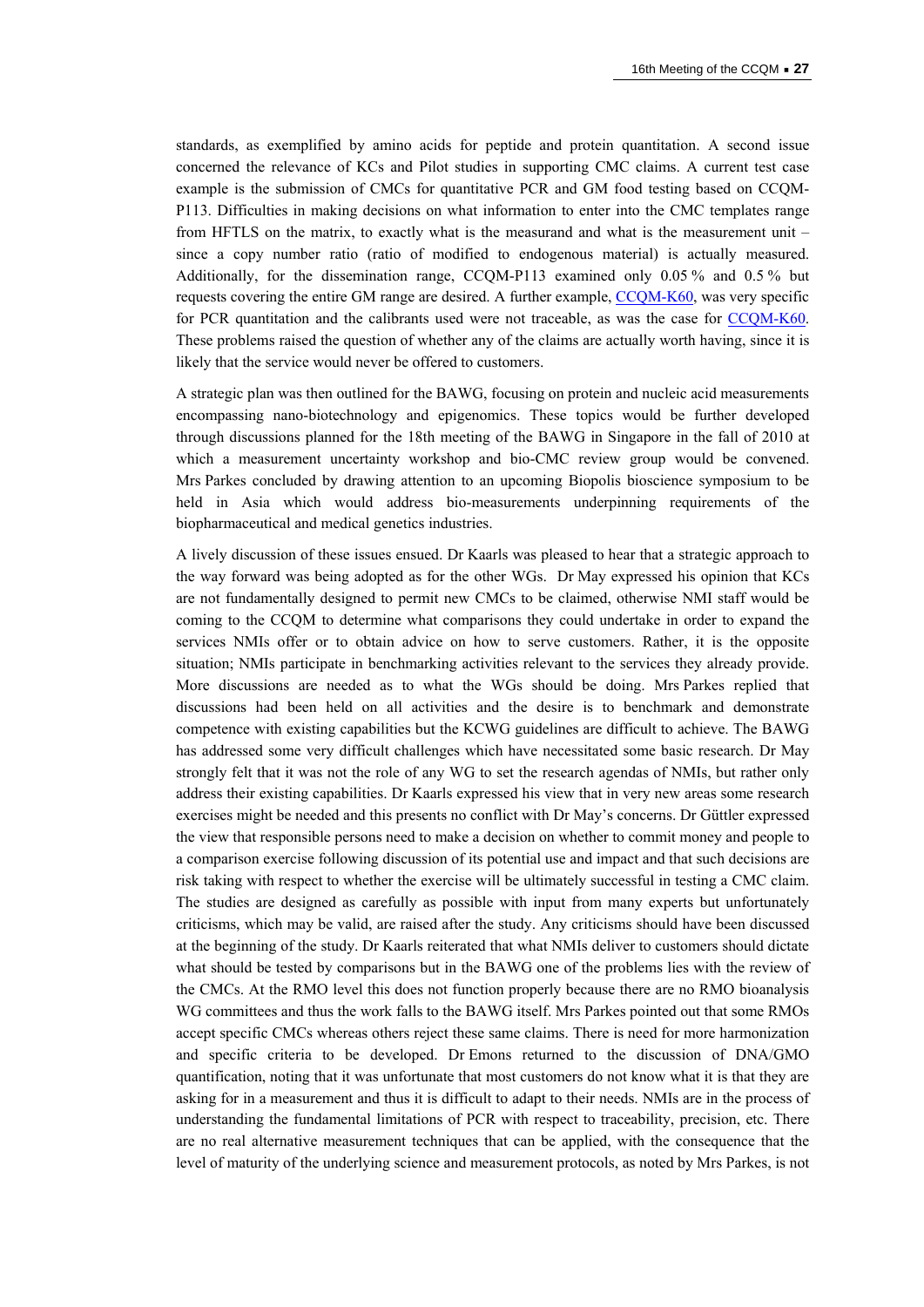sufficient to formulate sufficiently general tests. More studies are needed. Prof. Kühne clarified that the CIPM MRA requires KC exercises to be conducted to compare the DoEs of national measurement standards for those NMIs that are delivering measurement services. An NMI engages in a KC in order to obtain international recognition through the CIPM MRA for that service. Pilot studies are typically reserved for developing methods which may then progress to KCs. The core reason for carrying out KCs is to determine the DoEs of national measurement standards on which services are based. Dr Kaarls agreed, stating that there are research aspects that periodically need to be investigated by the CCs which lead to the development of international measurement standards. Dr Emons disagreed with the assumption that there are always national measurement standards that need to be demonstrated, citing the GMO area as an example where there will never be various national measurement standards (for the same GM event) but rather commonly accepted global standards. Dr May asked the rhetorical question "is anyone delivering or preparing to deliver services in this area". NIST is and has a need to compare this service capability with others and that must drive the establishment of KCs rather than progressing with the philosophy of undertaking a KC and then determining what CMCs can be derived from it. Mrs Parkes responded that the end desire is to demonstrate DoEs but believes this does not require a KC for every measurand/matrix combination but rather a focus on general capability and thus the question comes down to HFTLS for any KC.

#### **13.7 Key comparisons and CMC quality**

Dr Mackay presented her report on the work of CCQM Key Comparison and CMC Quality Working Group (KCWG). This Working Group, comprising 21 members drawn from all of the RMOs, had an opportunity to meet during the days preceding the CCQM meeting. Dr Mackay updated the meeting on the status of chemistry CMCs (4558 entries) in the Appendix C of the KCDB, noting the need for new categories or sub-categories for bioanalysis and the fact that most of them are over 5 years old. Some 448 claims were submitted for Cycle XI covering 13 measurement service categories. The first formal review of existing CMC was included in 2010, bringing the total number of CMCs which had to be covered to 751. Gas, pH and electrolytic conductivity were comprehensively reviewed which led to improved consistency and formatting and effected a single-time equivalency check. During the next cycle, metals, alloys and fuels will be selected for this process. The overall approach will be to undertake a review by category rather than age and each RMO will be requested to coordinate this review with their NMIs to ensure that specific services are still being offered as described. The approach will also assess the CMCs with respect to new KC/pilot study results available since the CMC was originally submitted. Three NMIs (PTB, LGC and NIM) submitted claims relating to BAWG activities which generated significant discussion with respect to traceability issues, large extrapolations and narrow HFTLS statements. It was concluded that future BAWG claims would be reviewed by the WG in their mid-year meeting as the RMOs have very limited ability to expertly review them during the intra-regional review process.

Dr Mackay drew attention to the guidance document for KCRV and DoE Estimation (CCQM/10-03) which was briefly discussed and noted that while both the KC results and the DoE chart need to be examined simultaneously, further guidance on the practical application of these principles was still required. The KCWG is now carefully examining the traceability of submitted claims, particularly calibrants, during their review process and raised a reminder of the CIPM traceability requirements (CIPM 2009-24).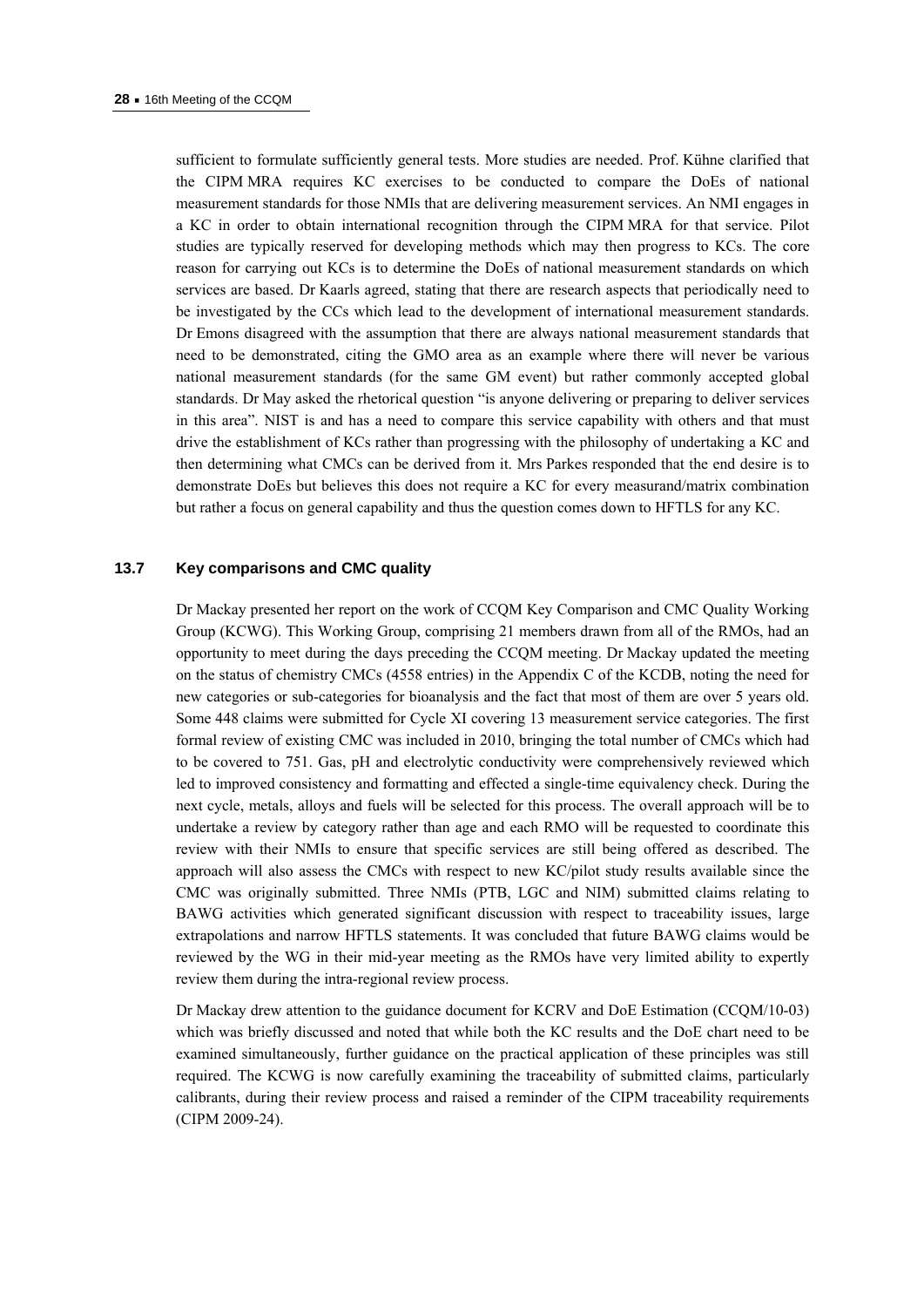Dr Mackay stressed that the Guidance Document for CMCs within the CCQM, which is intended to document all aspects of the process of submission, review and approval of CMCs, may require an additional year to finalize, as it is awaiting progress on the above two documents, on which it depends. The document includes a flow chart outlining the role of the RMOs, KCWG and the JCRB and describes in more detail the criteria used to assess chemistry CMCs and their hierarchy [including the "other" evidence which may be pilot studies (must have a formal reference value) and publications, which must cover the "metrological" aspects of methodologies used] and expectations with respect to links to KCs. It clearly outlines how CMCs will be assessed where there is a one-toone correspondence with KCs, and how the uncertainty claim of a CMC can be assessed with respect to the DoE. The document will be updated annually and will be widely distributed to all RMO TC chairs for distribution and use in the intra-regional review process once it is completed.

Dr Sargent suggested that it would be very useful to obtain a simpler summary of only the submission portion of the process for CMCs. Dr Milton stated that he concurs with the need to review CMCs, but questioned the cost of the effectiveness of this process, noting that Euramet, in the last year, only reviewed approximately 10 % in full detail, with the outcome that nothing changed. He suggested that perhaps a lighter review, based on the likelihood that there would be no changes, would be more appropriate. Dr Mackay explained that the GAWG presented a rather unique case study with few concerns but other areas are more problematic. Dr Mitani felt that if the reliability of the decision making process was enhanced with such a detailed review, then it was cost effective and worth the investment. Dr May suggested that it would be even more cost effective to place attention on only approximately 20 % of those CMC claims that actually support measurement services rather than a simple capability. Dr Mitani felt that the issues were broader than that because testing laboratories perform the services and NMIs must support them. Dr Squirrell noted that those NMIs that deliver real services are subjected to an additional review process during accreditation because CMCs are again reviewed in detail. There are on-going discussions between the BIPM and ILAC on how to make better use of such accreditation assessments and CMC reviews.

## **14. MEASUREMENT AND STANDARD NEEDS TO SUPPORT SUSTAINABILITY ASSESSMENT: THE ROLE OF NMIs**

Dr Brandi, presenting on behalf of Dr Jornada, spoke about issues of sustainability (the responsible use and conservation of our environment), noting that the quality of a delivered product must include consideration of this parameter. It was argued that the pillars of sustainability include standardization, conformity assessment and metrology and that chemistry was the basis of technologies needed for sustainable development. These included measurements relevant to climate change, management of industrial wastes and air/soil/water pollution monitoring. Within this context, the roles of NMIs include development of methodologies, their validation and CRMs to provide traceability and international harmonization and acceptance. A SWOT analysis on the relationship of NMIs to the issue of sustainability was presented and climate change was identified as the single most important subject area for further examination. This naturally led to a consideration of use of biofuels and a summary of the positive experiences at INMETRO with the BIOREMA project involving IRMM, NIST, NPL and VSL. He then examined aspects of CRM production, and development of techniques for monitoring the impact of carbon release and sequestration in the atmosphere, soils and crops or biomass which, taken together, comprise a cycle of energy and mass (life cycle analysis - LCA).

Dr Brandi then presented several suggestions for moving forward, including the creation of a task force to prepare a report on chemical metrology needs for sustainability and the role of NMIs, which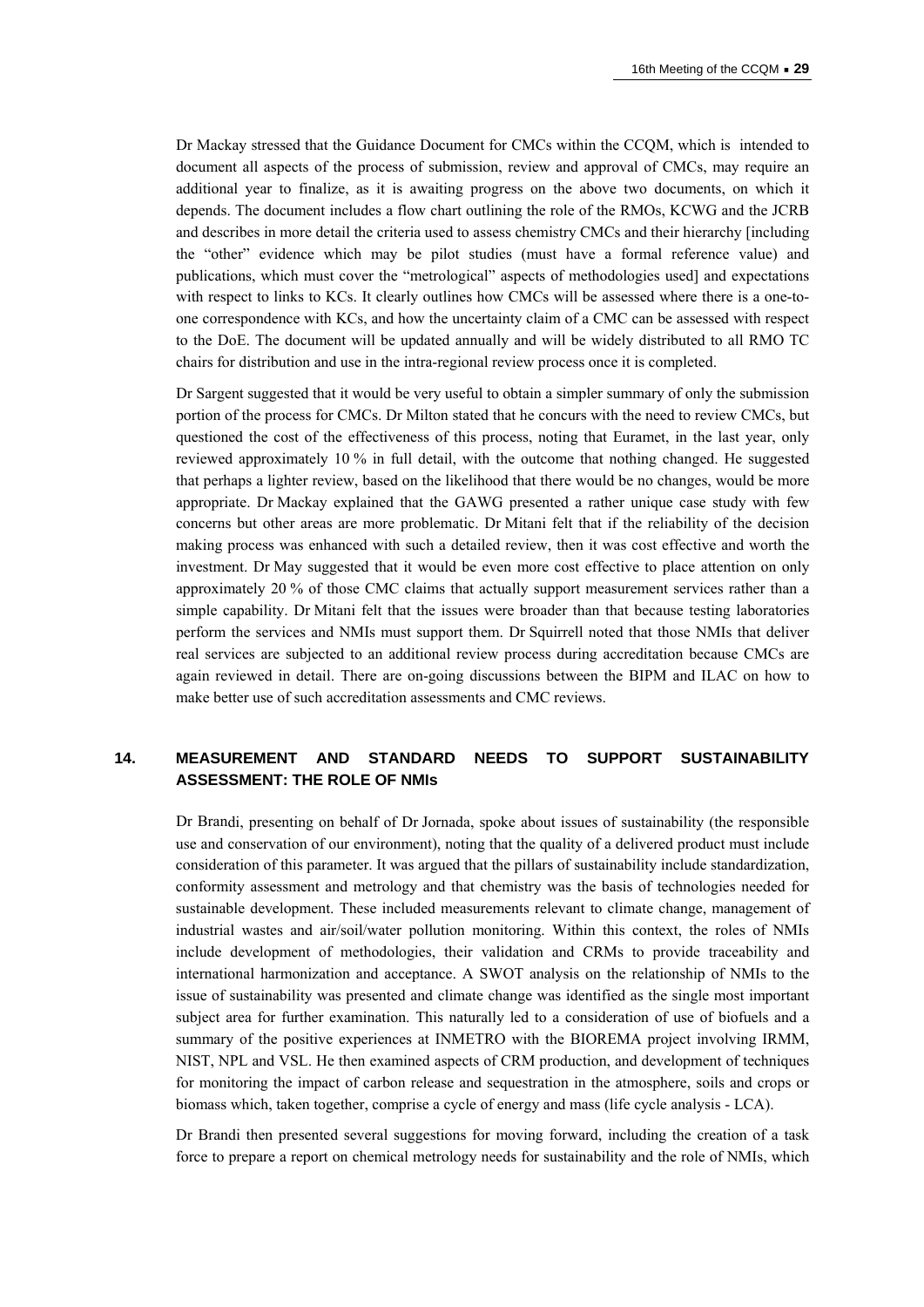would be similar in format and impact to the report issued earlier by Dr Kaarls; presentation of the report at the next Directors meeting with discussions on the implementation of the recommendations and finally, articulation to and engagement of representative international fora involved in the subject, such as the International Biofuels Organization, ISO, and others. He noted that a committee on sustainable bio-energy would meet in Rio de Janeiro in May 2011.

Dr Milton stated that standards for LCA would involve ISO but questioned whether there was a role for NMIs to play, to which Dr Brandi replied that there is a need for good data. Calculations are now based on measurement data from 1994 inventories and thus use average parameters, yielding possibly erroneous results for climate change. Also, most LCAs use no uncertainties. Dr May agreed on the attendant advantages offered by a metrological programme in LCA but questioned which community or government organizations are asking for this information. Dr Brandi replied that the US EPA is developing new LCA models. Dr May suggested that NIST may support EPA in the future when asked, but on a global scale is there an intergovernmental body that has that responsibility. Dr Sommer noted that there were no governmental bodies within the EU acting on this, but only private agencies which are interested in learning from NMIs how to include uncertainties in model calculations. Dr Brandi added that there was a need to move ahead with LCAs based on a solid inventory with which to demonstrate the utility of an LCA approach. Dr Emons added that there is a clear structure within the EU for identified bodies responsible for risk assessment and risk management and from a research viewpoint the JRC is modifying its priorities for the next 10 years to look at a low carbon society which will demand more resources to coordinate diversified activities. Prof. Kühne expressed the notion that LCA is important but questioned whether NMIs are the most suitable resource for this, agreeing that they may have an important role on input into measurement questions but are they really able to take a leading role. Dr May expressed the reservation that NMIs may not be able to provide input on how to undertake modelling and statistically evaluate data and also wondered whether experiments and actual measurements need to be designed and run by NMIs to test some of the current assumptions. Although NMIs can do such things, who would authorize them to do it on their behalf? Dr Brandi replied that LCAs do not need to be undertaken by the NMIs, but the latter can provide good data and methods for pollution measurements. Dr Kaarls stated that such ideas could be worked into the recommendations which could be integrated with the WMO issues discussed earlier. Prof. Wallard remarked that the little contact that he has had with various governments suggests that great difficulty lies ahead on any progress with trying to engage in any such measurement aspects because it has been made using only measurements of inputs and it stalls with the modelling relating input to output. Although the regulatory agencies appear to be persuaded that something can be done, he is doubtful of investing significant effort into such projects when the real question is what comes out of it.

Dr Kaarls thanked Prof. Brandi for his interesting presentation. He then proposed a change in the agenda with a presentation by Dr Wielgosz on the BIPM programme on metrology in chemistry since the CCQM had been asked to express an opinion on this subject.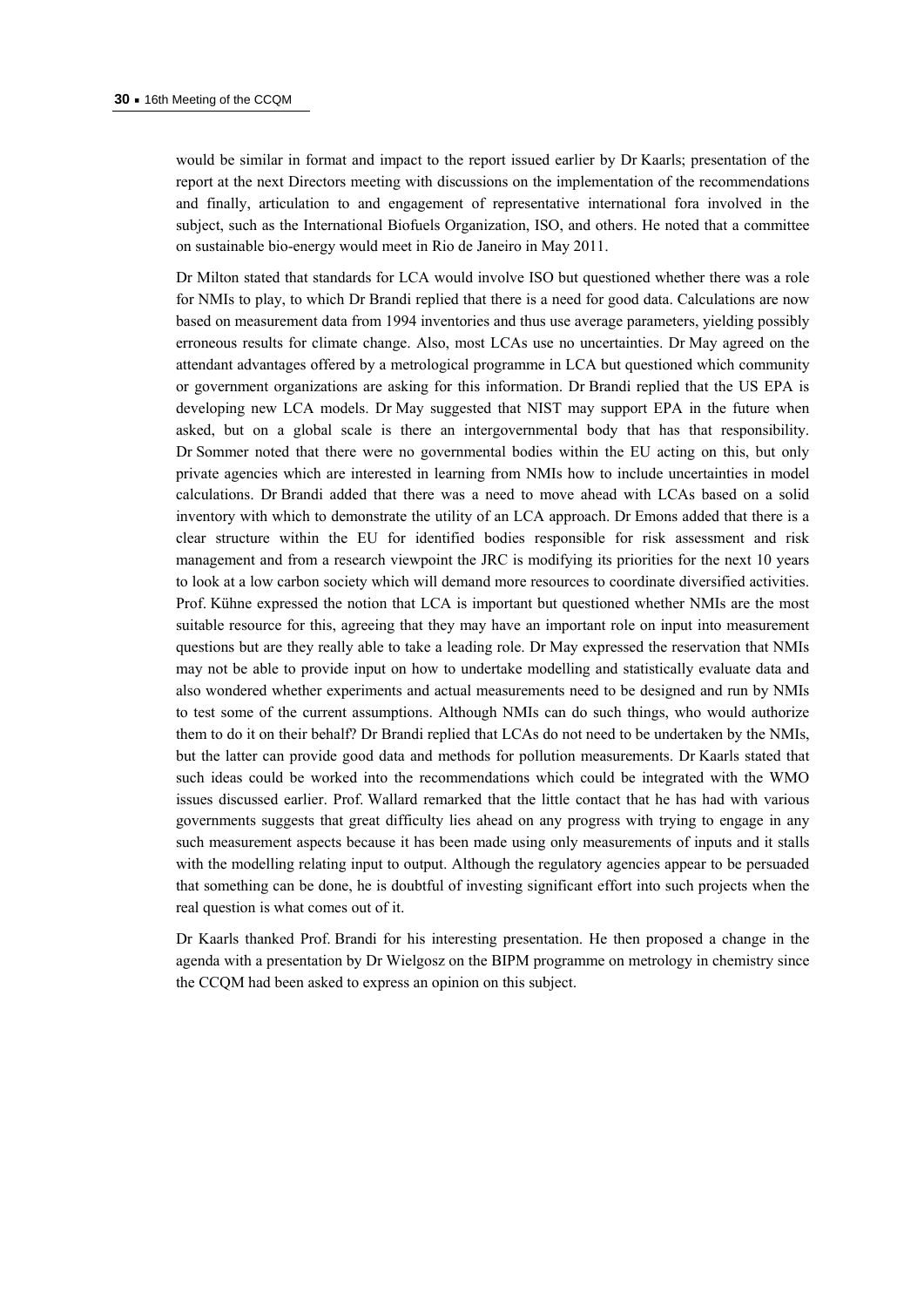## **15. BIPM PROGRAMME ON METROLOGY IN CHEMISTRY (CURRENT AND FUTURE)**

Dr Wielgosz presented an overview of the BIPM chemistry programme (document CCQM/10-12, 26 March 2010) covering the period 2009–2012, followed by proposals for the period 2013-2016. He highlighted current dedicated measurement capabilities and infrastructure coordination of comparisons in gas metrology, organic analyses and for the engagement of new stakeholder communities, such as those related to the JCTLM and biotechnology. In the gas metrology field, this focused on ozone, methane and nitrogen dioxide, whereas primary calibrator comparisons for purity assessment comprised the organic analysis field and support of CRMs for laboratory medicine was offered through the JCTLM database. For 2013-2016, the BIPM Metrology in Chemistry Programme would develop along four major themes, which Dr Wielgosz proceeded to map out.

(i) international equivalence of gas standards for air quality and global climate change monitoring for which the BIPM will coordinate comparisons of surface ozone, nitrogen oxides, formaldehyde and support the development of reference methods for key greenhouse gases and air quality. This will enable national air quality monitoring networks and pollution control strategies for high priority pollutants to be based on accurate internationally recognized standards and to provide measurements that are fit for assessing air quality and monitoring the effects of control measures. The activities will also ensure the stability and reliability of measurements for the long term monitoring of greenhouse gases and their use in radiative and climate change models, and for monitoring the effectiveness of mitigation activities. The activities will facilitate the establishment of WMO-GAW Central Calibration Laboratories for VOCs and NOxy for the global monitoring of these species.

(ii) international equivalence of organic primary calibrators for clinical chemistry and laboratory medicine, food analysis, environmental analysis, forensics and pharma. In this arena, the BIPM will coordinate three key comparisons demonstrating the capabilities of NMIs to deliver the primary calibration reference services required to underpin their provision of SI-traceable measurements in organic analysis, and support NMI calibration and measurement capability claims to provide "small organic molecule" primary calibrants ( $MW < 500$ ), both as pure substances and calibration solutions. The activity will facilitate the demonstration of equivalence of national capabilities for the value assignment of primary calibrators/calibration solutions in support of reference measurement systems for healthcare, food, environmental analysis, pharmaceuticals and forensics.

(iii) international equivalence of large molecule standards for diagnostics and therapeutics, which will extend the BIPM's Organic analysis facility to enable the characterization and comparisons of high molecular weight organic molecule purity determinations, notably for peptides and small proteins in order to support the development of reference measurement systems for these entities and improvements in the quality assurance of diagnostic measurements and therapeutic products such as insulin, insulin like growth factor (IGF-1), parathyroid hormone (PTH), Human growth hormone (hGh) and transferrin. The activity will enable the development and use of higher order reference materials, methods/procedures and services by NMIs both for large molecules and their use by the IVD industry, leading to accurate diagnostic systems, reduced costs from retesting and improved patient care. It will promote the development of reference measurement systems for therapeutics, for large molecule analytes where physicochemical characterization is required and value assignment of properties in SI units is envisioned, allowing improved accuracy in therapeutic product manufacture.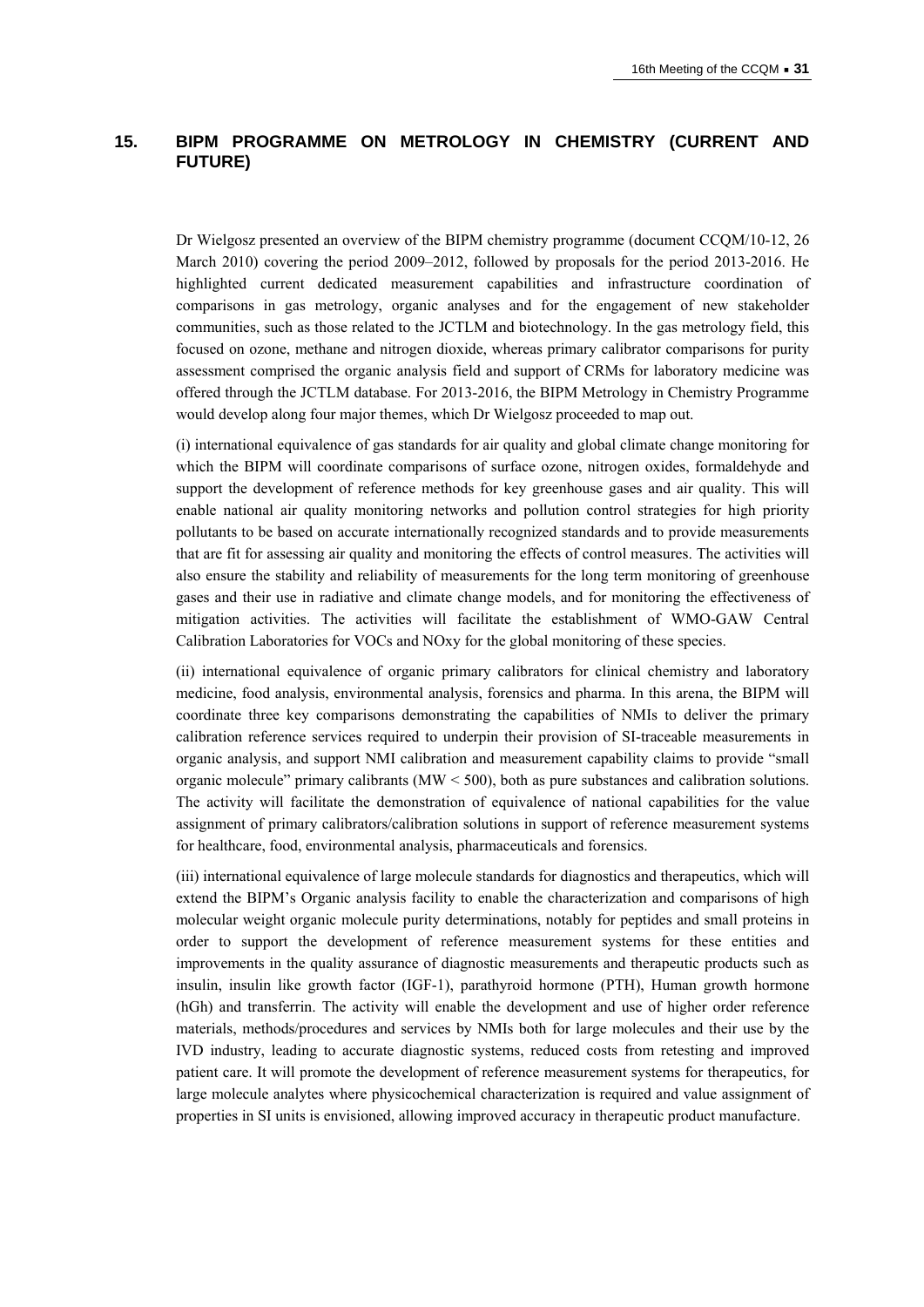(iv) support of CCQM and JCTLM and international liaison activities for metrology in chemistry, which are linked to the BIPM's role in establishing and supporting international metrology projects and liaisons with other international organizations which benefit from an international infrastructure for chemical metrology. This ensures awareness of the metrology infrastructure available at the international and national level, promotes the activities under the Metre Convention, and facilitates the establishment of activities at the national level.

A final brief summary of where the BIPM metrology in chemistry programme was in 2005 and where it plans to be in 2015 was presented.

Dr Kaarls noted that the CCQM has been asked to express an opinion on this future work programme and to make it available to the CIPM in time for their scheduled meeting in October 2010, during which they will make a decision to send a recommendation to the CGPM with respect to the total work programme of the BIPM. The CGPM, in its meeting in October 2011, will decide on the BIPM's budget for the 2013-2016 period. In this regard, pending discussions, Dr Sargent, the *Rapporteur* for the CCQM *ad hoc* Advisory Group (consisting of the chairs of the CCQM WGs and chairs of the RMO technical committees on metrology in chemistry as well as several additional global members) convened by the President to discuss in depth this programme proposal, was invited to present the recommendations of their study (CCQM/10-23).

## **16. REPORT FROM THE CCQM** *AD-HOC* **ADVISORY GROUP ON THE BIPM PROGRAMME**

Based on the examined draft CCQM/10-12, Dr Sargent noted that the Advisory Group welcomed and supported the BIPM programme with its focus on the international equivalence of standards in support of greenhouse gas and air quality monitoring, primary calibrators for clinical chemistry, pharma, forensics, environmental, and food analyses, organic large molecule calibrators for therapeutics and diagnostics, and noted the high quality and technical competence demonstrated in the delivery of the programmes to date.

The Advisory Group considered the proposals for the 2013-2016 programme in light of several criteria:

- (a) the BIPM needs to develop and maintain a high level of scientific expertise in order to deliver its mission;
- (b) the BIPM science programme should focus on specific needs of international metrology and demonstrate clear added value to the world-wide measurement community and
- (c) activities of the BIPM should occupy an area which addresses high level metrology issues and reflects BIPM's global status, and complements the activities of NMIs.

The 2009-2012 chemistry programme comprises activities on international equivalence of gas standards for air quality and climate change monitoring, organic primary calibrators including method development for large molecules and support for the CCQM together with the JCTLM and other international liaison activities in the field of chemistry. An important aspect of the current work on gas and organic analysis is the development and coordination of international comparisons on behalf of the CCQM participants working in these fields. The BIPM has proposed to continue and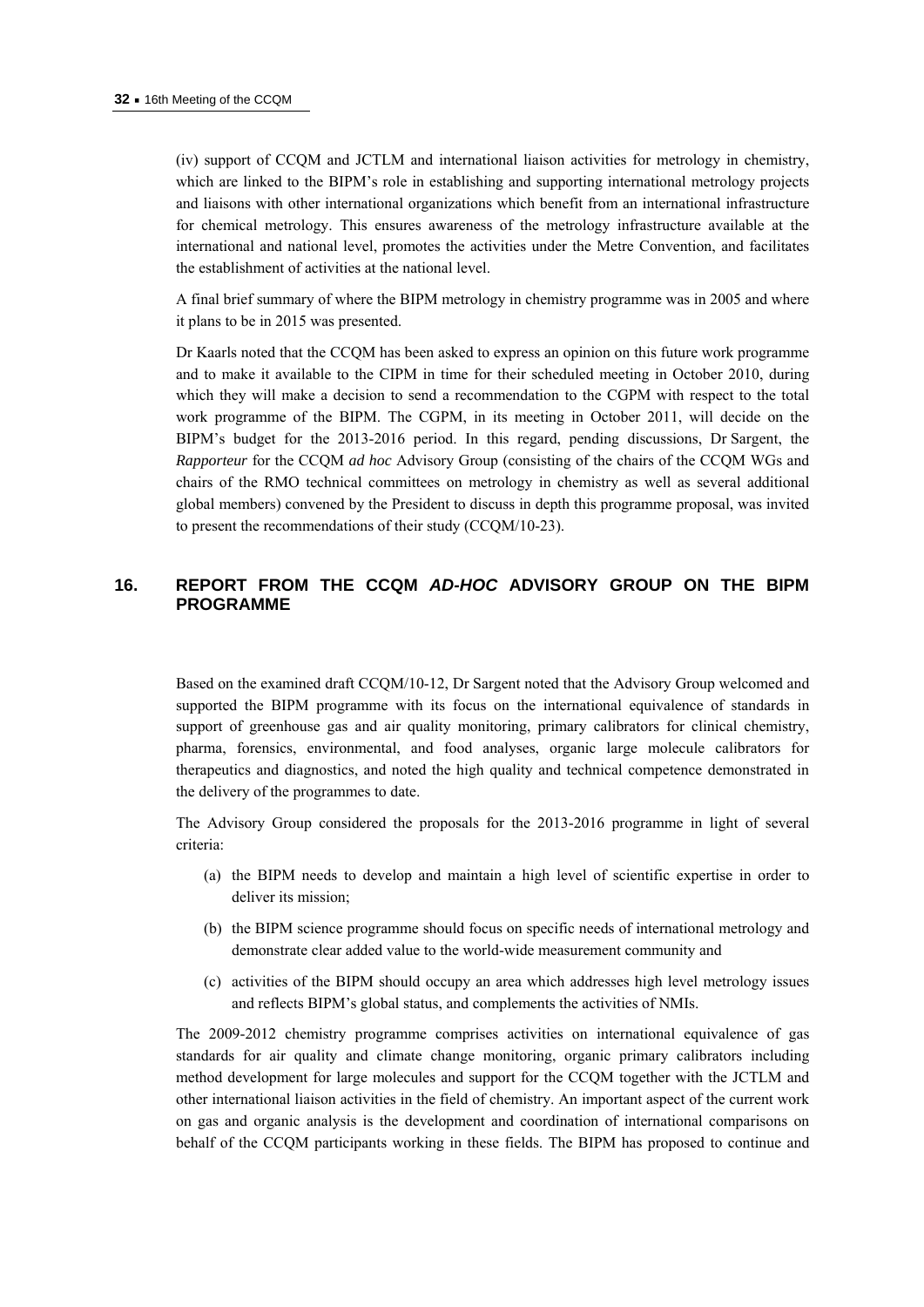strengthen these activities in the 2013-2016 programme by extending the range of measurands and developing additional facilities which this requires.

The Advisory Group welcomed the BIPM's proposals for its 2013-2016 chemistry programme as a challenging and beneficial extension of its present activities and supports them. The BIPM is requested to update the proposals, taking into account the suggestions of the Advisory Group, including a summary of the wider benefits of the programme for Member States. The full text of the Advisory Group's recommendation (CCQM/10-23) is reproduced in the Appendix Q2.

Prof. Wallard and Prof. Kühne welcomed the Advisory Group's remarks, and agreed that the proposed programme of work relating to large molecule calibrators for therapeutics and diagnostics was a logical extension of the BIPM activities on primary organic calibrators. Dr Emons felt that since the activity was not focussed on addressing the bio-relevance of a molecule but rather its analytical detection and quantitation it was indeed logical to include such large molecules. Dr Emons suggested that concrete examples should not be presented since some molecules of current interest may no longer be so by 2015 and thus there was a need to show flexibility or cuts may occur to the budget. Prof. Kühne replied that the problem was that members want to see details, otherwise they will not support the proposals, leading to a "catch 22" situation. Dr Emons further suggested that the existence of prioritization criteria may provide the needed long-term flexibility. Dr May stated that there was a need to make clear statement of support for the gas metrology and organic measurement needs of NMIs and not just the WGs that were being considered.

Dr Kaarls moved that the CCQM approve the report as presented by Dr Sargent; there were none opposed, the report was approved.

#### **17. JCRB**

Dr Mussio presented his report on the Joint Committee of the Regional Metrology Organizations and the BIPM (JCRB, document CCQM/10-41). He briefly summarized actions and resolutions of the 23rd JCRB arising from meetings in May 2008 in Wellington, New Zealand, and in September and March at the BIPM targeting the status and review of CMCs, ILAC documentation for accreditation of NMIs and CMC traceability issues, among others.

The following highlights were of note. The CIPM policy for traceability was being implemented by the JCRB. The chair of the JCRB will contact the IAEA to establish a date for re-approval of their QS and to encourage the IAEA to regularly attend RMO quality systems review committees. The JCRB recommends that periodic presentations of the QS of DIs to the corresponding QS review panel of the RMOs must be submitted direct from the DI and not through its NMI. Similarly, the QS annual reports must be prepared and submitted directly by the DI. NMIs must include the status and actions related to greyed out CMCs in their annual reports and those that have been greyed out for more than 5 years will be permanently deleted from the KCDB. The JCRB is moving towards a common position relating to accreditation or self declaration following peer review. It is recommended that accreditation bodies follow guidelines for the selection and dissemination of information on individuals selected as assessors.

Dr May opened the discussion with comments relating to the issue of the responsibilities of DIs. Although agreeing that the DIs should be submitting their own QS, governments have not given them that responsibility. Further, there are situations in which the NMI maintains a close administrative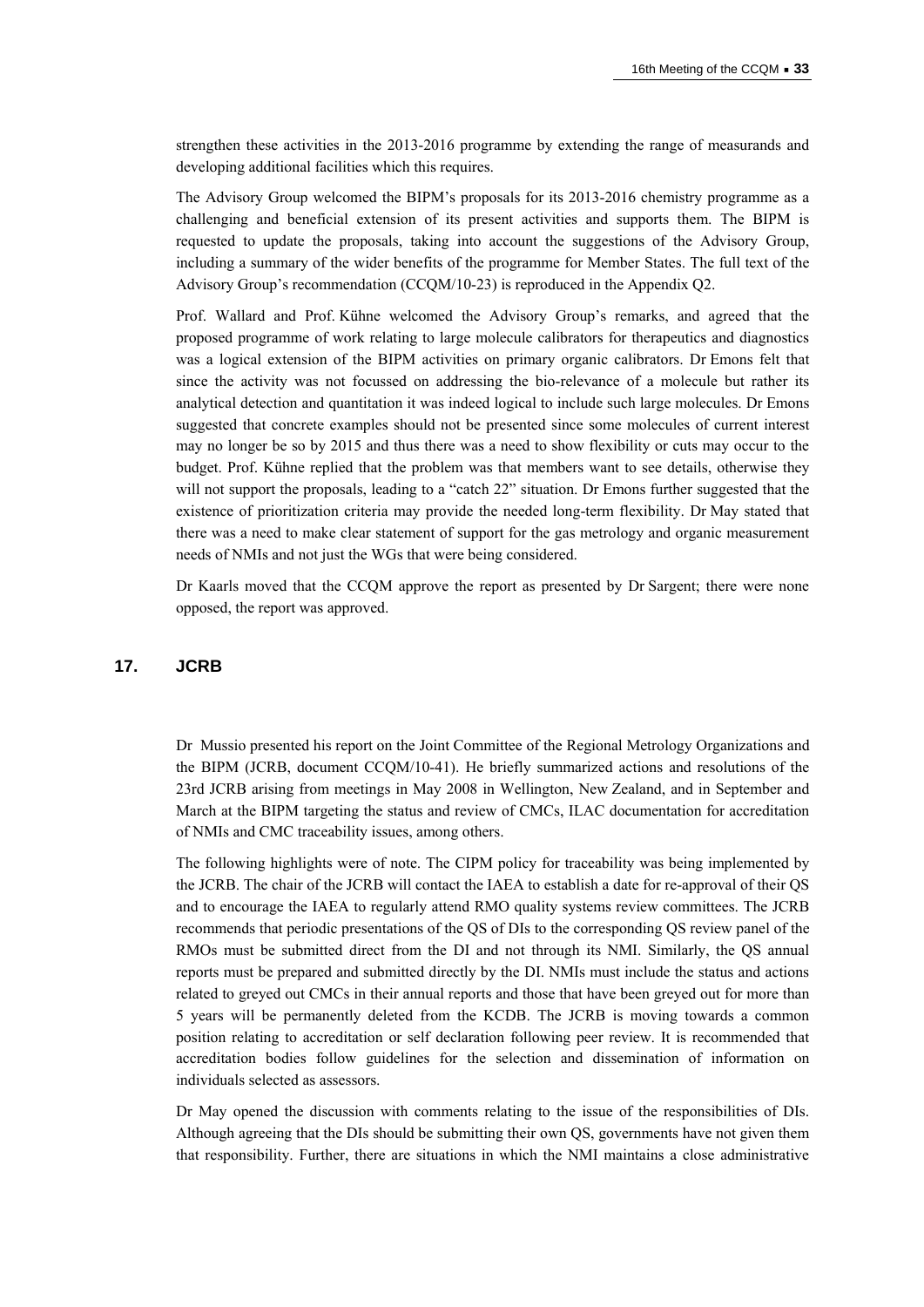role on the DI, as in the case of a reactor or large NMR facility. Because the laboratory undertakes some measurements on behalf of the NMI, it essentially operates under the QS of the NMI. He asked if any consideration had been given to these two different situations. Dr Kaarls noted that it was necessary to realize that the global situation is likely a combination of these extreme situations. Prof. Kühne stated that he was not aware of any case describing the second kind of DI situation outlined by Dr May in that to date, all DIs are legally designated entities with their own QS and responsibility, and as such, they should participate in RMO meetings to profit from the process. Such DIs as described by Dr May are more likely to be subcontractors. Dr May exemplified his position by citing the case of Canon Instruments serving as the DI to service viscosity measurements for NIST customers wherein this service is undertaken within the overall QS of the appropriate NIST division. He noted that as the CIPM MRA does not distinguish between these two situations, who should take the responsibility – the DI or the NMI? Dr Kaarls felt this was an entirely different situation. Prof. Kühne interpreted this situation as being one that was clear; the work was done under the QS of NIST and thus NIST is the responsible entity. Prof. Wallard asked whether Canon represented themselves at the SIM QSTF, to which Dr May replied that they did.

Dr Emons raised the subject of what a review of a QS was supposed to be about, arguing that the JCRB ILAC proposal revealed a lack of harmonization. Technical issues are handled through Key Comparisons and the CMC process whereas the quality management review should not require questioning by the accreditors to examine the qualifications and technical competence of the assessors. On a second note, he turned to the issue of the CIPM traceability document which he felt was severely limiting the work of the CCs since the majority of the measurands can not fulfil the requirements of traceable calibration. Dr Kaarls stated that the WGs and all CCs have been asked to provide suggestions for exceptions that will be considered but that the basis of the traceability document itself stands as it is, with the exception of agreed upon exceptions which will be addressed during the autumn meetings. Prof. Kühne explained that the origin of the request for assessor qualifications stemmed from an incident some 2 years ago between a European NMI and its accreditation body wherein the question arose as to whether it was possible for ILAC to make better use of information collected by the accreditation body to enhance confidence amongst all NMIs of their accredited capabilities. Mr Squirrell noted that NMIs selecting accreditation as their option feel that they should accrue some benefit in having met the requirements of the CIPM MRA. He noted that where it states quality system in the text of the CIPM MRA, it always includes technical and management systems. Accreditation implies both, and must include technical aspects otherwise ISO/IEC 9000 would be sufficient. Thus, if the NMI wishes to be accredited, the ILAC document is suggesting that benefits will accrue and progress is being made in this respect such that in the future a more harmonized approach will be evident.

#### **18. UPDATE ON THE BIPM KCDB**

Dr Thomas presented an update on the current status of the KCDB, noting that new software was installed on 1 January 2009 and that during the past year there were 90 000 visits to the BIPM website, opening 821 000 pages and constituting  $5600 - 10000$  monthly visits. Nearly all pages were equally visited, including CMCs, and only 25 % of such visits were accessed through NMI website links. She noted that the BIPM encourages NMI links to its website.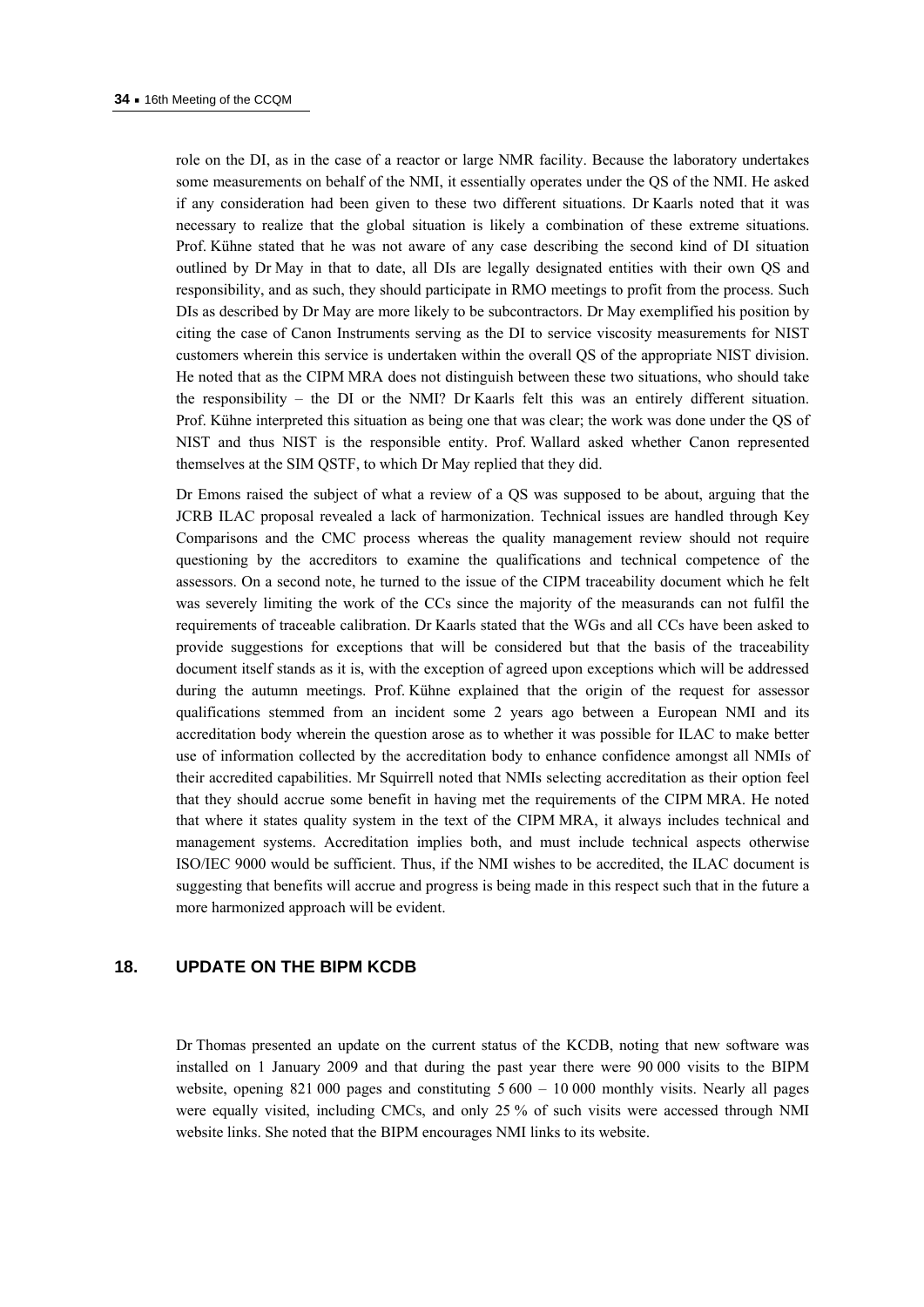As of 1 March 2010, a new look to the website had been implemented with restructuring of the "related links" now offered from all of the KCDB website pages, as it was previously underutilized. A single unique "box" on all KCDB pages now provides links to the CIPM MRA page, the JCRB page, the KCDB statistics page, a new page entitled "KCDB FAQ" (with answers to 10 such questions), "Find my NMI" and *Metrologia*. Dr Thomas gave a live demonstration of the website to illustrate the options and flexibility of the new format and the power of the related links, along with general navigation features throughout the KCDB website. Comments were invited regarding the need to add any additional features that may be of use.

Dr Milton expressed his thanks to Dr Thomas for her work in simplifying the retrieval of information from the KCDB. Dr Sargent commented that, at present, it is necessary to access all of the CMCs or all of the KCs from a single institute in a sequential fashion and asked if in the future it might be possible to select such information for multiple NMIs and retrieve the information in one printout. Dr Thomas agreed that access to CMCs must be simplified and this aspect will be addressed in the future as the work is being contracted out.

Prof. Wallard announced that Dr Mussio's secondment to the BIPM will expire on 1 March 2011 and invited proposals from colleagues for a 2 year secondment as JCRB secretary; the announcement can be found on the BIPM home page. Dr Kaarls also expressed his on-going thanks on behalf of everyone to Dr Mussio for his work in making all the rules/procedures/documents much more accessible.

## **19. AUTHORSHIP OF REPORTS AND PUBLICATIONS OF RESULTS OF CC COMPARISONS**

Dr Kaarls stated that there was nothing significant to report at the moment other than the JCRB was preparing a guidance document relating to authorship because a wide variety of approaches to this are being used, as is evident from an examination of reports in the KCDB. The document is expected to be available later in 2010 for consideration by the CIPM.

Dr Wielgosz noted, for the record, that a previous decision by the CCQM that all participants' names should be on the reports for all comparisons has evidently not been followed in practice. Dr May clarified this by stating that he believed this earlier decision related to the reports of KCs and not pilot studies, to which Dr Wielgosz reiterated that even in this case the agreed upon protocol is not being followed.

## **20. COMMENTS ON WRITTEN REPORTS OF RMO ACTIVITIES**

Dr Kaarls noted that in 2010 the RMOs and other international organizations that liaise with the CCQM were requested to send in written reports that could be read in advance and obviate the need for a long series of short presentations. He opened the floor for questions.

Dr Charlet asked if there were plans to set up a bio-working group within the RMOs to which Dr Güttler replied that there was little need for such a separate WG in Euramet. Dr Sin noted that this subject will be discussed by APMP during the meeting in Thailand. Dr Kaarls believed there was no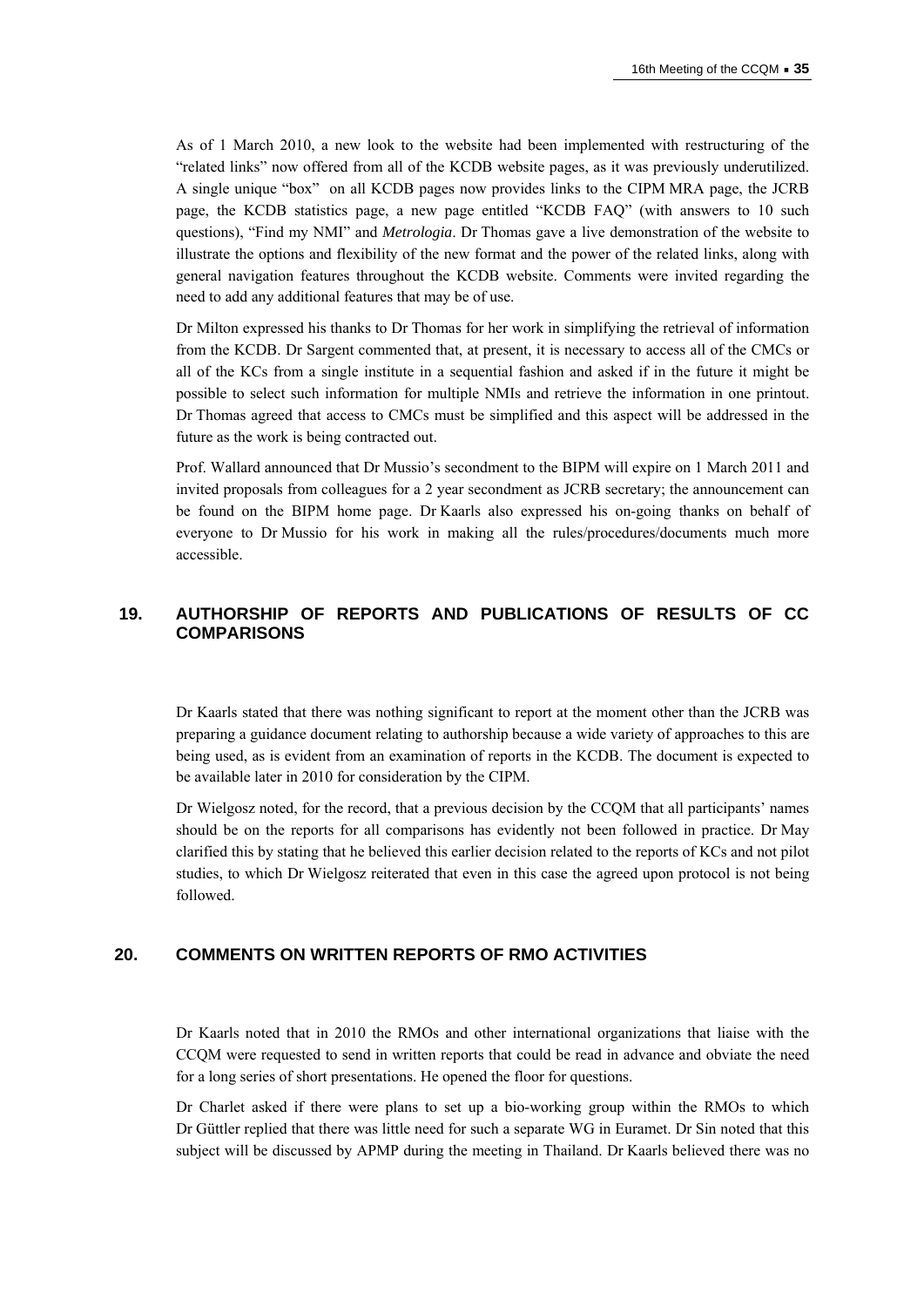interest in this expressed by COOMET or AFRIMETS and, in general, the concept did not make much sense. He concluded by imploring all RMO chairs to make notes on plans for future comparisons and to communicate and share such plans in advance in order to maximize their use / impact.

## **21. THE JOINT COMMITTEE ON TRACEABILITY IN LABORATORY MEDICINE (JCTLM)**

Dr Wielgosz presented a brief summary of the current status of the JCTLM database. He drew attention to the updates made in January 2009 and 2010 to note that there were now 227 CRMs, 146 reference measurement procedures and 135 reference measurement services listed. There are currently some 1 000 hits per month on the database. Some of the changes recently implemented were highlighted, including revision to ISO/IEC 15194:2009 which allows for harmonization of the standard for reference materials in the diagnostic area of the ISO REMCO guide. This necessitated a change to the nomination procedure, which has been completed. A new version of the review process will be in effect for February 2010.

Two reference materials have been de-listed from the database either because the original was out of stock or was being replaced by new material. He then moved on to discuss the Global Harmonization Task Force, which developed a harmonization document on health and safety of IVDs and the JCTLM has submitted its comments on traceability.

Dr Kaarls noted that normally Dr Siekmann would be present, but he was unfortunately unable to attend. There was no discussion of this report by the CCQM participants.

## **22. COMMENTS ON WRITTEN REPORTS FROM INTERNATIONAL ORGANIZATIONS IN LIAISON WITH THE CCQM**

Dr Kaarls asked if the chairs or representatives of the organizations had anything to add to the reports from International Organizations in liaison with the CCQM to bring them forward. Prof. De Bièvre reminded everyone that 2011 is designated the International Year of Chemistry, as agreed upon by UNESCO. He also took the opportunity to announce that Dr Dybkaer, a long-time colleague and CCQM attendee, was presented with a doctorate in Copenhagen a few years earlier for his work on terminology which will now be placed in its totality on the IUPAC website.

#### **23. CCQM WORKSHOPS (MICRO-BIOLOGY)**

The President announced that a workshop on microbiology would be organized during the first half of December 2010 at the BIPM; the programme would be formulated during April / May to address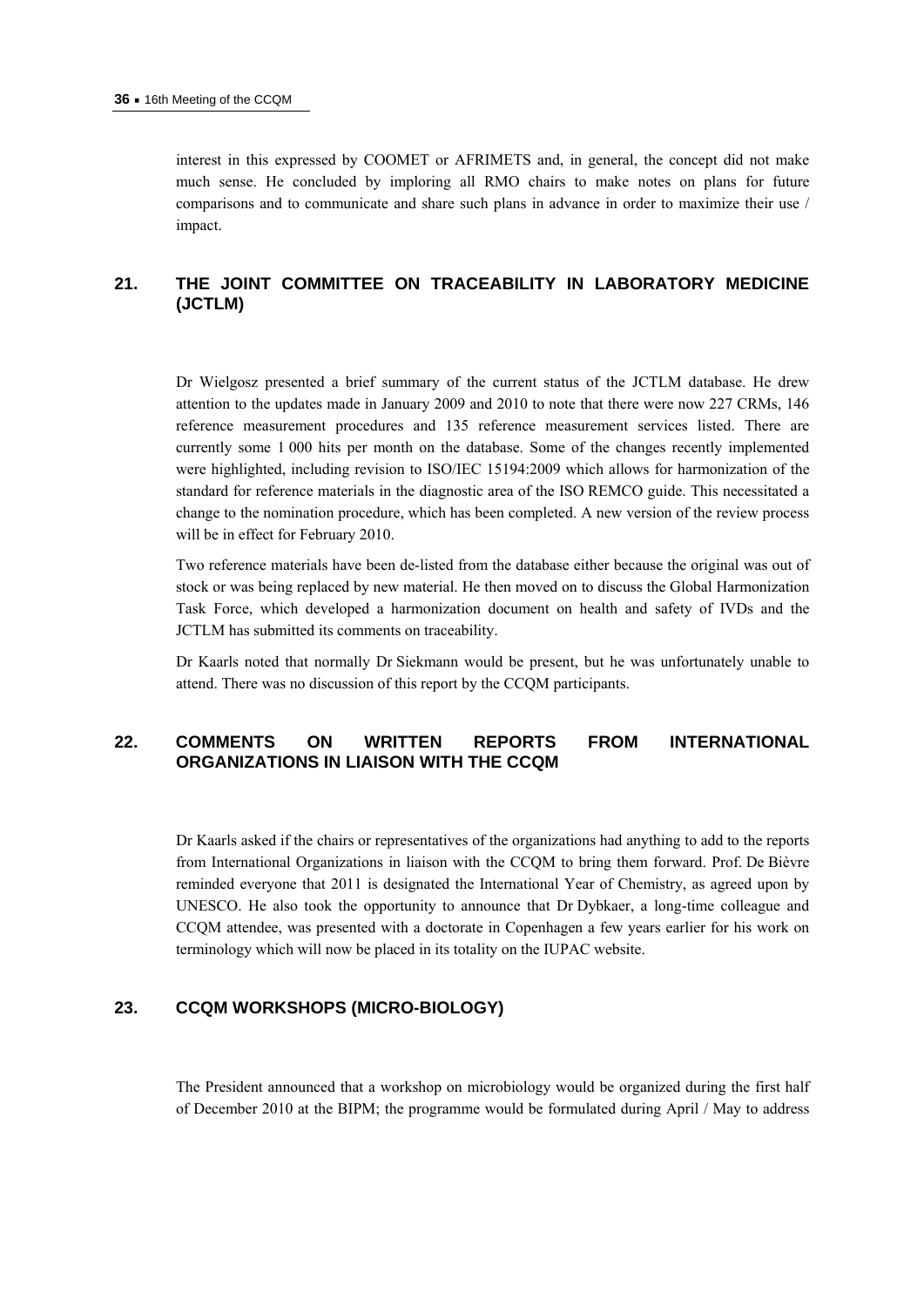the needs and possibilities for this measurement area and noted that he would be in contact with individuals for input.

No further suggestions for other workshops were raised.

#### **24. CCQM RESOLUTIONS**

Dr Milton presented a draft resolution on monitoring the global climate and collaboration with the WMO, as outlined in an Appendix below. Prof. De Bièvre requested that terminology be consistent with that recommended in the VIM (3rd Edition). Dr Kaarls noted that this would be considered by the BIPM but cautioned on being too "pure" as there is a need to maintain a clear understanding with the rest of the world. In the absence of additional comments, the President concluded that the CCQM agreed with the recommendation and that there would be a reference placed in the document by Dr Milton (as a footnote) that a full report was available.

## **25. ANY OTHER BUSINESS**

Prof. Wallard noted that 20 May 2010 is designated World Metrology Day and a poster could be downloaded from www.worldmetologyday.org for subsequent use. In 2011, during the International Year of Chemistry, World Metrology Day 2011 will have a special significance with emphasis on chemistry. Activities relating to its celebration will fall to the purview of his successor, Prof. Kühne. He noted that when he became Director of the BIPM, one of his personal priorities was to expand the BIPM's activities in chemistry and that could not have happened without the support of the CCQM. He expressed his thanks for this support. Dr Kaarls thanked Prof. Wallard for his personal support of the CCQM. Prof. Kühne assured the CCQM that during his tenure as Director, starting 2011, chemistry will continue to receive the recognition that it deserves and in the tradition that Prof. Wallard had started.

## **26. DATE OF NEXT MEETING**

The next meeting of the CCQM was fixed for 14-16 April 2011 at the BIPM with the preceding days reserved for meetings of the CCQM WGs and a workshop.

## **26.1 COORDINATION OF CCQM WG MEETINGS**

Dr Kaarls noted that the fall meetings for the IAWG and the EAWG would take place in Boras, Sweden, while those for the BAWG, GAWG and OAWG would occur in Singapore.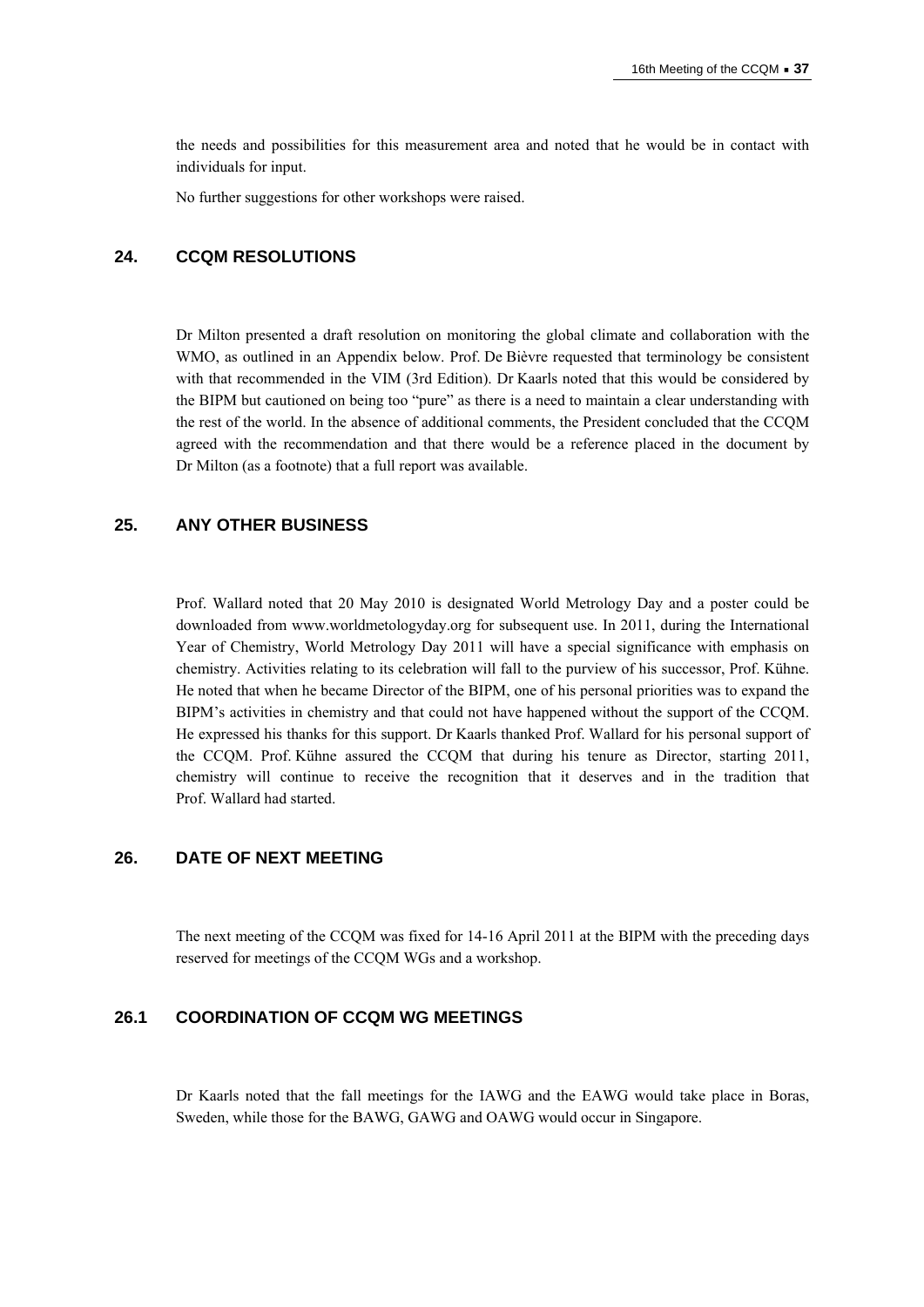## **27. CLOSURE**

The President closed the meeting at 15:15, thanking everyone for their reports, feedback, active participation and suggestions which help make for more effective support for our customers. He thanked the staff of the BIPM for their support and expressed best wishes for safe travel to all participants.

> R.E. Sturgeon, *rapporteur* 07/06/10 revised 16/09/10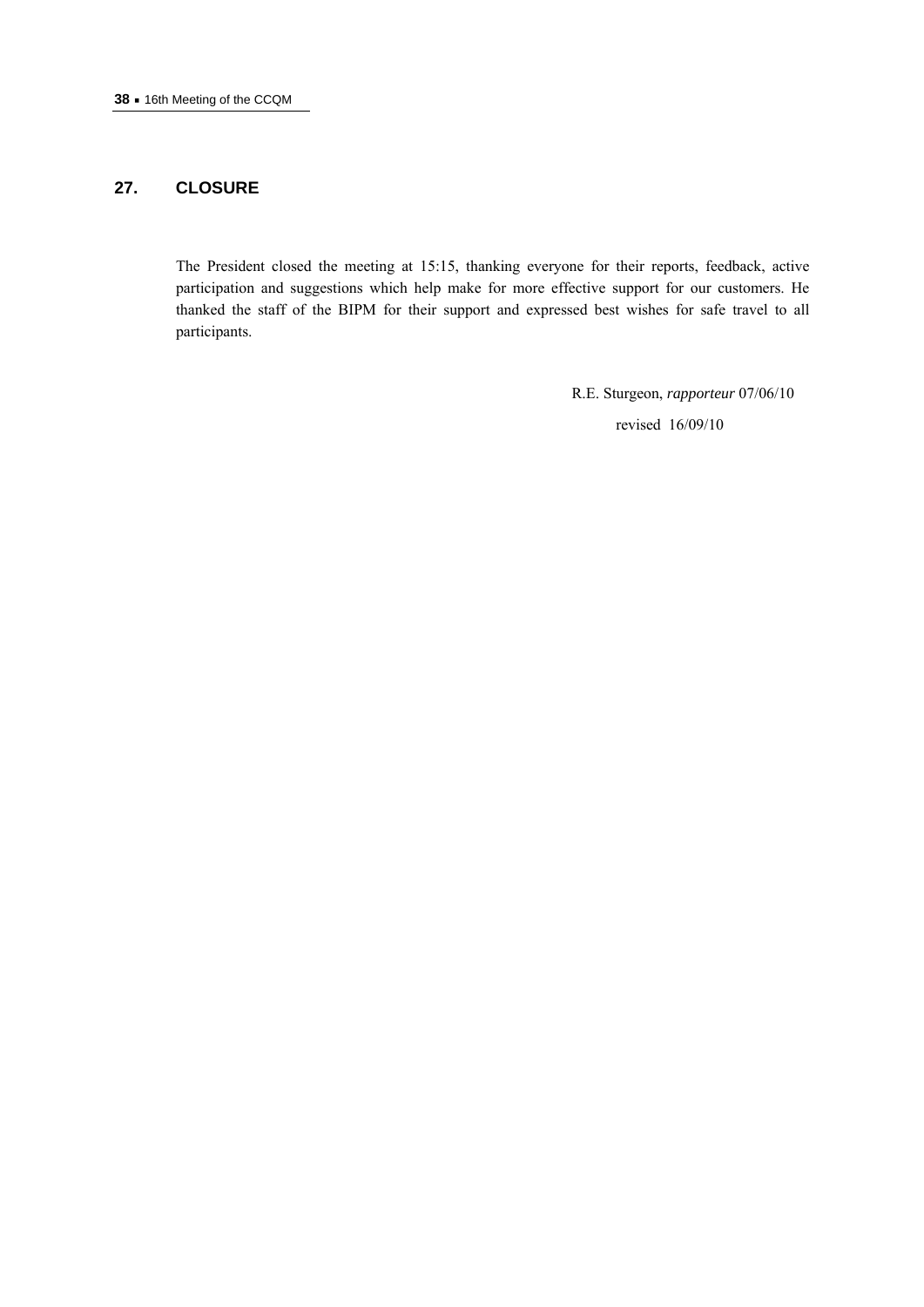## **RECOMMANDATION DU COMITE CONSULTATIF POUR LA QUANTITE DE MATIERE – METROLOGIE EN CHIMIE PRESENTEE AU COMITE INTERNATIONAL DES POIDS ET MESURES**

## **RECOMMANDATION Q 1 (2009) : SUR LES EVENTUELLES REDEFINITIONS DE LA MOLE ET DU KILOGRAMME**

Le Comité consultatif pour la quantité de matière – métrologie en chimie (CCQM),

#### **considérant**

- sa précédente Recommandation au CIPM sur les éventuelles redéfinitions de la mole et du kilogramme, CCQM Q1 (2007),
- que la définition actuelle de la mole fait référence au kilogramme,
- l'importance du kilogramme aussi bien que de la mole pour la communauté de la métrologie en chimie,

#### **prenant acte**

• des progrès des mesures expérimentales pour résoudre la différence relative de  $1 \times 10^6$  entre la valeur de la constante de Planck obtenue à partir des mesures effectuées avec la balance du watt et celle fondée sur les mesures de masses molaire et volumique associées à l'interférométrie par rayons x d'un cristal,

 de la mise au point de méthodes indépendantes de spectrométrie de masse pour la détermination des rapports de teneur isotopique du silicium naturel et du silicium enrichi dans le cadre du programme de coordination internationale Avogadro,

 que les communautés concernées sont insuffisamment informées du projet de redéfinition de la mole,

que la proposition de redéfinition de la mole ne reçoit pas encore un soutien unanime,

#### **recommande** que

la décision de redéfinir la mole et le kilogramme soit différée jusqu'à ce que

 la différence entre les résultats obtenus à partir des mesures effectuées avec la balance du watt et ceux fondés sur les mesures de masses molaire et volumique associées à l'interférométrie par rayons x d'un cristal soit résolue, et

 l'on ait apporté la preuve d'un accord entre les valeurs de la constante d'Avogadro obtenues à partir de mesures indépendantes des rapports de teneur isotopique d'échantillons de silicium naturel et enrichi,

l'on tienne pleinement compte des intérêts de la communauté de la métrologie en chimie,

 le Bureau international des poids et mesures (BIPM), les laboratoires nationaux de métrologie, et les autres représentants officiels des Comités consultatifs accroissent leurs efforts pour sensibiliser les diverses organisations scientifiques, industrielles et professionnelles aux propositions de changement, et pour connaître leur point de vue à un stade préliminaire,

**déclare** sa préférence pour une redéfinition de la mole, l'unité de quantité de matière du SI, fondée sur une valeur fixée de la constante d'Avogadro.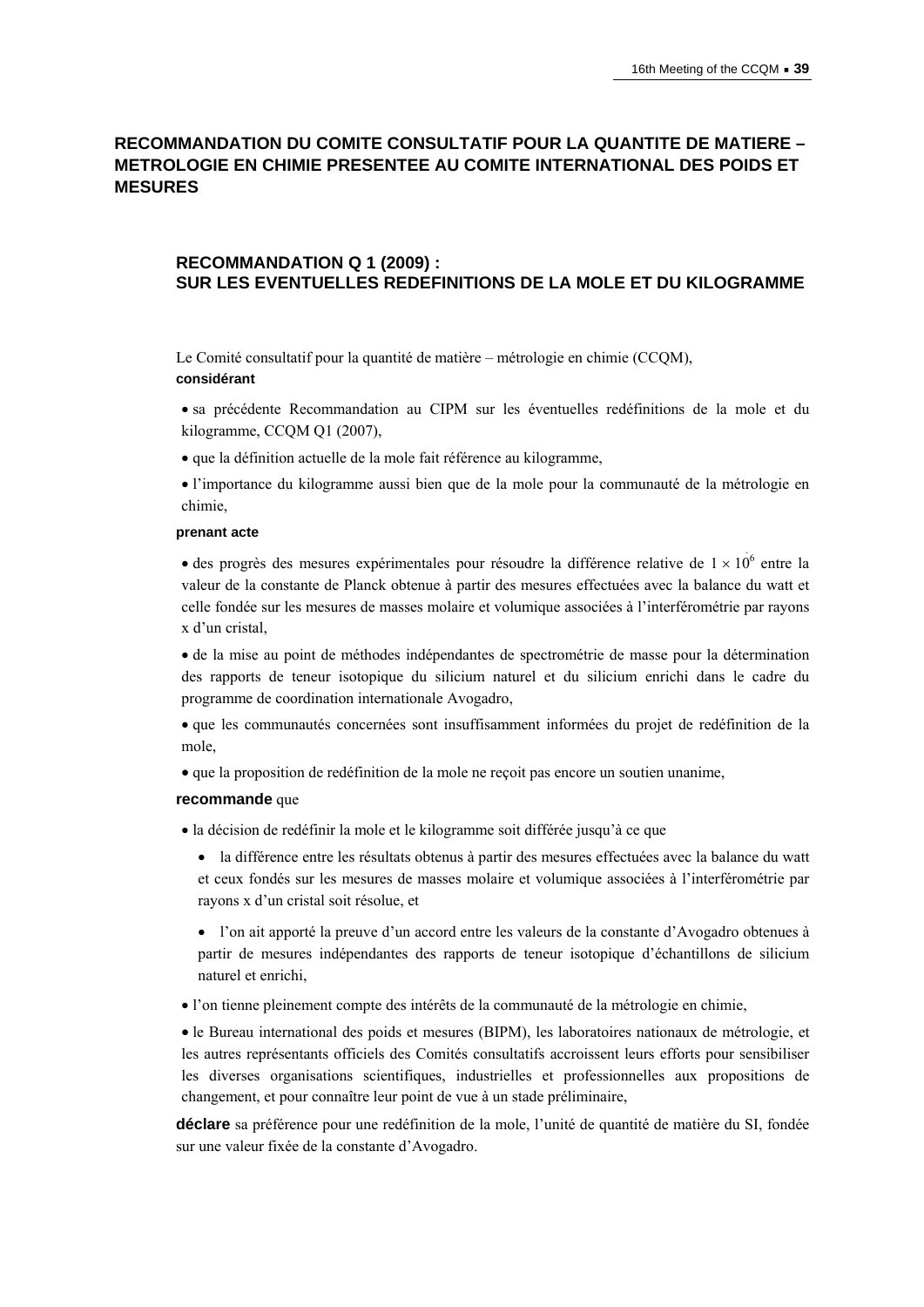## **RECOMMENDATION OF THE CONSULTATIVE COMMITTEE FOR AMOUNT OF SUBSTANCE – METROLOGY IN CHEMISTRY SUBMITTED TO THE INTERNATIONAL COMMITTEE FOR WEIGHTS AND MEASURES**

## **RECOMMENDATION Q 1 (2009): ON THE POSSIBLE REDEFINITION OF THE MOLE AND THE KILOGRAM**

The Consultative Committee for Amount of Substance – Metrology in Chemistry (CCQM),

#### **considering**

- that the present definition of the mole refers to the kilogram,
- the importance of both the kilogram and the mole to the chemical measurement community,

#### **noting**

- $\bullet$  the progress with experimental efforts to resolve the discrepancy of about 1 part in 10<sup>6</sup> between the value of the Planck constant arising from the watt balance and the x-ray crystal density/molar mass measurements,
- the development of independent mass spectrometric methods for the determination of the isotope amount ratios of silicon both at natural and enriched isotopic abundances as part of the IAC programme,
- that the level of awareness of the proposal to redefine the mole is low in the relevant communities,
- that support for the proposal to redefine the mole is not yet unanimous,

#### **recommends** that

- any decision on redefining the mole and kilogram be deferred until:
	- the discrepancy between results from the watt balance and the x-ray crystal density/molar mass measurements has been resolved; and
	- agreement is demonstrated between values for the Avogadro constant derived from independent measurements of the isotope amount ratios of silicon on samples at both natural and enriched isotopic composition,
- full consideration be given to the interests of the chemical measurement community,

• the BIPM, the National Metrology Institutes, and the other official representatives in the Consultative Committees increase their efforts to spread awareness of the proposals to the various scientific, industrial, and professional organizations, and seek their views at an early stage

**states** its preference for a redefinition of the mole, the SI unit of amount of substance, based on a fixed value of the Avogadro constant.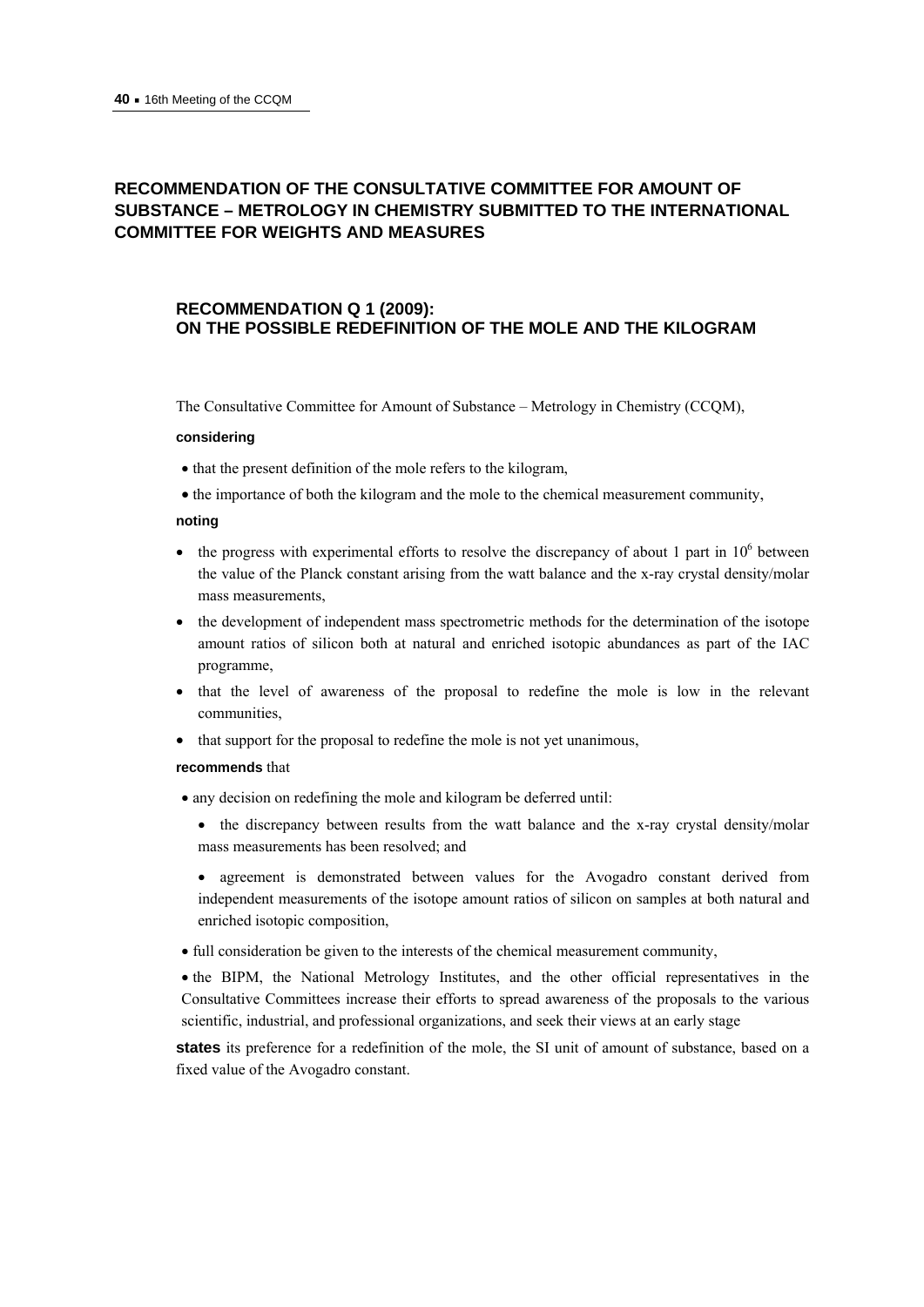## **RECOMMANDATION DU COMITÉ CONSULTATIF POUR LA QUANTITÉ DE MATIÈRE – MÉTROLOGIE EN CHIMIE PRÉSENTÉE AU COMITÉ INTERNATIONAL DES POIDS ET MESURES**

## **RECOMMANDATION Q 1 (2010) : sur la surveillance du climat mondial et la collaboration avec l'Organisation météorologique mondiale**

Le Comité consultatif pour la quantité de matière – métrologie en chimie (CCQM),

## **considérant**

la signature récente du CIPM MRA par l'Organisation météorologique mondiale (OMM),

les recommandations et conclusions<sup>[1](#page-40-0)</sup> de l'atelier commun à l'OMM et au BIPM, intitulé « Measurement Challenges for Global Observation Systems for Climate Change Monitoring: Traceability, Stability and Uncertainty »,

#### **notant**

 $\overline{a}$ 

que la comparabilité des résultats provenant de différentes stations de réseaux mondiaux d'observation, dont le programme Integrated Global Atmospheric Chemistry Observation Strategy est un exemple, a un impact scientifique considérable,

<span id="page-40-0"></span><sup>&</sup>lt;sup>1</sup> L'atelier « Measurement Challenges for Global Observation Systems for Climate Change Monitoring: Traceability, Stability and Uncertainty », organisé conjointement par l'OMM et le BIPM, s'est tenu au siège de l'OMM à Genève, du 30 mars au 1<sup>er</sup> avril 2010. Le rapport de cet atelier est disponible sur le site Web du BIPM.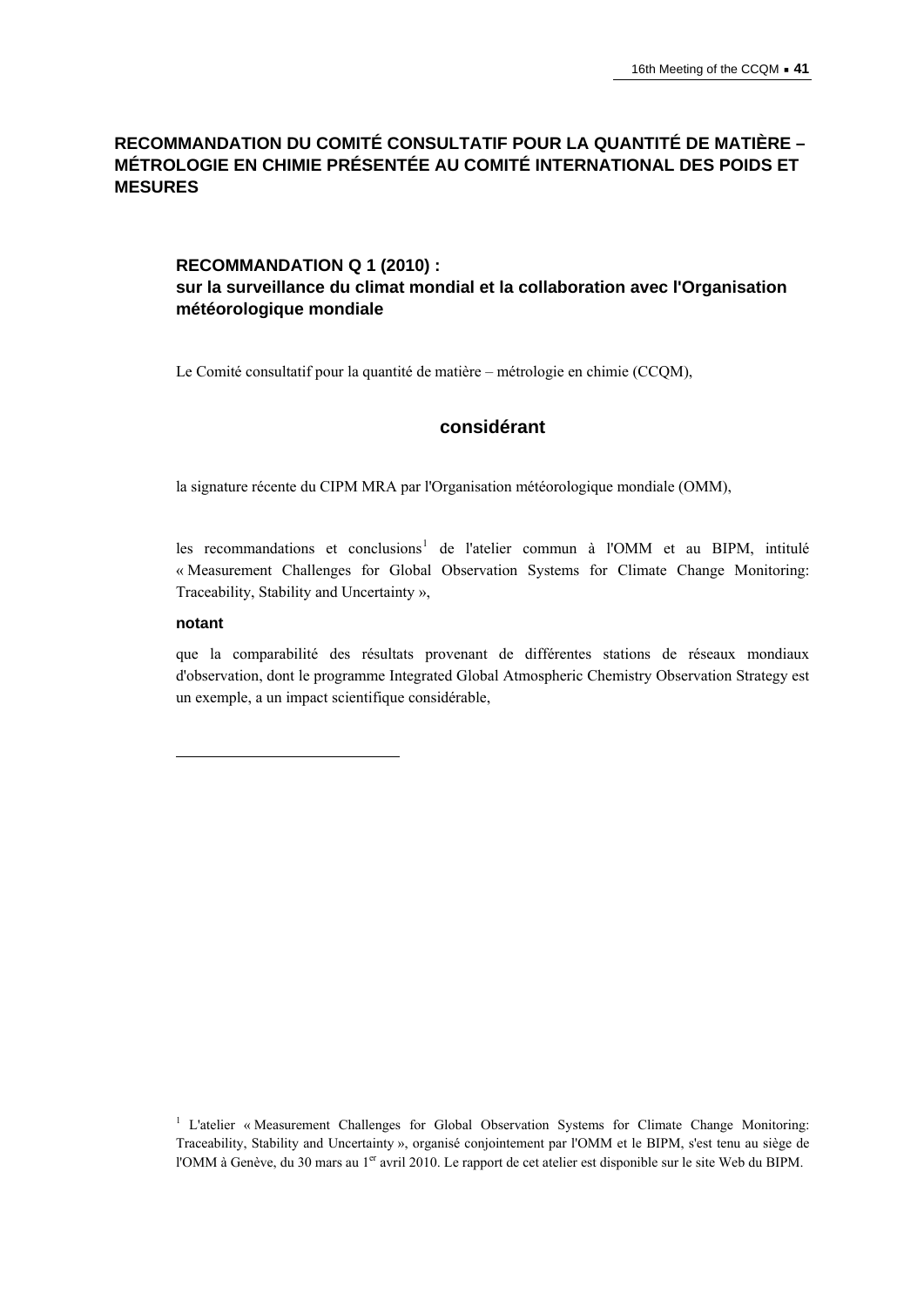que la stabilité à long terme et la reproductibilité des matériaux de référence traçables au SI, ainsi que les échelles d'étalonnage explicitement définies, sont essentielles à l'étude du changement climatique,

que les données mondiales concernant les gaz à effet de serre pourraient faire l'objet d'un examen minutieux lors de la préparation du cinquième Rapport d'évaluation du Groupe d'experts intergouvernemental sur l'évolution du climat,

qu'il est fondamental que les résultats de mesures concernant la durabilité environnementale soient de grande qualité,

#### **recommande**

que le CIPM prenne les mesures nécessaires pour porter les recommandations et les conclusions de l'atelier à l'attention des laboratoires nationaux de métrologie,

que le CIPM et le BIPM réfléchissent au moyen le plus efficace pour mettre en œuvre les recommandations de l'atelier, en collaboration avec la communauté des météorologistes, afin d'utiliser au mieux les infrastructures nationales et internationales existantes pour répondre aux besoins en étalons pour la surveillance du changement climatique dans le monde,

que le CIPM évalue les besoins en matière de traçabilité métrologique des mesures effectuées dans le cadre d'études concernant la durabilité environnementale.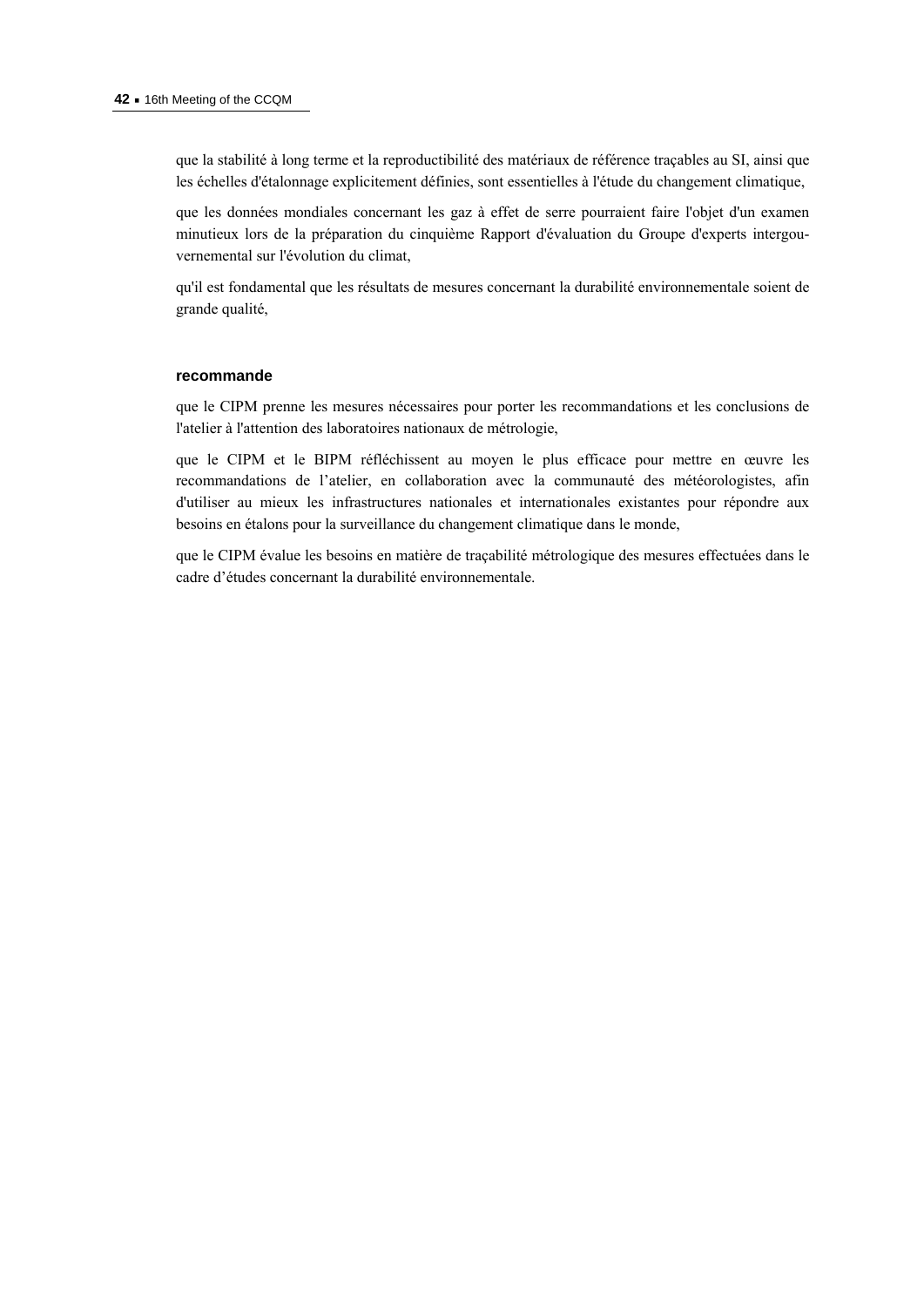## **RECOMMENDATION OF THE CONSULTATIVE COMMITTEE FOR AMOUNT OF SUBSTANCE – METROLOGY IN CHEMISTRY SUBMITTED TO THE INTERNATIONAL COMMITTEE FOR WEIGHTS AND MEASURES**

## **RECOMMENDATION Q 1 (2010): ON MONITORING THE GLOBAL CLIMATE AND COLLABORATION WITH THE WMO**

The Consultative Committee for Amount of Substance – Metrology in Chemistry (CCQM),

## **considering**

the signature of the CIPM MRA by the WMO,

the recommendations and findings<sup>[2](#page-42-0)</sup> of the workshop held between the WMO and the BIPM on "Measurement Challenges for Global Observation Systems for Climate Change Monitoring: Traceability, Stability and Uncertainty",

**noting** 

 $\overline{a}$ 

<span id="page-42-0"></span><sup>&</sup>lt;sup>2</sup> The WMO-BIPM Workshop on 'Measurement Challenges for Global Observation Systems for Climate Change Monitoring: Traceability, Stability and Uncertainty' was held at the WMO Headquarters, Geneva on 30 March - 1 April 2010. The report of the workshop is available on the BIPM website.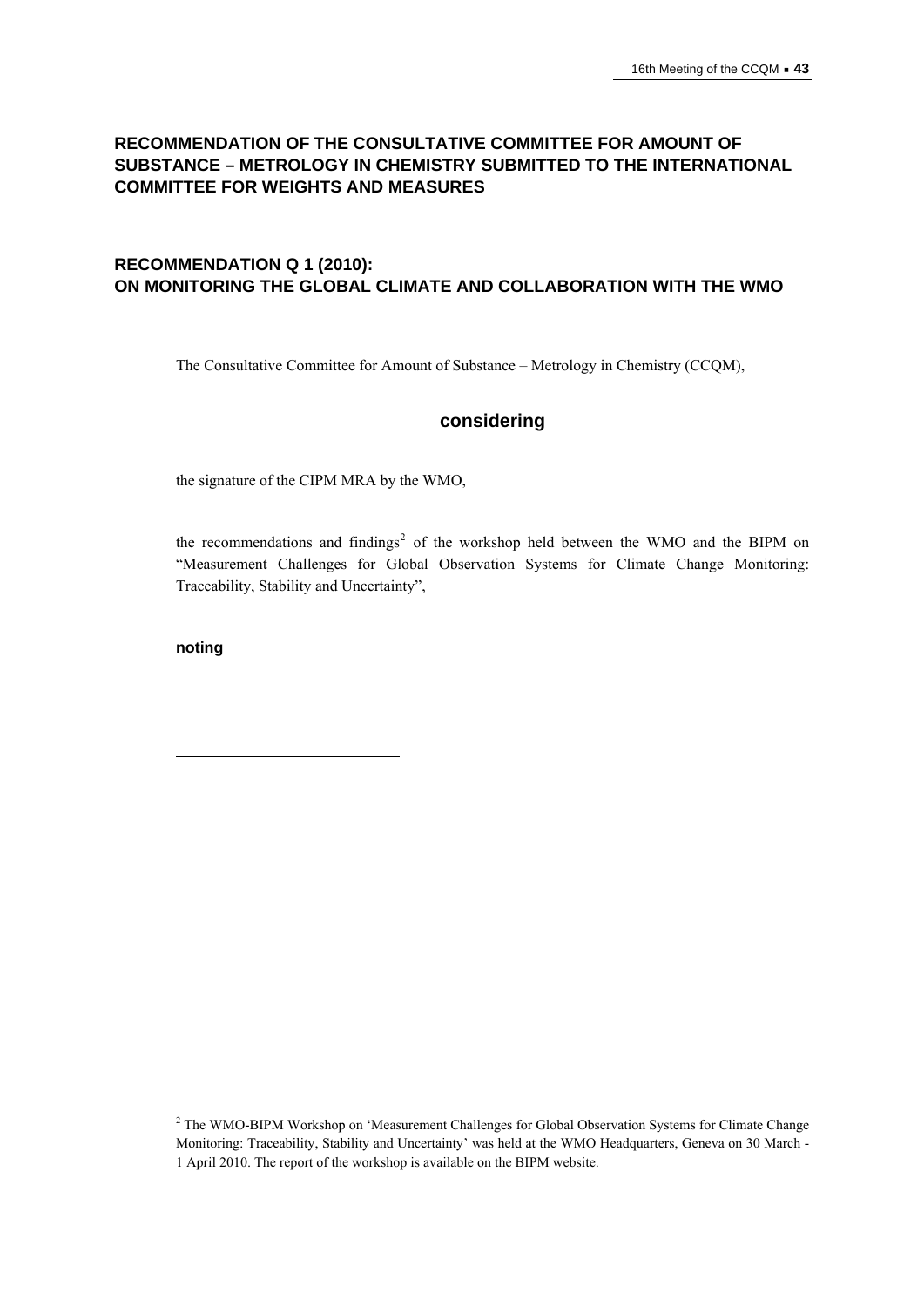that enormous scientific value arises from the comparability of data from different stations in global monitoring networks as exemplified by the Integrated Global Atmospheric Chemistry Observation Strategy,

that the long-term stability and reproducibility of SI traceable reference materials, and explicitly defined calibration scales, are critical to the study of climate change,

that the global records of GHGs may come under great scrutiny during the preparation of the 5th Assessment Report of the IPCC,

the importance of high quality data in measurements of environmental sustainability,

#### **recommends** that

the CIPM takes steps to bring the recommendations and findings of the workshop to the attention of the NMIs,

the CIPM and the BIPM consider the most effective mechanism to take the recommendations forward in collaboration with the WMO community in order to make best use of established national and international infrastructure to meet the requirements for standards for monitoring global climate change,

the CIPM considers the requirements for metrological traceability of data used in studies of environmental sustainability.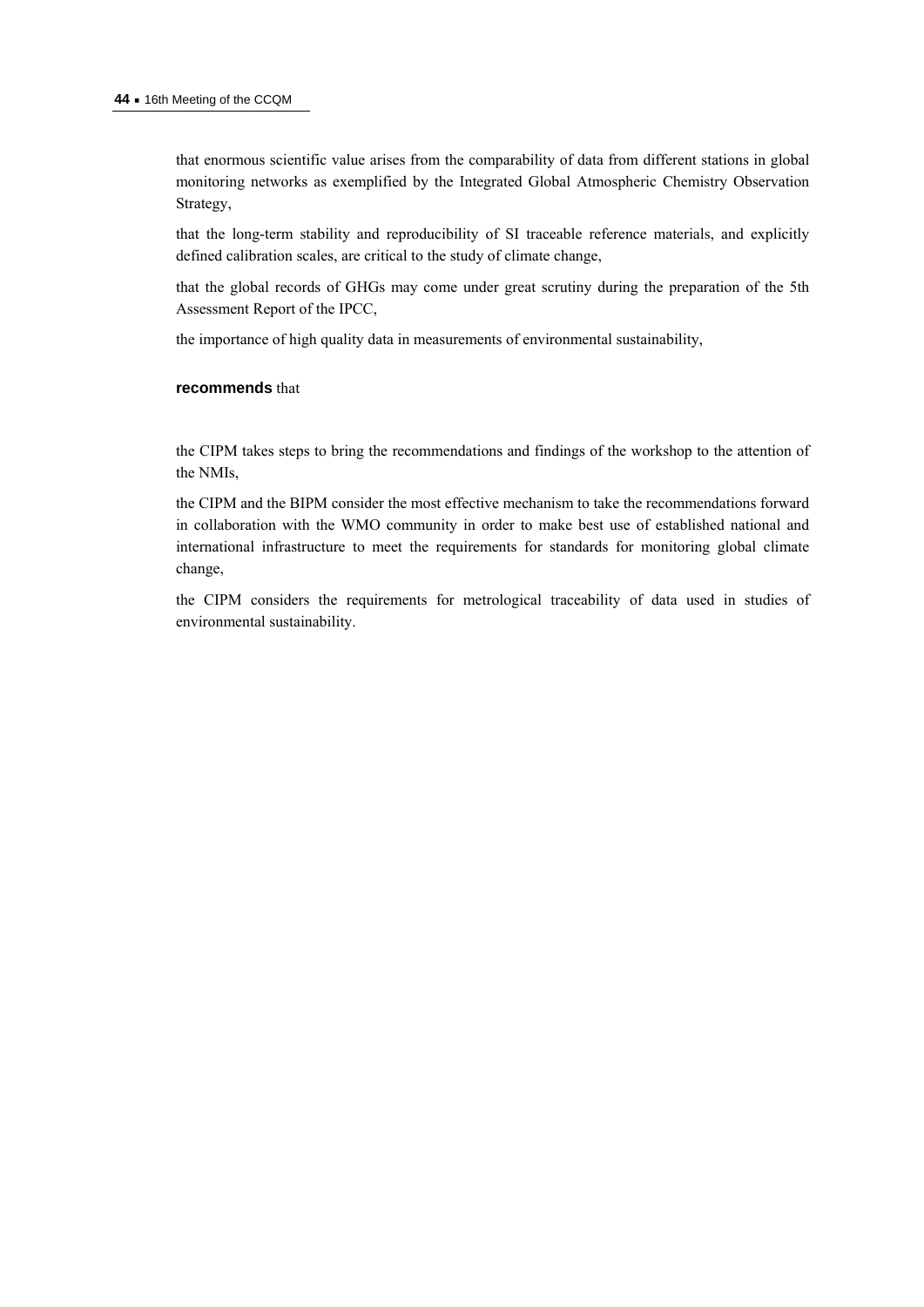## **APPENDIX Q1. WORKING DOCUMENTS SUBMITTED TO THE CCQM AT ITS 16TH MEETING**

Working documents submitted to the CCQM at its 16th meeting are on restricted access. The text of document CCQM/10-23 is reproduced in full below.

Documents restricted to Committee Members can be accessed at the [restricted website](http://www.bipm.org/en/committees/cc/ccqm/).

| Document<br>CCQM/ |                                                                                                                       |
|-------------------|-----------------------------------------------------------------------------------------------------------------------|
| $10 - 01$         | Draft agenda for the 2010 CCQM meeting, 1 pp.                                                                         |
| $10 - 02$         | Draft Timetable of CCQM meetings, 1 pp.                                                                               |
| $10 - 03$         | Draft CCQM guidance note: Estimation of a consensus KCRV and associated<br>degrees of Equivalence (Version 6), 33 pp. |
| 10-04             | CITAC report to CCQM 2010, I. Kuselman, 13 pp.                                                                        |
| $10 - 05$         | Report on the BIPM Workshop on Physiological Quantities and SI units (CCU/10-<br>8), 5 pp                             |
| 10-06             | EURAMET METCHEM Report, B. Güttler, 2 pp.                                                                             |
| $10 - 07$         | Report of recent activities of the SIM Chemical Metrology Working Group, W.E.<br>May, 3 pp.                           |
| $10 - 08$         | MC Traceability Exceptions for QM                                                                                     |
| $10 - 09$         | ISO TC 229 Liaison Report, J. Viallon, 3 pp.                                                                          |
| $10 - 10$         | Abstracts from the CCQM Workshop on Metrology for Forensic Science, 18 pp.                                            |
| $10 - 11$         | Pharmaceutical Industry Request to Implement a New International Standard for<br>Biosynthetic Insulin, 4 pp.          |
| $10 - 12$         | BIPM Metrology in Chemistry Programme, Proposed Programme of Work (2013-<br>2016), R.I. Wielgosz, 26 pp.              |
| $10-13$           | Review of Roadmaps and Strategies for Bio-measurement (Deliverable P2-D1 of<br>BIPM Commissioned Study), 34 pp.       |
| $10-14$           | COOMET report to CCQM, 5 pp.                                                                                          |
| $10-15$           | Codex CCMAS report to CCQM, R. Josephs, 1 pp.                                                                         |
| $10-16$           | IAM report to CCQM, R. Josephs, 2 pp.                                                                                 |
| $10 - 17$         | AFRIMETS report to CCQM, 3 pp.                                                                                        |
| $10 - 18$         | ISO/REMCO report to CCQM, H. Emons, 2 pp.                                                                             |
| $10-19$           | ILAC update for CCQM, A. Squirrell, 5 pp.                                                                             |
|                   |                                                                                                                       |

[10-20](http://search3.bipm.org/cc/CCQM/Restricted/16/CCQM_10_20_Mass_metrology_and_the_new_SI_1kg.pdf) Mass metrology and the new SI kilogram, R. Davis, 32 pp.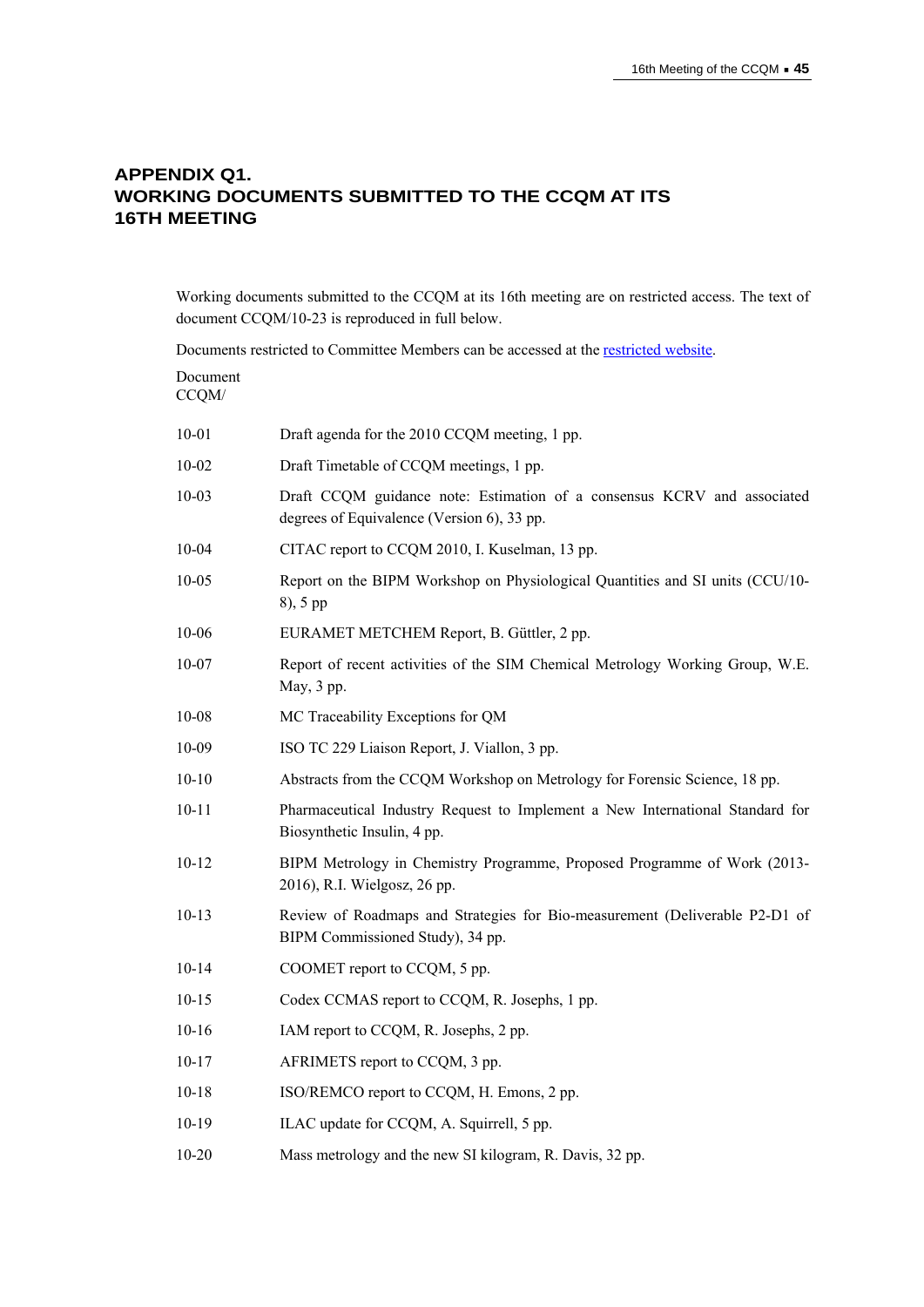| $10 - 21$ | APMP report to CCQM, D. Wai Mei Sin, 18 pp.                                                                                   |
|-----------|-------------------------------------------------------------------------------------------------------------------------------|
| $10-22$   | ICTNS IUPAC resolution on a new definition of the Mole, 2 pp.                                                                 |
| $10 - 23$ | CCQM Advisory Group's Opinion on the BIPM Chemistry Programme 2013-2016,<br>M. Sargent, 3 pp.                                 |
| $10 - 24$ | CCQM Recommendation Q1 (2010) - On monitoring the global climate and<br>collaboration with the WMO, BIPM, 1 pp.               |
| $10 - 25$ | Amount of Substance and the proposed redefinition of the mole, M. Milton, 7 pp.                                               |
| $10 - 26$ | Report from the CCQM ad hoc WG on the KCRV, Maurice Cox, 7 pp.                                                                |
| $10 - 27$ | Status of the molar measurements at PTB, Detlef Schiel, 32 pp.                                                                |
| $10 - 28$ | Back to Basics (BtB) with the 2008 VIM, Prof. Dr Paul de Bièvre, 27 pp.                                                       |
| $10-29$   | Amount of substance and the mole, Report to the CCQM, Martin Milton, 18 pp.                                                   |
| $10 - 30$ | CCQM Forensics Workshop Outcomes, Robert I. Wielgosz, 1 pp.                                                                   |
| $10 - 31$ | Summary of the WMO-BIPM Workshop 30 March- 01 April 2010, Robert I.<br>Wielgosz, 49 pp.                                       |
| $10 - 32$ | Summary of the BIPM Workshop on Metrology at the Nanoscale, Joële Viallon,<br>11 pp.                                          |
| $10 - 33$ | Report of the Organic Analysis Working Group to CCQM, Willie E. May, 50 pp.                                                   |
| $10-34$   | Report of the Inorganic Analysis Working Group to CCQM, Mike Sargent, 60 pp.                                                  |
| $10 - 35$ | Report of the Gas Analysis Working Group to CCQM, Martin Milton, 29 pp.                                                       |
| $10 - 36$ | Report of the Electrochemical Analysis Working Group to CCQM, Michal Máriássy,<br>35 pp.                                      |
| $10 - 37$ | Report of the Surface Analysis Working Group to CCQM, Wolfgang Unger, 28 pp.                                                  |
| $10 - 38$ | Report of the Bioanalysis Working Group to CCQM, Helen Parkes                                                                 |
| 10-39     | Report of the Key Comparison and CMC Quality Working group to CCQM, Lindsey<br>Mackay, 23 pp.                                 |
| $10 - 40$ | Measurement and Standards Needs to support Sustainability Assessment: the Role of<br>NMIs, João Jordana, 30 pp.               |
| $10 - 41$ | JCRB, Luis Mussio                                                                                                             |
| 10-42     | Update on the BIPM KCDB, Claudine Thomas, 3 pp.                                                                               |
| 10-43     | BIPM Chemistry Department Programme Proposals (2013-2016), Robert I.<br>Wielgosz, 64 pp.                                      |
| 10-44     | JCTLM Database, Robert I. Wielgosz, 5 pp.                                                                                     |
| 10-45     | 2009-05-12 ACQUAL Simple principles for metrology in chemistry identifying and<br>counting, Gary Price-Paul de Bièvre, 11 pp. |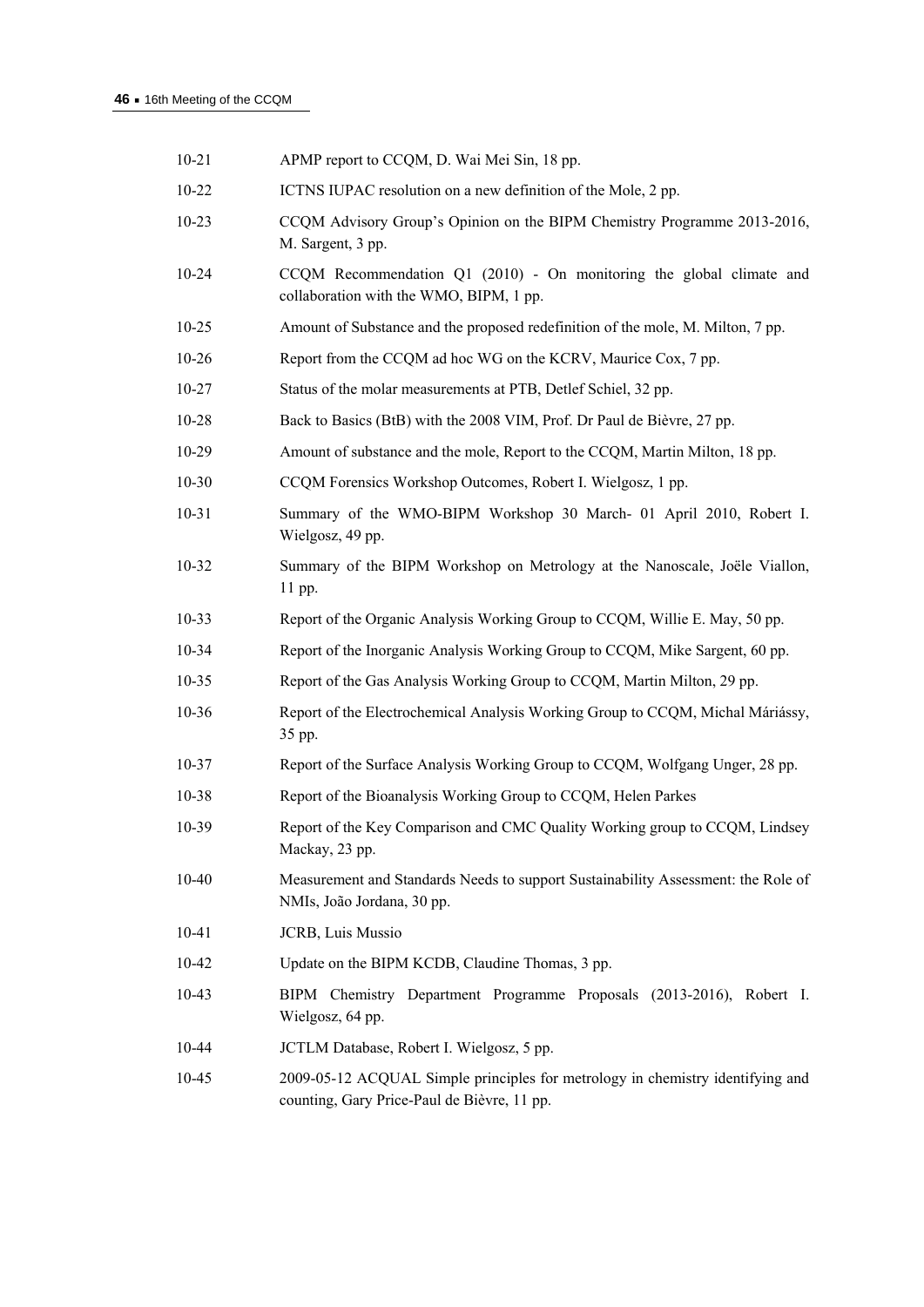[10-46](http://search3.bipm.org/cc/CCQM/Restricted/16/CCQM10-46.pdf) BIPM Chemistry Department (2013-2016) Programme Proposals Version 0.4, Robert I. Wielgosz, 27 pp.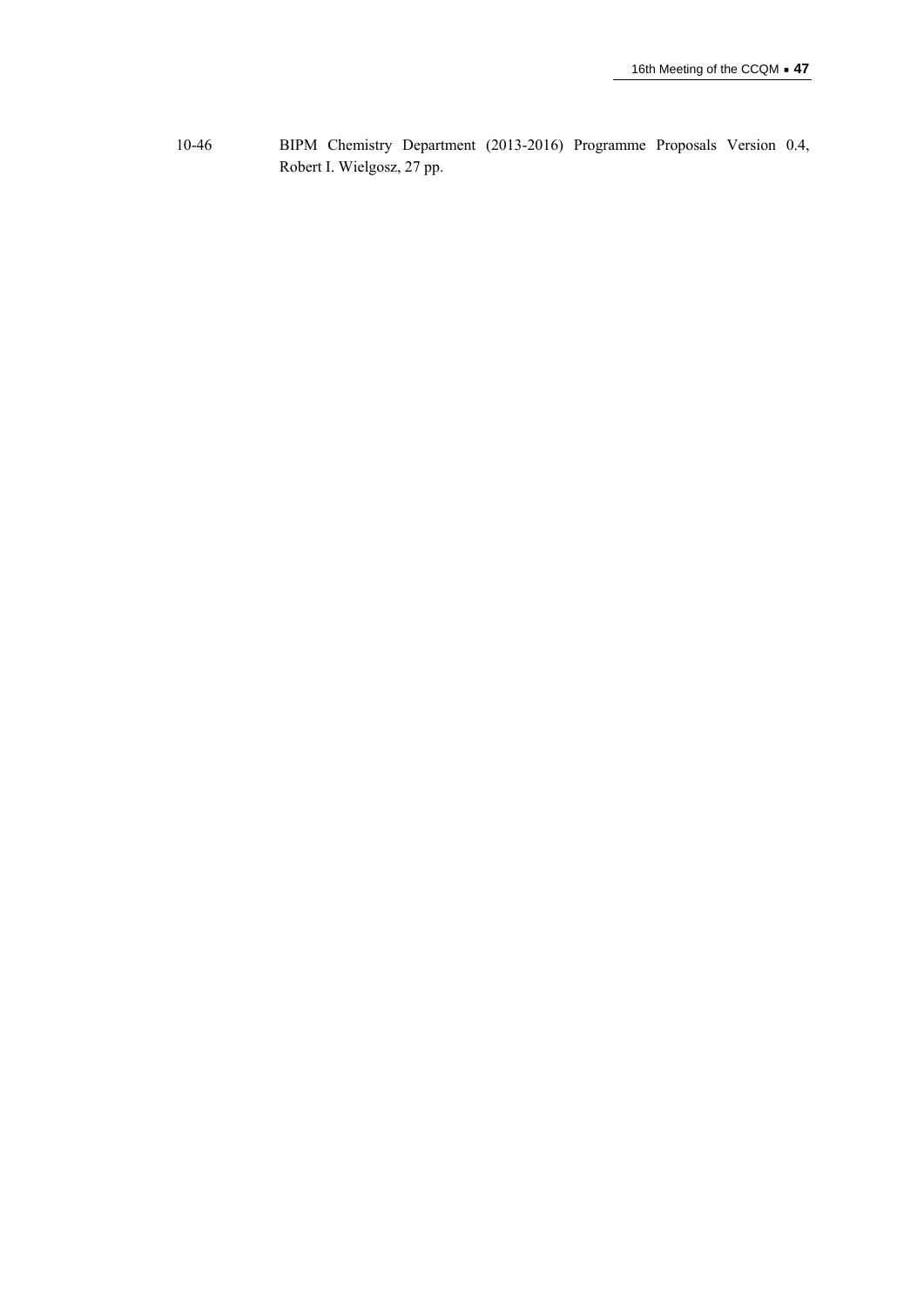## **APPENDIX Q2. CCQM/10-23 BIPM Metrology in Chemistry Programme Project Proposals (2013-2016)**

Opinion of the CCQM Advisory Group

Background

The Advisory Group members were invited to comment on Version 0.3 of the BIPM proposals, dated 26 March 2010 (CCQM/10-12). Their comments were discussed at a meeting held at the BIPM on 12 April 2010, following a presentation by the BIPM setting out the main features of its proposals and the benefits of the planned activities. The BIPM also gave an overview of progress with delivery of the 2009-2012 chemistry programme.

The Advisory Group welcomed and supported the BIPM programme with its focus on the international equivalence of standards in support of greenhouse gas and air quality monitoring, primary calibrators for clinical chemistry, pharma, forensics, environmental, and food analyses, organic large molecule calibrators for therapeutics and diagnostics, and noted the high quality and technical competence demonstrated in the delivery of the programmes to date.

The Advisory Group considered the proposals for the 2013-2016 programme having regard to the following criteria:

- The BIPM needs to develop and maintain a high level of scientific expertise in order to deliver its mission.
- The BIPM science programme should focus on specific needs of international metrology and demonstrate clear added value to the world-wide measurement community.
- Activities of the BIPM should occupy an area which addresses high level metrology issues and reflects BIPM's global status, and complements the activities of NMIs.

The 2009-2012 chemistry programme comprises activities on international equivalence of gas standards for air quality and climate change monitoring, organic primary calibrators including method development for large molecules and support for the CCQM together with the JCTLM and other international liaison activities in the field of chemistry. An important aspect of the current work on gas and organic analysis is the development and coordination of international comparisons on behalf of the CCQM participants working in these fields. The BIPM has proposed to continue and strengthen these activities in the 2013-2016 programme by extending the range of measurands and developing additional facilities which this requires.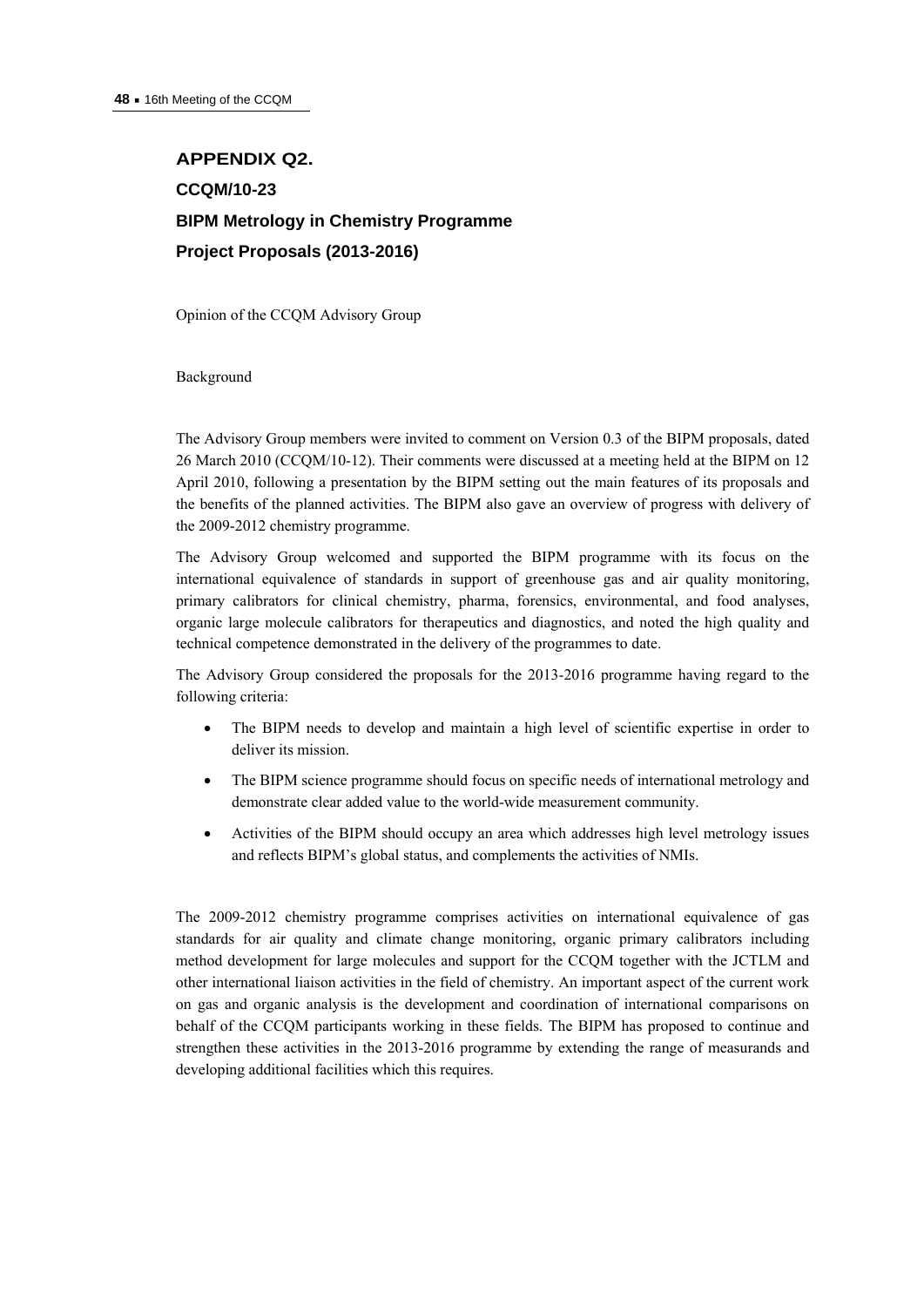The current level of resource (for the 2009-2012 programme) is 5.5 scientists, 3.5 technicians, Research Fellows (4 man-years), and 1 man-year from NMI scientists on secondment.

#### Gas Standards for Air Quality and Climate Change Monitoring

The proposed programme was strongly supported and considered to be an important extension of the current activities, which are well-regarded internationally. They are linked to the strategy developed by the CCQM Gas Analysis Working Group (GAWG) and the collaboration between the BIPM and the WMO. The projects address some of the scientific issues encountered in linking between the capabilities of the NMIs, largely based on synthetic standards, and the capabilities of the WMO and its reference laboratories which largely depend on "whole air" standards.

All projects demonstrated that they underpinned measurement needs for key global issues such as monitoring greenhouse gases and compounds identified as essential for monitoring air quality around the world. It was noted that the strong scientific focus on coordinating key comparisons and pilot studies by the BIPM projects brings substantial value to participating NMIs. The Advisory Group noted that some tasks identified for 2013-2016 may require revision following the developing collaboration with the WMO after the recent WMO-BIPM Workshop in Geneva. The BIPM will identify tasks with the consultation and co-operation of the CCQM-GAWG at the appropriate time, particularly the evolving priorities for comparisons of greenhouse gases.

#### Organic Primary Calibrants

The programme was fully supported, noting that it placed the main emphasis on organic primary calibrator comparisons identified by the CCQM Organic Analysis Working Group (OAWG) in support of NMI measurement capabilities in key sectors, notably clinical, environmental, food analyses, forensics and pharma. This work entails a significant resource for the critical evaluation of methods, and the dissemination of this information to NMIs working in the field. The BIPM was also requested to continue to work closely with participants in the CCQM to facilitate the availability of the model compounds as calibrants for NMIs, and thereby enhance the value derived from the comparison studies it coordinated, noting however that the major benefit of comparisons was to underpin NMI measurement capabilities.

#### Large Molecule Standards

This area of the 2013-2016 programme was discussed at some length by the Advisory Group. The Group agreed that the work proposed is a logical and feasible extension of the BIPM activities on primary organic calibrators which includes feasibility studies on peptide (angiotensin) and insulin calibrator material purity characterization, and noted the requirement for SI traceability for insulin standards as expressed by the Pharmaceutical Industry. The BIPM will continue to work with the CCQM Working groups in prioritizing materials for comparisons and executing the programme of method development and comparisons.

#### Support of CCQM and JCTLM and International Liaison Activities

The support for international liaisons was accepted as an important task to be continued.